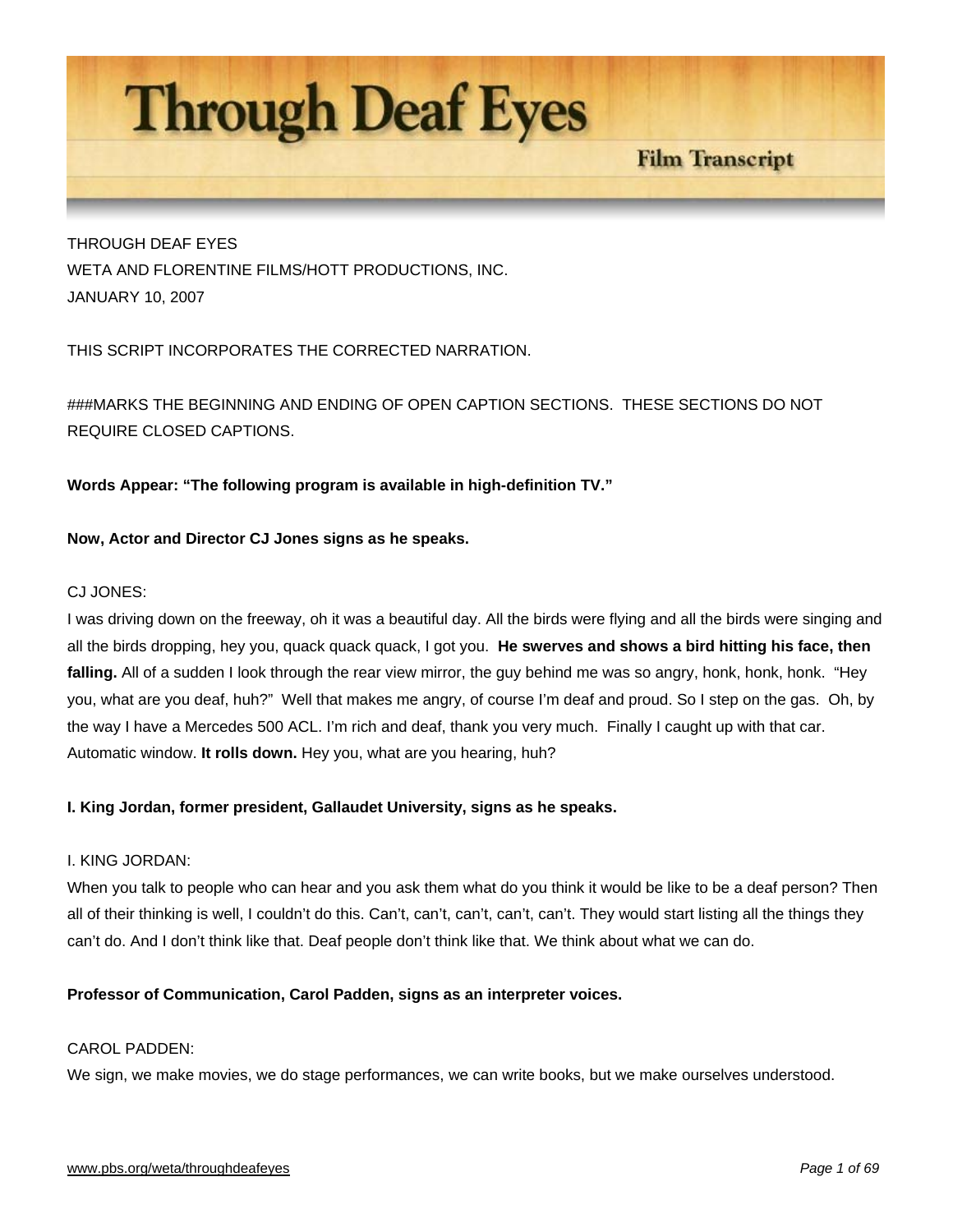

##OPEN CAPTIONS BEGIN ### TEACHER: Say the word airplane.

**A teacher shows a cartoon-plane. A white-gloved hand glides forward, like a plane flying. A home-made flyingmachine falls over. A girl responds to the teacher.** 

LITTLE GIRL: Airplane.

**Now, the band "Beethoven's Nightmare" plays "It's Just a Deaf Thing." A woman dances as she signs lyrics.**

# NARRATOR:

Let's take a quiz. Ready? True or False: **The performer waves her hands.** All deaf people use sign language. Sign language is universal. Deaf people live in a silent world. Having a deaf child is a tragedy. All deaf people would like to be cured. **Signing "I love you," audience members pulse their bodies.** Hint: The answers are all going to be false.

**As the band plays, a young girl prances across the stage.** 

**[SHORT PAUSE] Now, colorful circles radiate and overlap. A title: "Through Deaf Eyes."**

##OPEN CAPTIONS END ###

TITLE: THROUGH DEAF EYES

# **Now, Professor of ASL and Deaf Studies Samuel Supalla signs as an interpreter voices.**

# SAM SUPALLA:

There was a little girl, a neighbor girl that came over and played with me. And we used gesture with each other. One time I went over to visit her, and I saw her using her lips to communicate with her mother. They weren't using their hands at all. And so I ran home and I asked my mother what was happening. Why aren't they using their hands? My mother said, "they're hearing." And I said, oh, well what are we? She said, "Daddy and I are deaf. You're deaf, your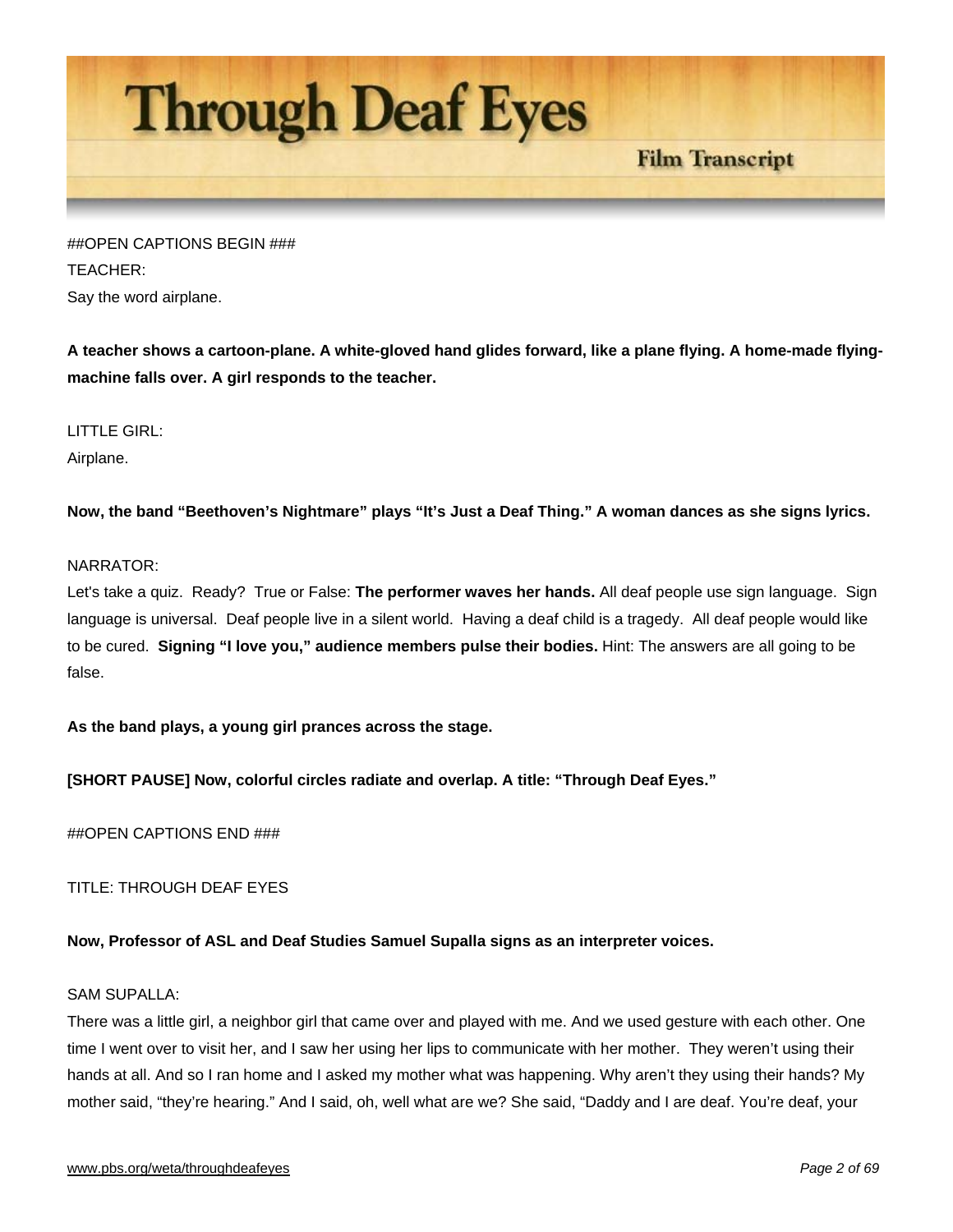

brothers are deaf." And I said, is everyone deaf? Is that little girl the only hearing girl in the world? She said, "No, everyone else is like them." And I said, oh, now I get it.

# **A title: "Graduation. The Clarke School for the Deaf." Teenage-boys wearing suits and girls in party-dresses exchange hugs. Some wear hearing-aides.**

# NARRATION:

Deafness is almost always one generation thick. Over ninety percent of all deaf people have parents who can hear. And most deaf parents have children who can hear. So deaf people interact on a meaningful and intimate level with hearing people all their lives. Yet most Americans have very little understanding of what it means to be deaf.

# **Actress Marlee Matlin signs as an interpreter voices.**

#### MARLEE MATLIN:

I was doing an interview once with CNN. And the woman and I were getting ready, getting our makeup ready. And I mean this is live in front of millions of people. And I was ready to be interviewed. And everybody was in their positions. And with three seconds before the light was to come on the camera, the interviewer needed my attention and she said Marlee, "My dog is deaf like you." And the next thing I know the light is on the camera. And there I am live. And I'm thinking in the back of my head, does she want to throw me a bone? Does she want me identify with her dog? I had no idea what the significance of that was.

# **Teacher Rory Osbrink signs as an interpreter voices.**

#### RORY OSBRINK:

People need to realize that we're normal. Don't just look at my ear. Don't look at it is as a physical handicap. We're normal really. Yes, we do have some accommodations to be made to survive in a society where it's dominated by hearing people. But at the same time if you were to come into the room and it would be full of deaf people, then you would need the accommodation too.

# **A title: "Reunion, The Clarke School for the Deaf."**

#### NARRATION:

Thirty-five million Americans are hard of hearing to some degree. Of these, an estimated 300,000 people are profoundly deaf. Deaf people can be found in every ethnic group, every region, every economic class. **Two women**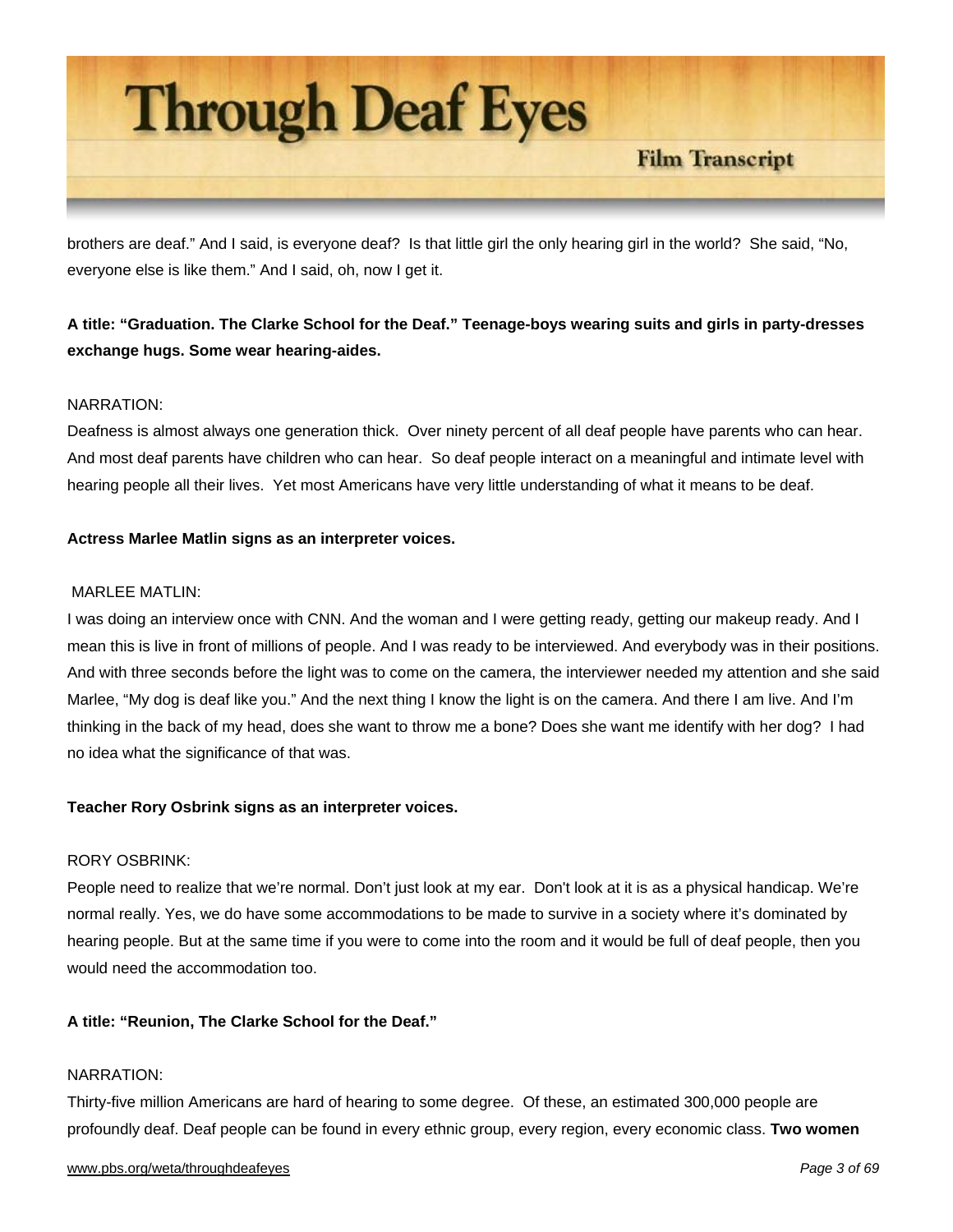

**hug.** Some deafness is hereditary; some is caused by illness or accident. To be deaf is to be part of a tiny minority in a hearing world, but it is far from the uniform and tragic experience that most hearing people imagine.

# **Math Professor David James.**

# DAVID JAMES:

Being deaf is, well, it's part of me. It's something I have to deal with but it doesn't keep me from being happy. It doesn't make me either happy or sad. It's just like being a man instead of a woman or being tall instead of short.

# **Professor of ASL and Deaf Studies Carolyn McCaskill signs as an interpreter voices.**

# CAROLYN MCCASKILL:

Maybe a person can't see and is that normal? Maybe it is. And maybe a person walks with a bit of a limp. Perhaps that's normal to one person and not to another. What about left-handedness? Is that abnormal or is that normal?

#### **Superintendent James E. Tucker, Maryland School for the Deaf, signs as an interpreter voices.**

#### JAMES TUCKER:

We have two children. We have Bradford here who's probably the only kid in town who can talk on the phone and play basketball at the same time. **Holding a cell-phone to one ear, a teenager dunks a basketball**. He is our only hearing child. He has to sign all the time because there's no one else in the family who is hearing.

#### **Karen Sheffer-Tucker signs as an interpreter voices.**

#### KAREN SHEFFER-TUCKER:

Our daughter's eleven. She's deaf. We have just the two, and we don't want anymore. We have a boy and a girl and that's enough for us. I guess we're the all-American family. Just the four of us. It's a nice number.

#### NARRATION:

Today it's entirely possible for a deaf family to call itself an all-American family, but that isn't how the story begins. For centuries hearing people saw deafness as a horrendous misfortune. When a Protestant revival swept through 19thcentury America, fervent Christians labored to bring the gospel to unbelievers. But one group of souls seemed locked away forever from the word of God.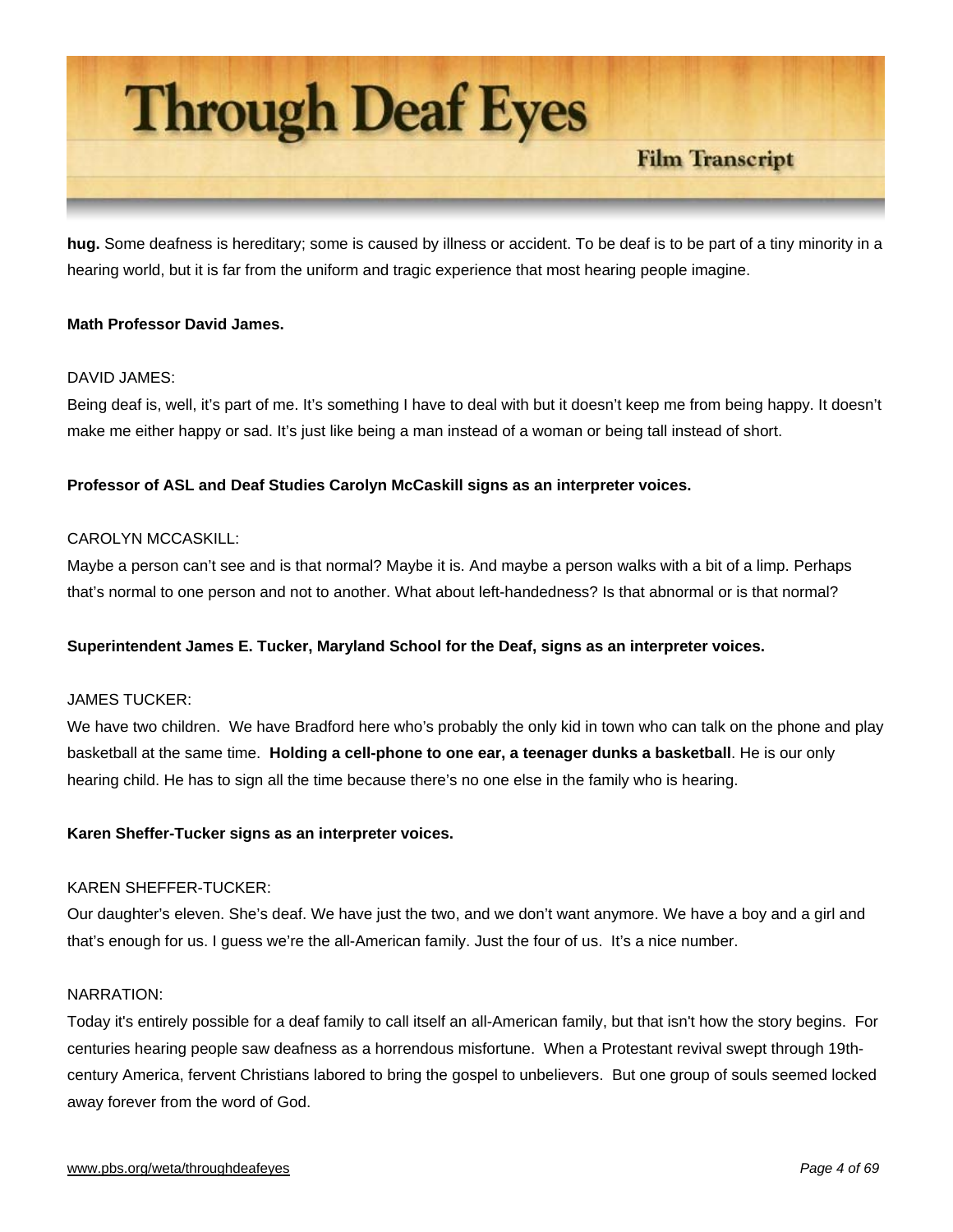

#### **Historian Douglas Baynton signs as an interpreter voices.**

#### DOUG BAYNTON:

Most of the deaf people in America in the early 1800s lived in rural areas. They were separated from each other, they were isolated. Most had very little communication with the people around them. Deaf people had a limited understanding of what they could do – of their own possibilities. And people with deaf children really had no idea of what their children could achieve.

#### **Trees stand in silhouette against a golden sky.**

#### NARRATION:

 Very few Americans believed that deaf people could be educated at all – until 1817, when a Connecticut clergyman named Thomas Hopkins Gallaudet discovered his mission in life: to bring the Gospel to people who could not hear. In Hartford, he opened the first permanent school for deaf children in America, with just seven students – and a head teacher from France who is now a legend in the Deaf community.

#### JOHN VICKREY VAN CLEVE:

Laurent Clerc was a teacher at the Paris Institution for the Deaf. And he was an extremely well-educated, sharp, witty man, who was very, very deaf, and had been very, very deaf since infancy. **Carved wooden hands form the letters: "D.E.A.F."** One of the things that Clerc brought to the United States was French sign language.

#### NARRATION:

 Laurent Clerc taught using his hands: he communicated with sign. To Gallaudet, the language was a revelation. He called it "highly poetical." **Carved hands spell alphabet.** To Clerc, and to many deaf people, signing was natural, and practical.

#### **Historian John Vickrey Van Cleve.**

#### JOHN VICKREY VAN CLEVE:

Clerc discovered that there were already some signs in use by some of his students. Clerc took his native French sign language and he blended it with a little bit of the signs that he saw students using here in the United States.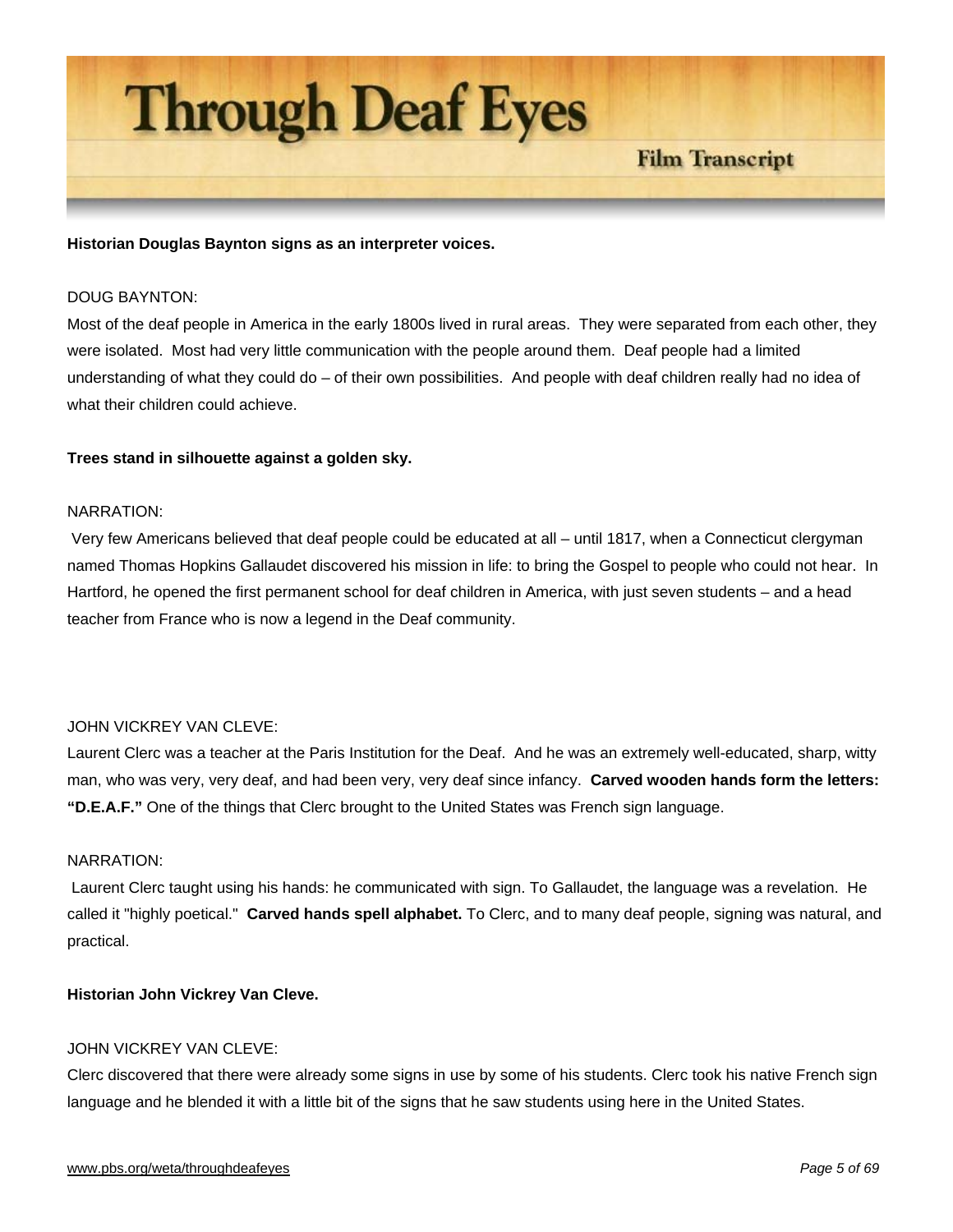

#### NARRATION:

The result was an American sign language that spread west and south as new schools for deaf children opened. **In archival photos, students pose for the camera.** New York, Pennsylvania, Virginia, Ohio, Kentucky, Tennessee, Indiana, Illinois. In 1864, Abraham Lincoln signed a law founding the first college in the world for deaf students – eventually it would be called Gallaudet University. And *all* these schools used sign.

#### **Now, a black-and-white film.**

# ARCHIVAL FILM

# ALEXANDER GRAHAM BELL:

My dear sir, the organs of speech are in no way effected by deafness. The deaf person is mute simply because he cannot hear, and hasn't been taught to speak.

A contradiction in terms sir, a most illogical contradiction, the deaf mute's speech organs may be intact…

# NARRATION:

In April, 1871, a bright young Scottish immigrant, Alexander Graham Bell, began teaching deaf children in Boston. Like Gallaudet, he had a passion and a mission: to bring language to deaf people.

#### ARCHIVAL FILM

# ALEXANDER GRAHAM BELL:

Nature inflicted upon the deaf child but one flaw. One little flaw, imperfect hearing. But we deny him speech by not teaching him to speak.

#### BRIAN GREENWALD:

Society in general views Alexander Graham Bell as an American hero, as the inventor of the telephone. He was famous, wealthy, and influential. His wife was deaf. His own mother was deaf. He was always associating with the Deaf community. **Historian Brian Greenwald signs.** He was a teacher of deaf children at a day school in Boston. He was very familiar with the deaf world.

#### **Author Tom Humphries signs.**

# TOM HUMPHRIES: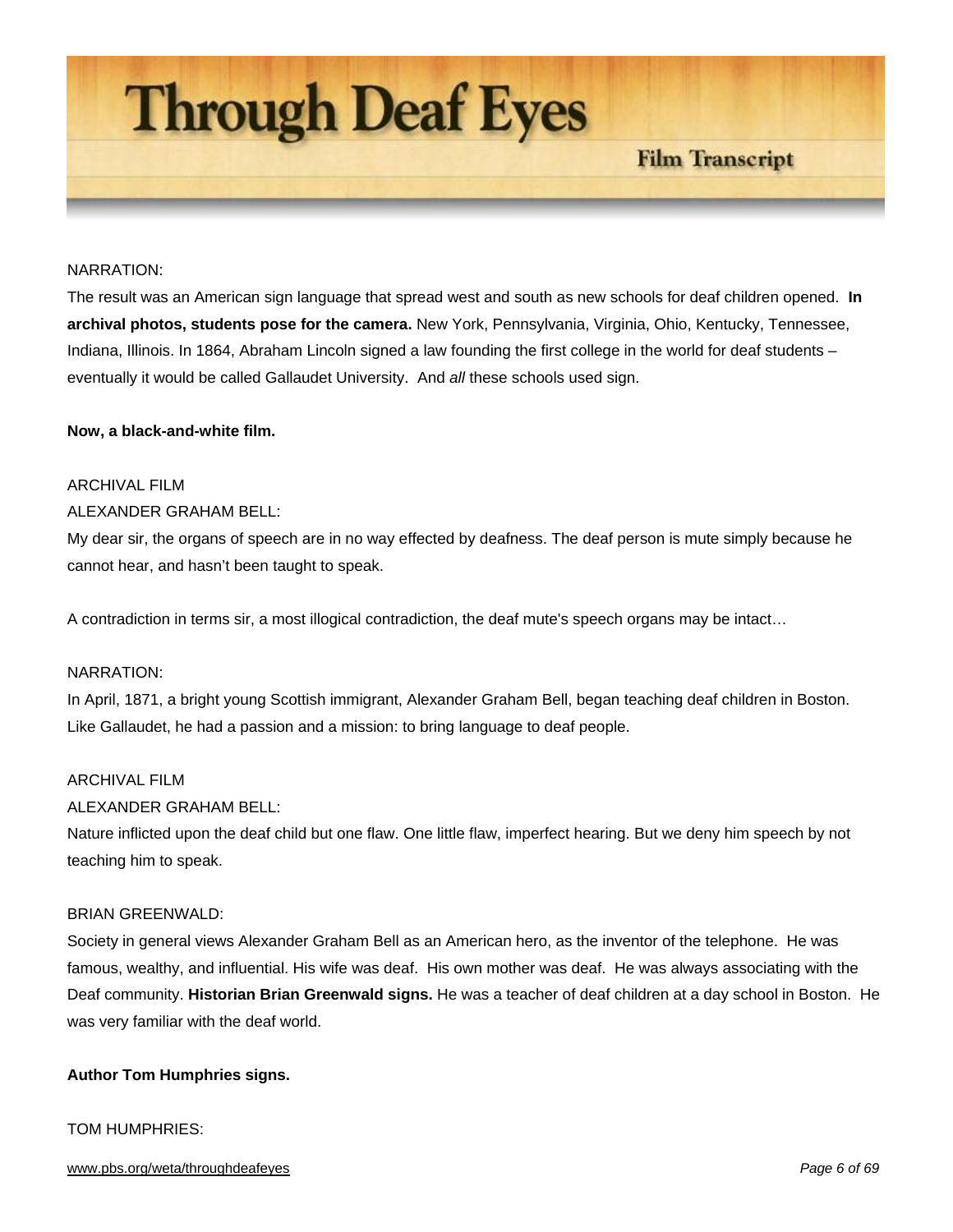

Alexander Graham Bell is a very important figure in Deaf folklore. He offers an antagonist perspective because he's like the boogie man. **Humphries fingerspells the word "boogieman." An interpreter voices.** And even though he's a great man in his own right, but he did put forth the idea that a life without signing, would be a better life.

# **In a photo, children sign different letters.**

# DOUG BAYNTON:

Bell thought that signing prevented deaf people from learning to speak, so he was against deaf people using sign, their natural language. **Douglas Beynton mouths words as he signs. An interpreter voices.** Bell believed that sign language marked them as different and kept them in the lower classes. He believed that earlier in the 1800s sign language had been their only recourse. But now there's a better choice, the technology to teach them to speak and lip read. The oral method.

# **K. Todd Houston**

#### K. TODD HOUSTON:

Bell thought, over a hundred years ago, that if every deaf child who received the right type of education and the use of the right technology, that those children could learn to use spoken language.

## NARRATION:

Oral schools for deaf children opened in the late 1860s. They did not teach sign and, in fact, outlawed its use. Instead they began speech training,teaching deaf children to generate sounds, to mimic the mouth shapes and breathing patterns of speech. And if children knew what speech looked like, the oralists thought, they could learn to read lips. This was an idea that divided educators of deaf children, and it still does today. BEGIN OPEN CAPTION ###Here's one man's take on lipreading, from *Audism*, by deaf filmmaker Rene Visco.

# **Now, different telephones flash by. Captions appear as a young man mouths his words: "Can you read lips? CAN YOU READ LIPS?" A montage shows telephones and the human ear.**

## MAN (SIGNING) –

Can you read lips? CAN YOU READ LIPS????

Almost all hearing people I meet can't read lips. I know they can't. Yet they will judge deaf people on our ability to READ LIPS. If I want to read lips, I'll go to my girlfriend.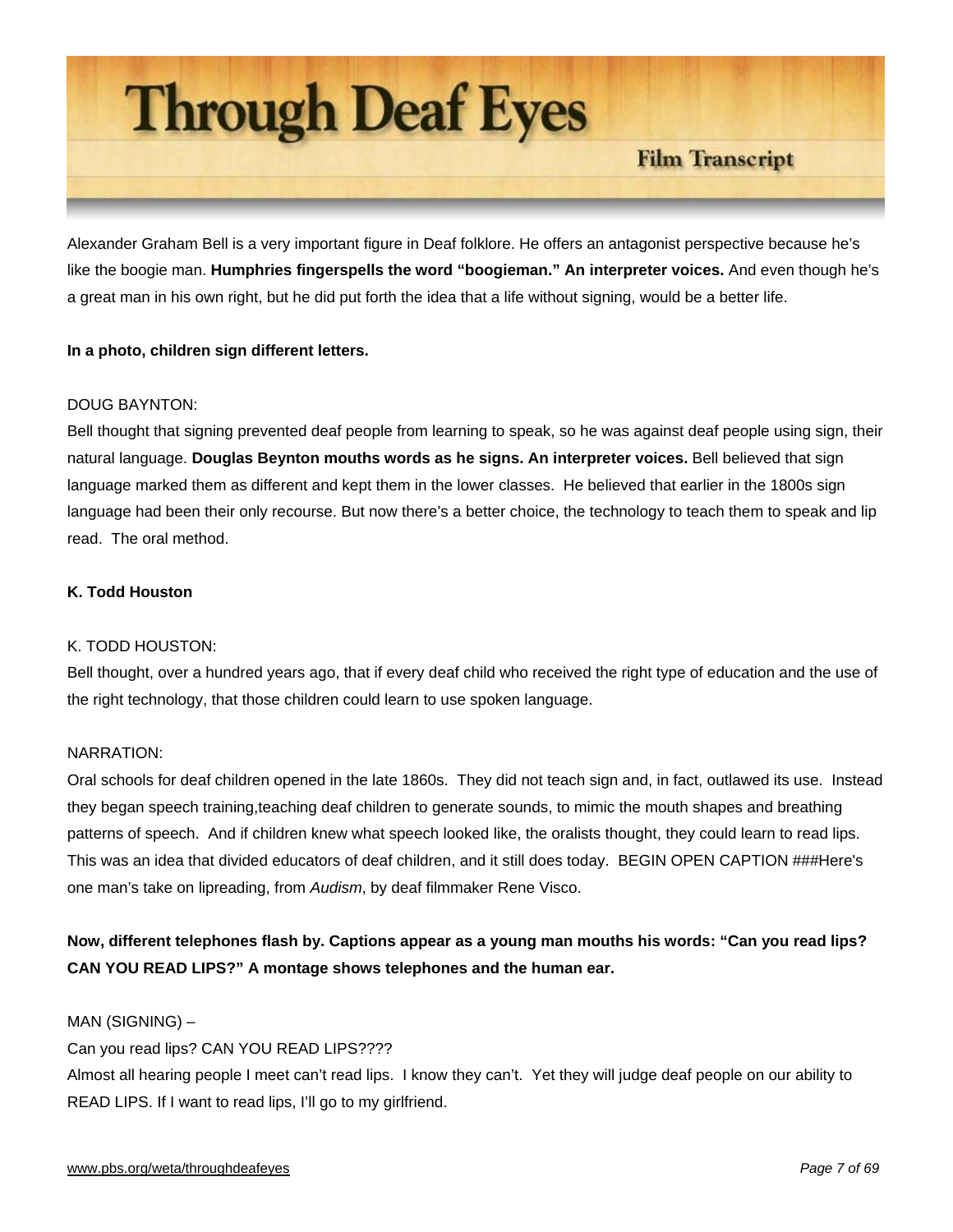

**A montage: Men and women talk on the phone.** 

END OPEN CAPTIONS###

#### **Now, Carol Garretson**

#### CAROL GARRETSON:

Oh, do you lip read? That's a very dangerous question because if you say yes they blah-blah-blah. Whoa, wait, wait a minute. No, you have to go slower, then – **Carol's mouth gapes open.** No, no, no, no, no. Just talk normally.

GENEVIEVE JAMES: It was a bit hectic. We didn't really have a lot of time to prepare. But it's a take home. I mean we had all this homework and quizzes and stuff so I just lucked out.

#### **Genevieve and David James.**

DAVID JAMES: Did you take a look at it?

## DAVID JAMES:

I can understand people who speak directly to me in good light. And without too much background noise. And a lot of what I do in speaking is arranging these circumstances. And if that doesn't happen, I don't hear things. I can be part of the conversation without knowing what the other people are saying.

#### **A photo shows children in a classroom.**

#### NARRATION:

Speaking, lip reading and participation in "normal" conversation was, from the beginning, the great goal of the oralist method. In 1880, the method was endorsed by an important international conference of educators in Milan, Italy. Oralism was beginning to win.

#### **Carol Padden, signs as an interpreter voices.**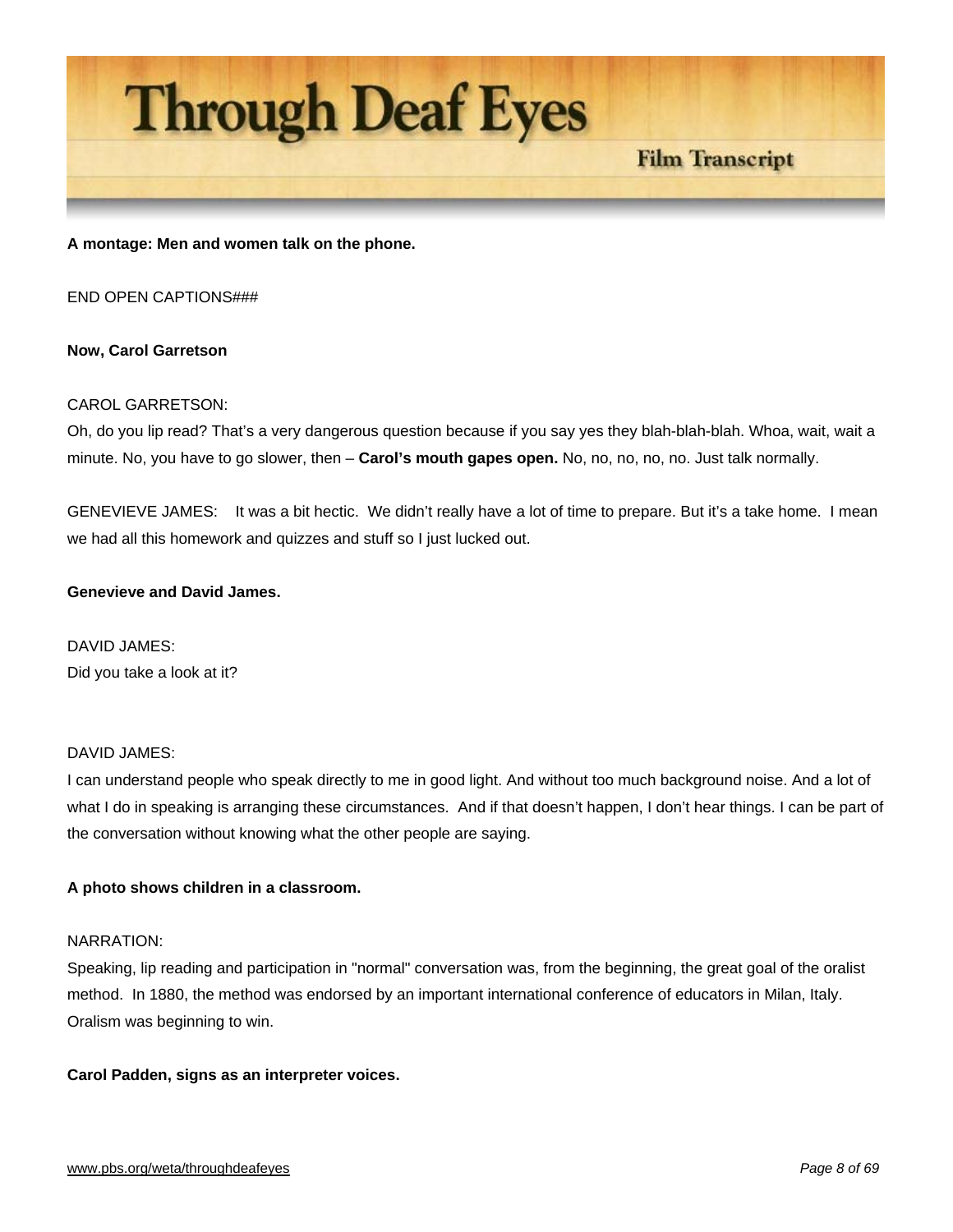

## CAROL PADDEN:

Schools for deaf children all over the United States started, one by one changing, deciding that their particular school was not going to use sign language in the classroom anymore. They changed their hiring practices. The teachers were forbidden to sign, and the children were forbidden to sign.

# **Photos show teachers and students.**

# JACK GANNON:

After the Milan Congress the percentage of deaf teachers went way down because they couldn't teach speech. Those schools that were strong supporters of deaf teachers moved them to the vocational programs to avoid the parents' objections to them. **In a photo, boys wear aprons over their school-clothes. Now, Jack Gannon signs as an interpreter voices.** Those were the dark ages for deaf education in America.

#### NARRATION:

Bell subscribed to two popular American movements that greatly bolstered the oralist cause. One was Nativism -- the belief that the current flood of immigrants was threatening the American way of life.

#### **In grainy footage, immigrant families file past a guard.**

## DOUG BAYNTON:

Many people were immigrating to this country from eastern Europe and southern Europe, and this made a number of Americans very nervous. **A girl does a folk-dance.** Ethnic groups often set up their own schools here; **Historian Douglas Baynton signs.** they published newspapers in their native languages. The Deaf community, too, had their own newspapers, their own schools, and their own churches, and used a separate language. And so people began to think of deaf people as an ethnic group, a group that should be assimilated into the general population.

## JOHN VICKREY VAN CLEVE:

Bell was famous for going to school boards and state legislatures and arguing that American Sign Language was in fact a language borrowed from France. Sign Language was not supportive of American society.

#### **Historian John Vickrey Van Cleve.**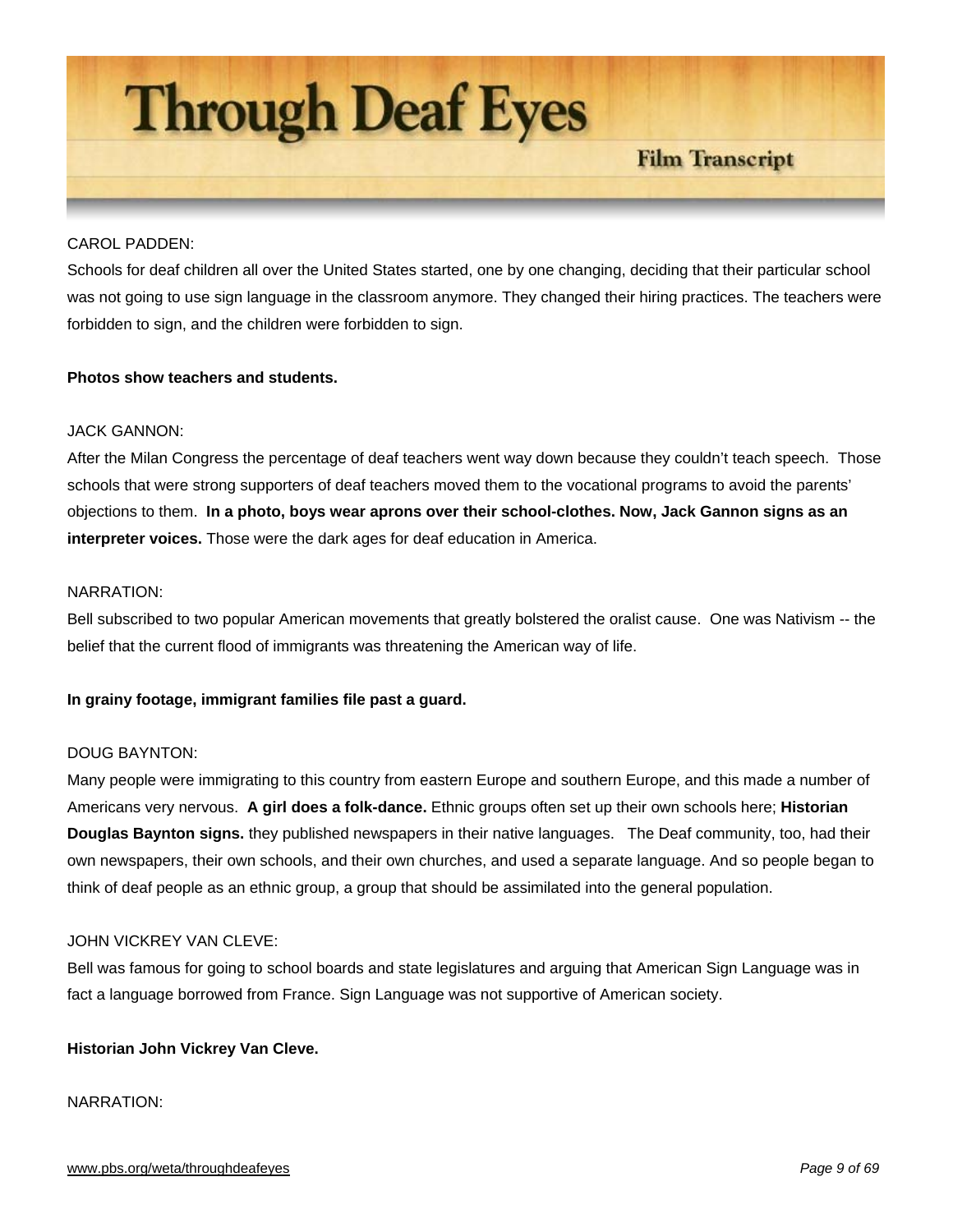

Bell was also a prominent leader in another movement that was newly-popular in America. Eugenics, the idea that planned breeding can improve the human race. "A defective race of human beings would be a great calamity" Bell wrote. "We must examine the causes that lead to the intermarriage of the deaf with the object of applying a remedy."

# **Alan Marvelli.**

# ALAN MARVELLI:

He was an early eugenicist. He was quite concerned that if the deaf married other deaf individuals there would be an expansion of the Deaf community. He did not see this as a desirable thing.

# JOHN VICKREY VAN CLEVE:

He wanted to try to eliminate deaf organizations if he could, find other ways to socialize deaf people among hearing people rather than deaf people.

## GINA OLIVA:

I think that Alexander Graham Bell's greatest crime was keeping deaf people apart from each other. It wasn't so much that he thought speech was important. Worse than that was that he didn't want deaf people to marry each other. He didn't want them to be near each other. He wanted them to be apart.

# **Professor of Physical Education Gina Oliva signs.**

#### NARRATION:

But deaf children had to be educated, and the only practical way was in all-deaf schools, for the most part, residential schools. Here deaf children played together, shared stories, invented games, passed on unique customs and basic values. Even at oral schools, students would teach each other signing on the sly. It was all part of what would, in time, become Deaf culture.

# **Actor and Director Patrick Graybill signs as an interpreter voices.**

# PATRICK GRAYBILL:

The schools for the deaf really were the first place where deaf people came together. And they shared their language, they shared their culture, they shared their stories about growing up.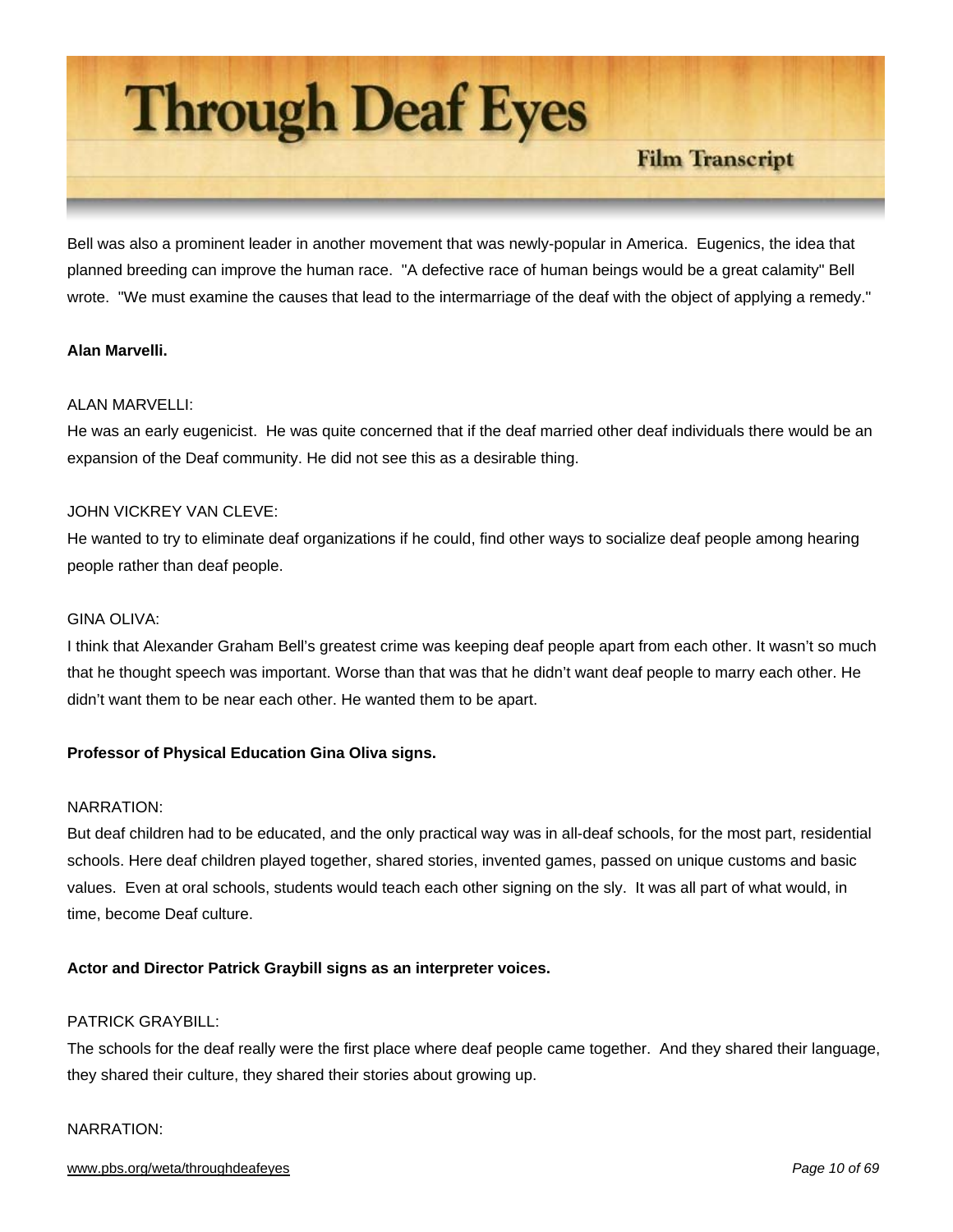

At times they had to grow up quickly.

Children were often dropped off at boarding schools without understanding what was happening; **In old footage, a little girl cries.** Many arrived without even knowing their own names. From the age of four on up, they might be away from their families for months at a time.

# **Actor and Director Bernard Bragg signs as an interpreter voices.**

#### BERNARD BRAGG:

The first day at school, my mother said, Oh Bernard, now you're in school. And I want you to be a good boy. Work hard. Learn all you can. And I said yes, I understand, but what? She said Good-bye. And she gave me a hug and she turned around and left. And I thought, why? And suddenly the superintendent took me by the hand and pulled me down the hallway. **Bragg scratches his forehead.** Well, years later I spoke with my mom and I said why did you leave me like that? Why didn't you sit and explain that this school was a boarding school? And that I would stay there Monday through Friday, why didn't you explain all that? You just left. And my mother said, I know, I just couldn't bring myself to say that. And then I understood. It was hard for her too.

#### **A note reads: "We will see you soon, Mike. Love, Mom." Archives Technician Michael J. Olson signs.**

## MICHAEL OLSON:

When I went in to the school for the deaf I was about five and I was so thrilled to get mail. A letter from my mom. My favorite holiday was Christmas. I always looked forward to the Christmas holiday. My mother would write on a card only two more sleeps and you will be home. **A drawing shows two single beds labeled "Mike."** It was counting the days for me to see how many days I would have to sleep at school before I was sleeping at home in the bunk bed with my brother. So it helped me have a sense of counting down to the time when I would be going home. **In archival footage, students do sit-ups together on a lawn.**

#### ROSALYN GANNON:

The students always had each other. It was like a big family. **Rosalyn Gannon signs.** And we learned a lot from each other. Maybe some things we learned were wrong and we may have had the wrong information sometimes but we were a family. And some of us had no communication at home. So we could share with each other, advise each other, help each other.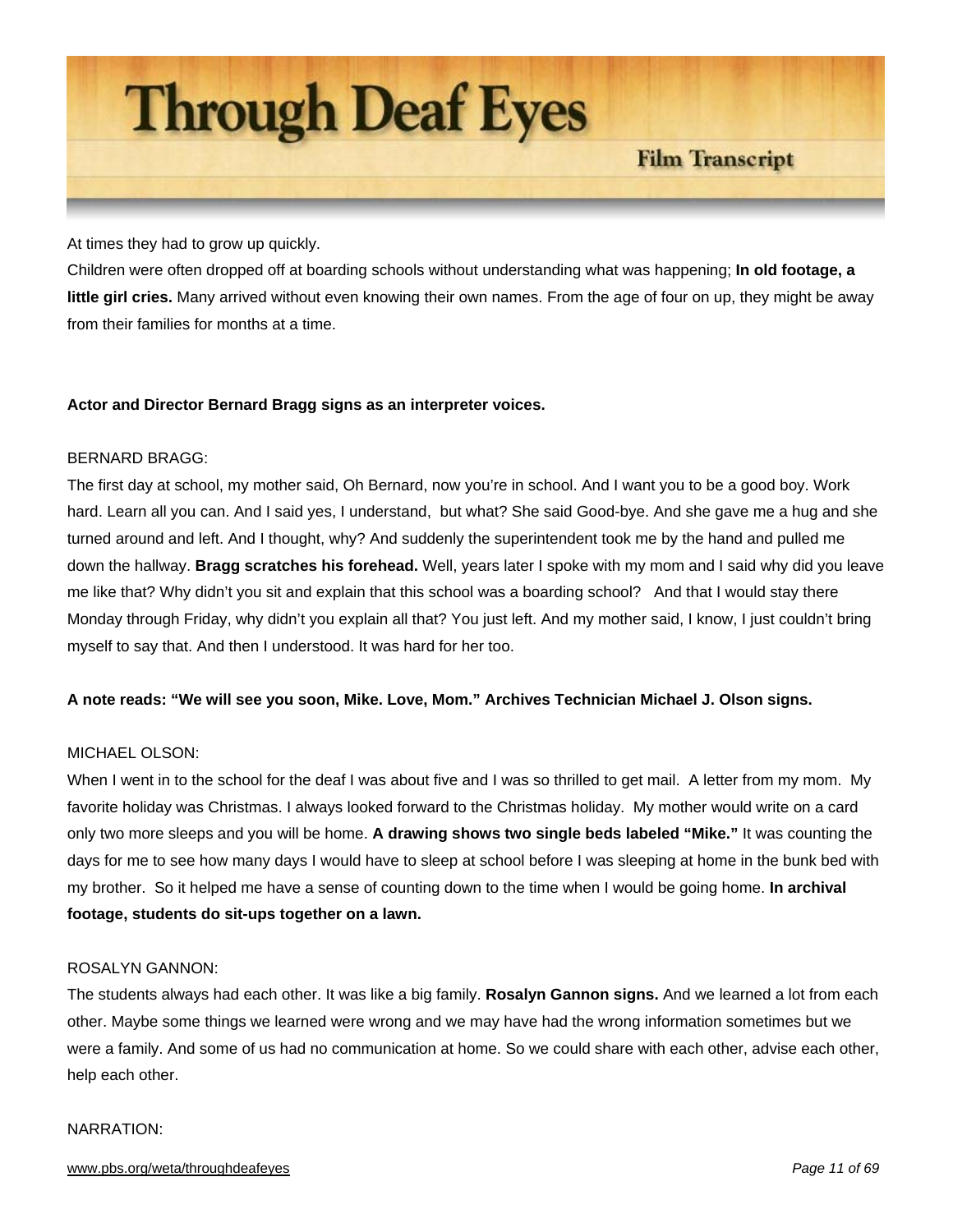

One tradition was a special sign that students invented for each other, a sign they might keep for life: their name sign.

# **Professor of ASL and Deaf Studies Carolyn McCaskill signs as an interpreter voices.**

# CAROLYN McCASKILL:

When I got to the campus of the Alabama school for the deaf I didn't have a name sign yet. And after thinking about it for awhile and this is pretty typical of deaf people, they look to see what you're character is, how you behave, a personality trait and then they give you a name sign that sort of ties into that particular trait that's unique to you. Well, after time went by my friend said, "I got it. I know the way you swivel your hips when you walk and so we're going to give you this name sign." So it went from my elbow down to my hip. I didn't know I had that little bit of a swivel of a hip, I thought I walked like everyone else but that name sign was given and it's stuck ever since.

# **Words appear: "The babies are taught rhythm from the beginning." In footage, a teacher and her students wave batons around a piano.**

#### NARRATION:

Students might sign to each other – but not in class. For most of the 20th century, the vast majority of deaf teaching was based almost exclusively on spoken language.

# **Wearing stethoscopes, four students sing as a teacher plays a keyboard. Patrick Graybill signs as an interpreter voices.**

#### PATRICK GRAYBILL:

You weren't allowed to use sign during class. If you used sign during class you would be punished. They would make you put on white mitts and they would have strings attached to them so you wouldn't be able to use your hands.

#### RODNEY KUNATH:

# ###BEGIN OPEN CAPTION

The rules in Clarke School as well as downtown Northampton, we had to keep our hands down and talk. **Captions appear as Clarke School Alumnus Rodney K. Kunath speaks: The rules in Clarke School as well as downtown Northampton, we had to keep our hands down and talk. We had to keep on talking and lip read. If we waved our hands, the teachers were afraid that if we used our hands, we would lose the quality of our speech. So when I went downtown there was a policeman in plainclothes. I did not know that he was watching me. When I went back to Clarke School the teachers told me, "Rodney, you were waving hands downtown." And warned**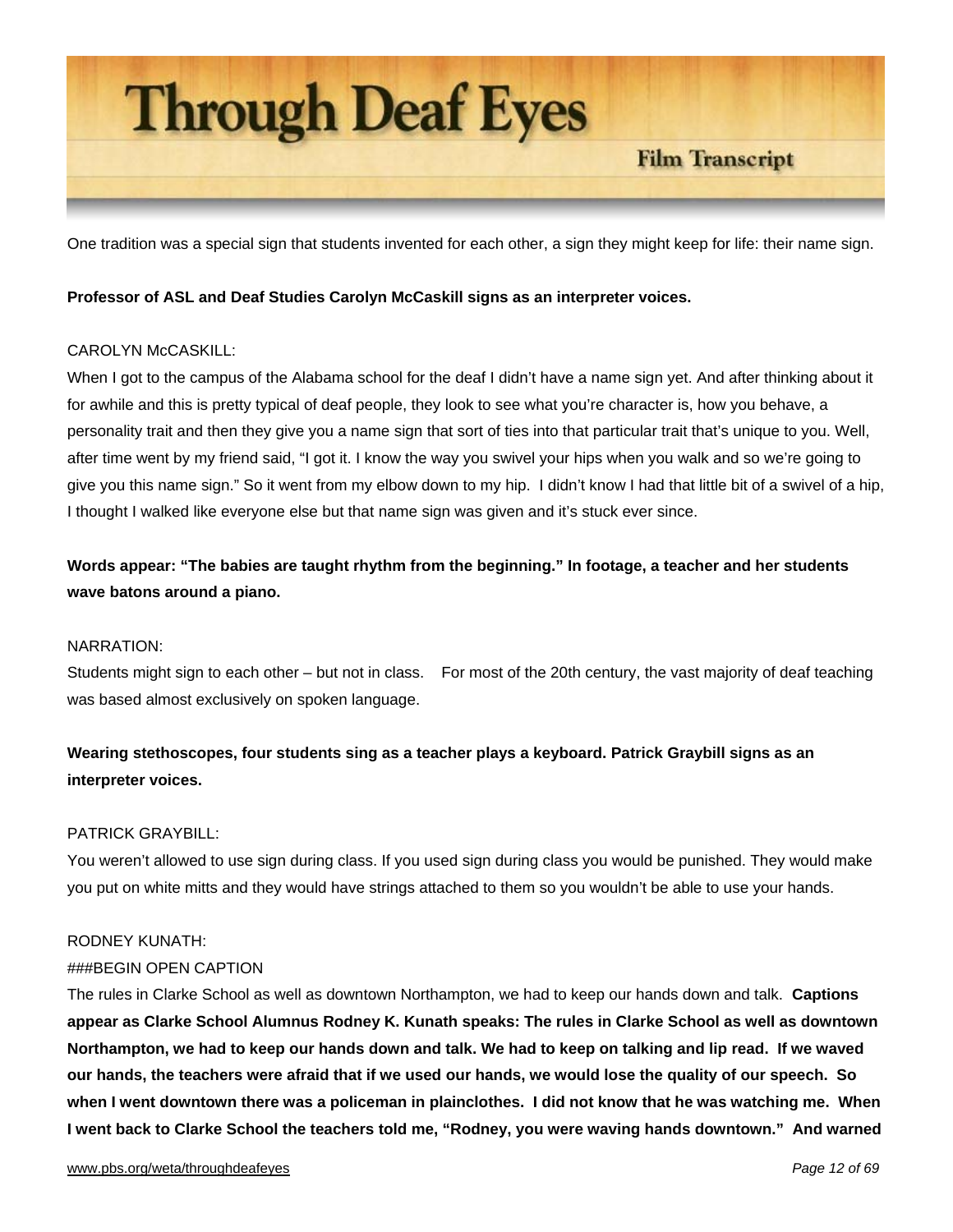

**me not to go downtown again.** The rules in Clarke School as well as downtown Northampton, we had to keep our hands down and talk. We had to keep on talking and lip read. If we waved our hands, the teachers were afraid that if we used our hands, we would lose the quality of our speech. So when I went downtown there was a policeman in plainclothes. I did not know that he was watching me. When I went back to Clarke School the teachers told me, "Rodney, you were waving hands downtown." And warned me not to go downtown again.

# **Now a woman places a girl's hand on her cheek as she forms sounds.**

#### END OPEN CAPTION###

#### ROSALYN GANNON:

And many people don't realize that when children learn speech it's all repetition and speech training over and over again. **Rosalyn Gannon.** Think of all the time I spent on it when I could have learned other things, be educated in other things. I spent so much time learning how to talk, how to say milk, cat, dog. **Rosalyn presses a hand against her cheek.** Hours. Holding my face, pushing my mouth, making things go back and forth trying to make the right movements. This is an M. Awful.

#### **K. Todd Houston.**

#### K. TODD HOUSTON:

There have always been what's referred to as oral failures. The technology of the day was limited and those children may have had more difficulty developing spoken language.

#### ARCHIVAL FILM NARRATOR:

Over a period of a few months, our class has been able to learn approximately 50 nouns. Now their skills are being advanced by writing and saying from memory. STUDENT: Bike TEACHER: Write it.

#### **In archival footage, a girl writes on a blackboard with chalk.**

## K. TODD HOUSTON:

Even the adults today who talk about oral failures, they are thinking about their own experiences going to the speech teacher or being at an oral school for the deaf and not being successful or really struggling to communicate.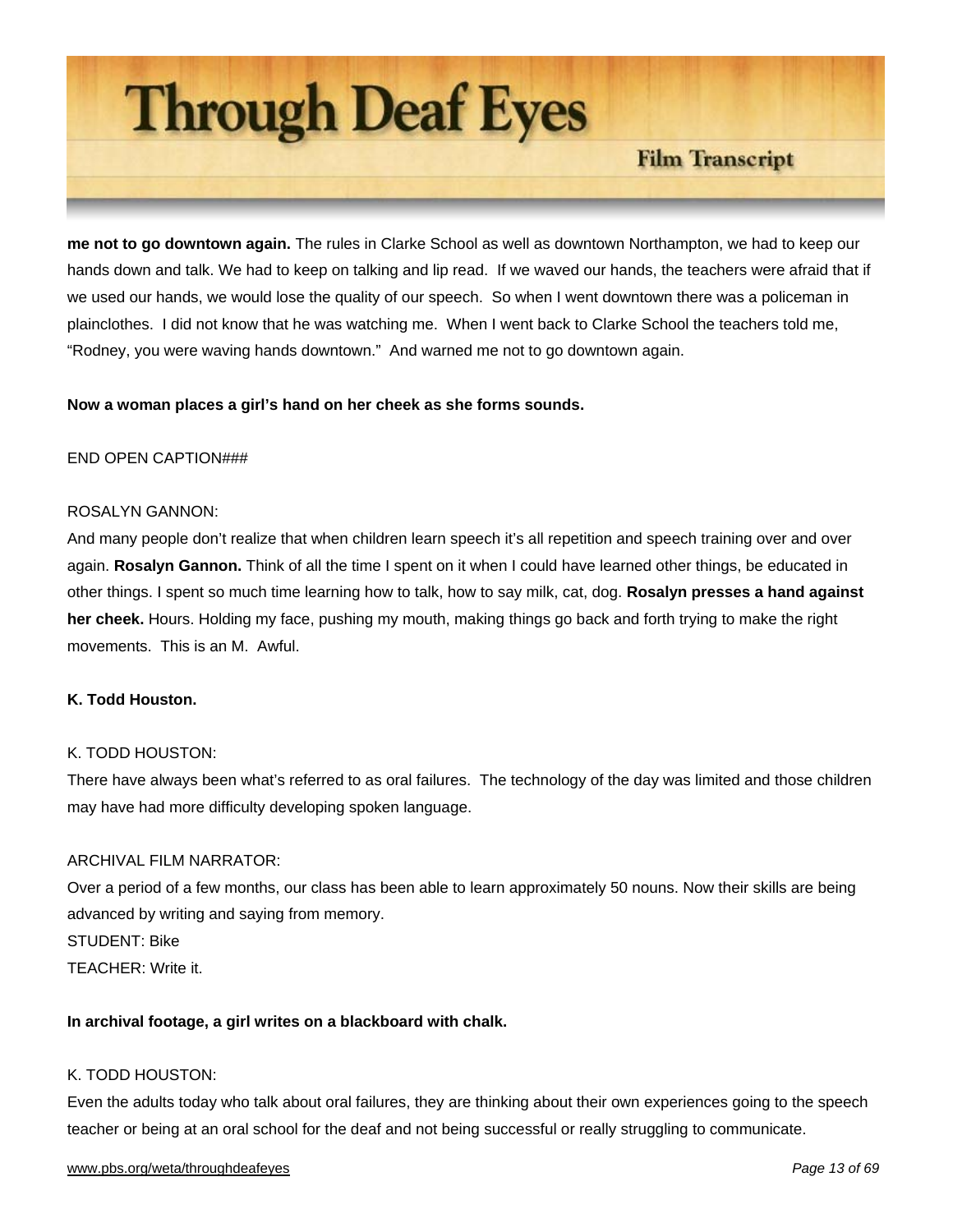

## ARCHIVAL FILM

TEACHER: Right. Finish it. You're not finished. You forgot. **The teacher helps the girl add an "e" and dot the "i."** That's right - sit down, Lynn.

# **English Professor Kristen Harmon signs as an interpreter voices.**

#### KRISTEN HARMON:

I can say that I was considered a successful oral person, for many years I was mainstreamed in a public school. I was able to use my speech with my family and my friends. I had a lot of speech training. I used hearing aids and was trained auditorally, but in my mid-twenties when I went to graduate school or I was in graduate school, I realized how hard I was working just to get my work right. It would just completely wear me out.

# **Teacher Rory Osbrink signs as an interpreter voices.**

#### RORY OSBRINK:

My oral abilities were limited. I learned vocabulary in English but I couldn't speak it. My parents were relying on my speech, so I couldn't show them my intelligence.

# **Kristen Harmon.**

#### KRISTEN HARMON:

You asked me to speak so I can demonstrate how successful I was as an oral deaf person. But understand that speaking is only one way. And that if I speak the other person hears me. They assume that I don't need any sort of interpreting or any kind of sign or anything like that. They assume that I can hear them. And that's the problem with speaking. It's a two-way communication. That's why I don't. I don't want people to assume that I can hear them because I can't. It's much easier just to turn off my voice.

#### **Psychology Professor Irene W. Leigh signs and voices.**

#### IRENE LEIGH:

I have always had my feet firmly in both the hearing world and the deaf world. I've always been very comfortable in both worlds. I've always been hungry for information about both worlds. I've always wanted to be connected to people, to humanity. It didn't matter whether they were hearing or deaf and I'm very fortunate that I had the communication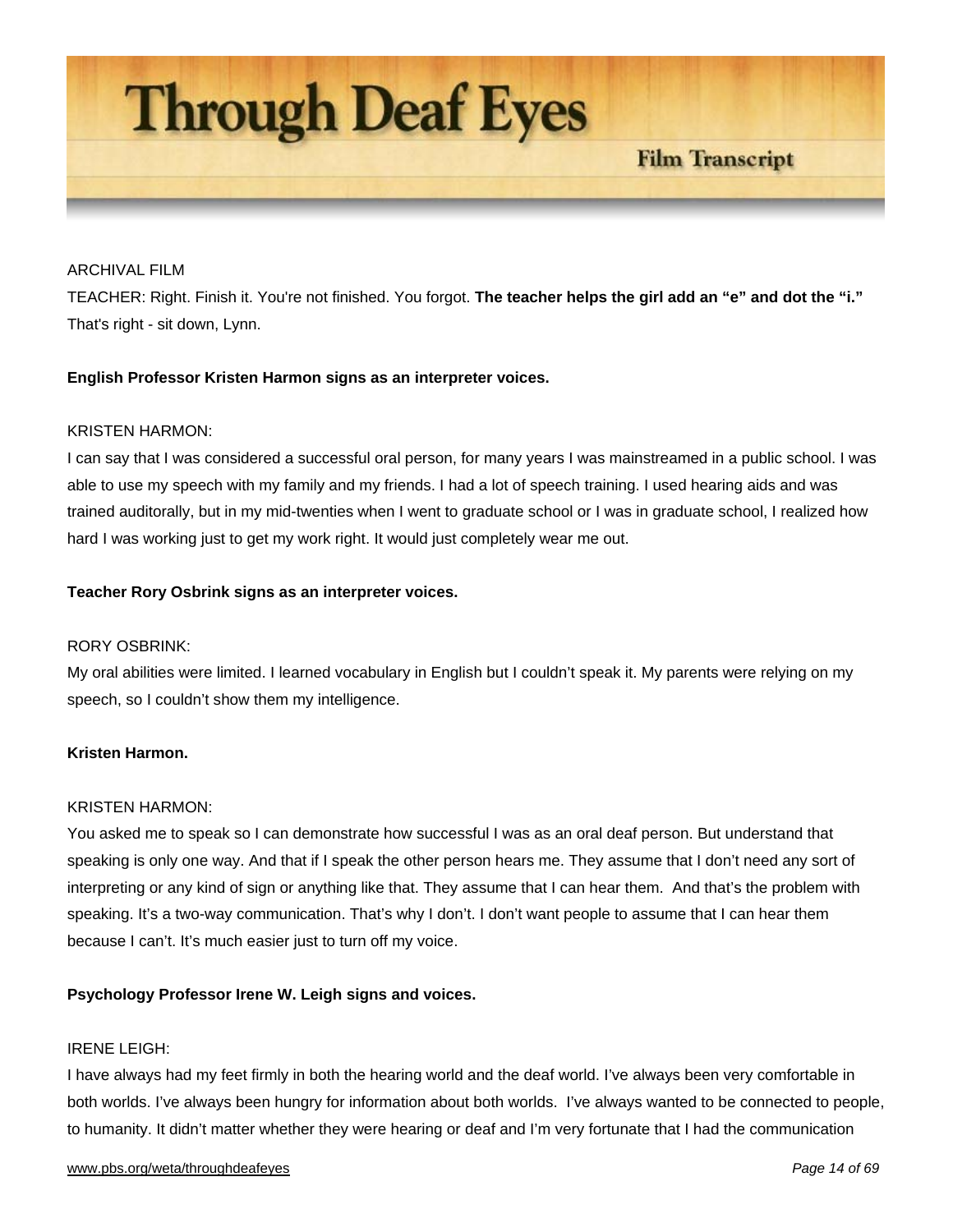

skills to do so relatively, comfortably. I know that my speech is not exactly normal. But it's very understandable. That's gotten me through situations in communicating with hearing people.

# NARRATION:

It's common for deaf people to talk about two worlds, one hearing and one deaf. At times these worlds seem to be two different planets – and so a special notion has evolved in the Deaf community. A separate planet of sight, without sound.

**In animation, a planet winks! Performance Artist Mark Morales signs.**

#### MARK MORALES:

We have this planet which we call earth. We spell it E-A-R-T-H so it relates to the ear, to speaking and hearing. There's this other planet E-Y-E-T-H. And that relates to the eye and the visual. So there are two worlds. I grew up on Earth. Now, I'm on this other planet, E-Y-E-T-H, a world where all these possibilities are open to me.

#### NARRATION:

BEGIN OPEN CAPTION###And now, an attempt to reach the deaf planet: *Destination Eyeth*, by Deaf Filmmaker Arthur Luhn.###END OPEN CAPTION

**Words Appear: "Today, I am going to Eyeth!"** 

**In an old-fashioned silent movie, a scientist with bushy hair wears a white lab coat. A diagram shows a plan to send the scientist to Eyeth.** 

**A helper uses a rope to hoist a one-ton weight up to a roof. The scientist stands on one end of a slanted board propped over a cinderblock. The weight falls onto the other end and BREAKS the board! The scientist shakes fist.** 

**A new diagram shows a flying machine. The scientist climbs up a ladder and sits in a home-made airplane. The plane flaps its wings. It slides down a ramp and falls over!** 

**The scientist and his assistant jump up-and-down and shake their fists.**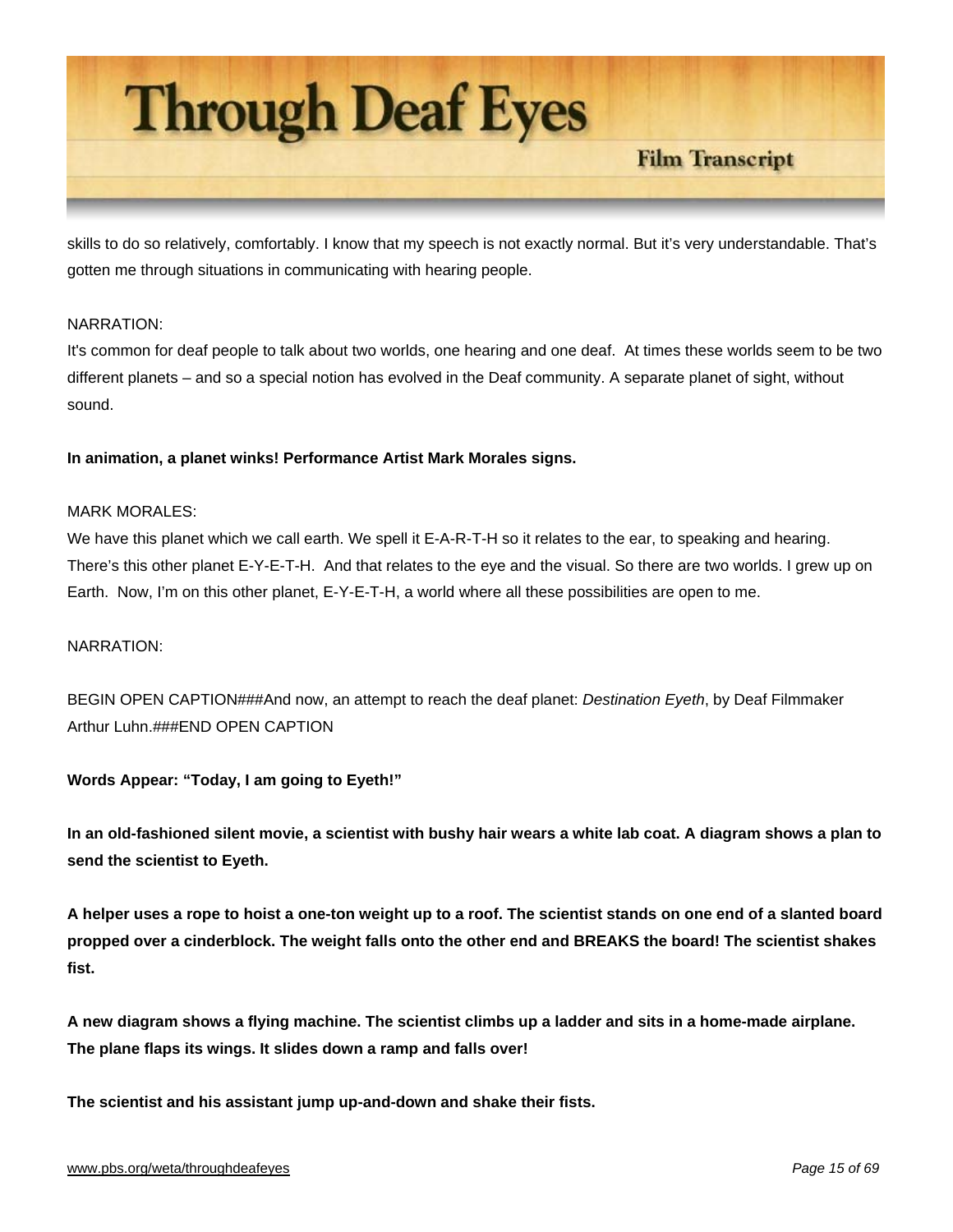

**Now, in archival footage, motorcars share a road with horse-drawn carriages.**

#### NARRATION:

But back in the early 20th century, America was on the planet Earth, not on the imaginary planet of Eyeth. On Earth, discrimination against deaf people was so much a fact of life that, by 1880, they had founded an organization to protect themselves -- the National Association of the Deaf. In 1906, the U.S. Civil Service flatly stated that it would no longer allow deaf people to work for the government. So the N.A.D., and its president, prepared for battle.

#### BRIAN GREENWALD:

George W. Veditz was the seventh president of the NAD. **Historian Brian Greenwald signs as an interpreter voices.** He was loud, forceful, clear and not ashamed. He got up and spoke out.

# NARRATION:

The fiery Veditz launched an aggressive grassroots campaign against the Civil Service decision. Letters poured in to elected officials. After two years of protest, Theodore Roosevelt repealed the guidelines. Deaf people had won the right to work for their country. "The deaf themselves fought shoulder to shoulder," a proud Veditz wrote.

#### **Merv Garretson signs as an interpreter voices.**

## MERV GARRETSON:

George W. Veditz was one of the most well known presidents of the National Association of the Deaf. He was a beautiful writer, a beautiful signer, really a genius in every sense of the word.

#### NARRATION:

George Veditz knew four languages. He raised chickens, wrote poetry, and worked as a printer, teacher, and newspaper editor. He won horticultural awards for his dahlias at the Colorado State fair, and once earned a draw with the world chess champion in an exhibition match. In 1910, he started yet another project. Making movies.

#### **A black and white film shows George Veditz, a slim man with center-parted hair. As he SIGNS, words appear:**

**"As long as there are deaf mutes, we shall have signs. These films will preserve our beautiful language."**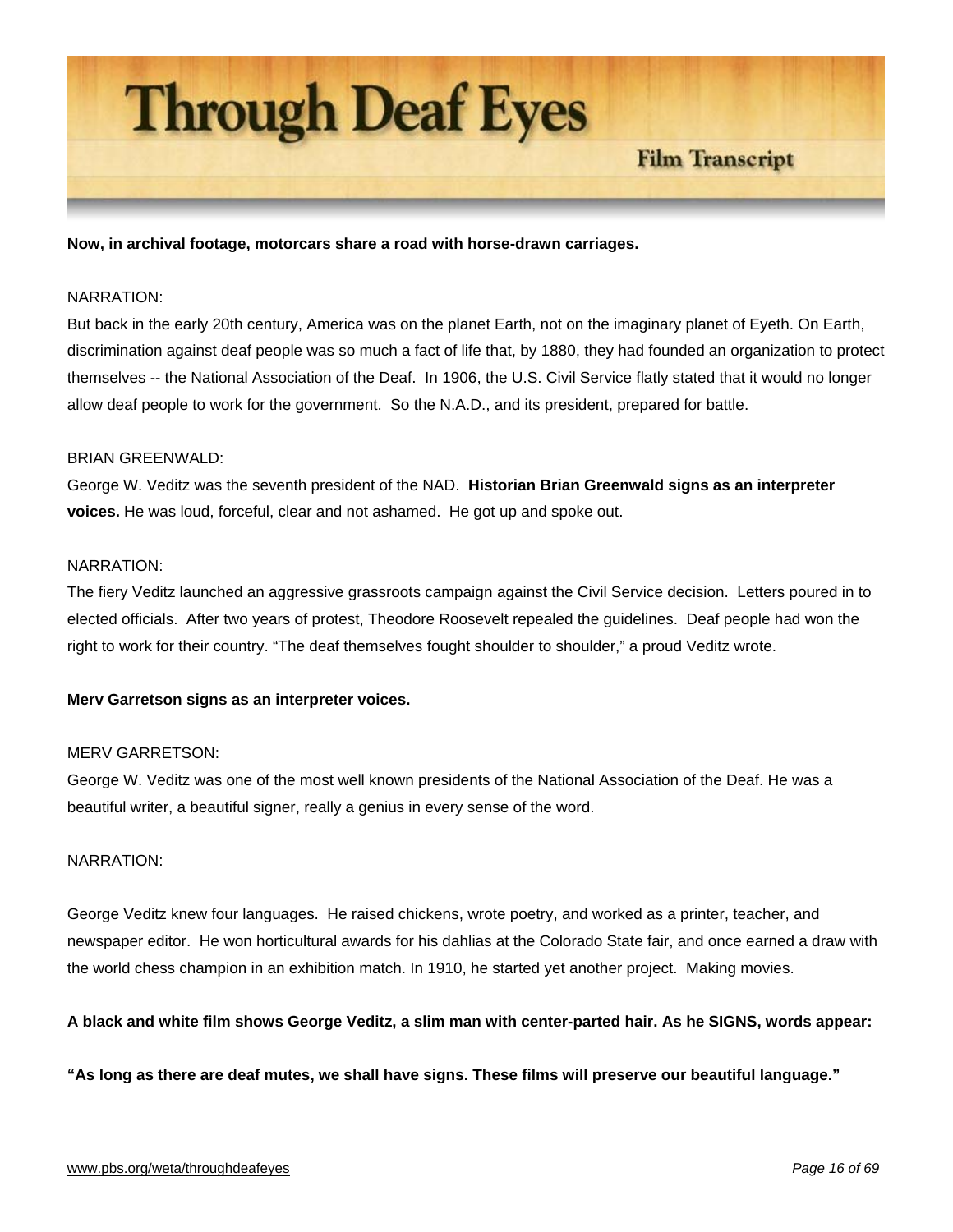# **Through Deaf Eyes**

**Film Transcript** 

VEDITZ (Signing) ###OPEN CAPTIONS BEGIN### As long as there are Deaf Mutes we shall have signs. These films will preserve our beautiful language. OPEN CAPTIONS END###

# **Now, Historian Susan Burch signs, as an interpreter voices.**

# SUSAN BURCH:

Starting around 1910 the NAD produced films in an effort to preserve sign language, shooting footage of signing masters. They raised funds and then produced a variety of films that showed these masters telling deaf people stories.

# **In black and white films, George Veditz and others communicate with sign language, making fluid movements with their hands and arms.**

## STAN SCHUCHMAN:

Before the invention of film, when sign language was shown, it was static. A drawing couldn't show the movement. **Historian John S. Schuchman signs and voices.** The Deaf community finally had a way to show what real sign language looked like.

# **In a film, a woman signs: she traces two fingers across her cheeks, indicating a smile.**

# NARRATION:

The NAD films were like all the other films from their era: silent. Deaf actors were made for the medium. They could play hearing characters, or deaf ones.

**In a film, police question a deaf man. Dialogue appears: "Don't try to pull that deaf and dumb stuff." A character fires a gun behind the deaf man, who doesn't notice.**

#### STAN SCHUCHMAN:

Silent films showed deaf characters as being dummies, objects of humor. But at least a deaf person could watch the film and understand it. That was lost after 1929.

#### **Newsreel footage.**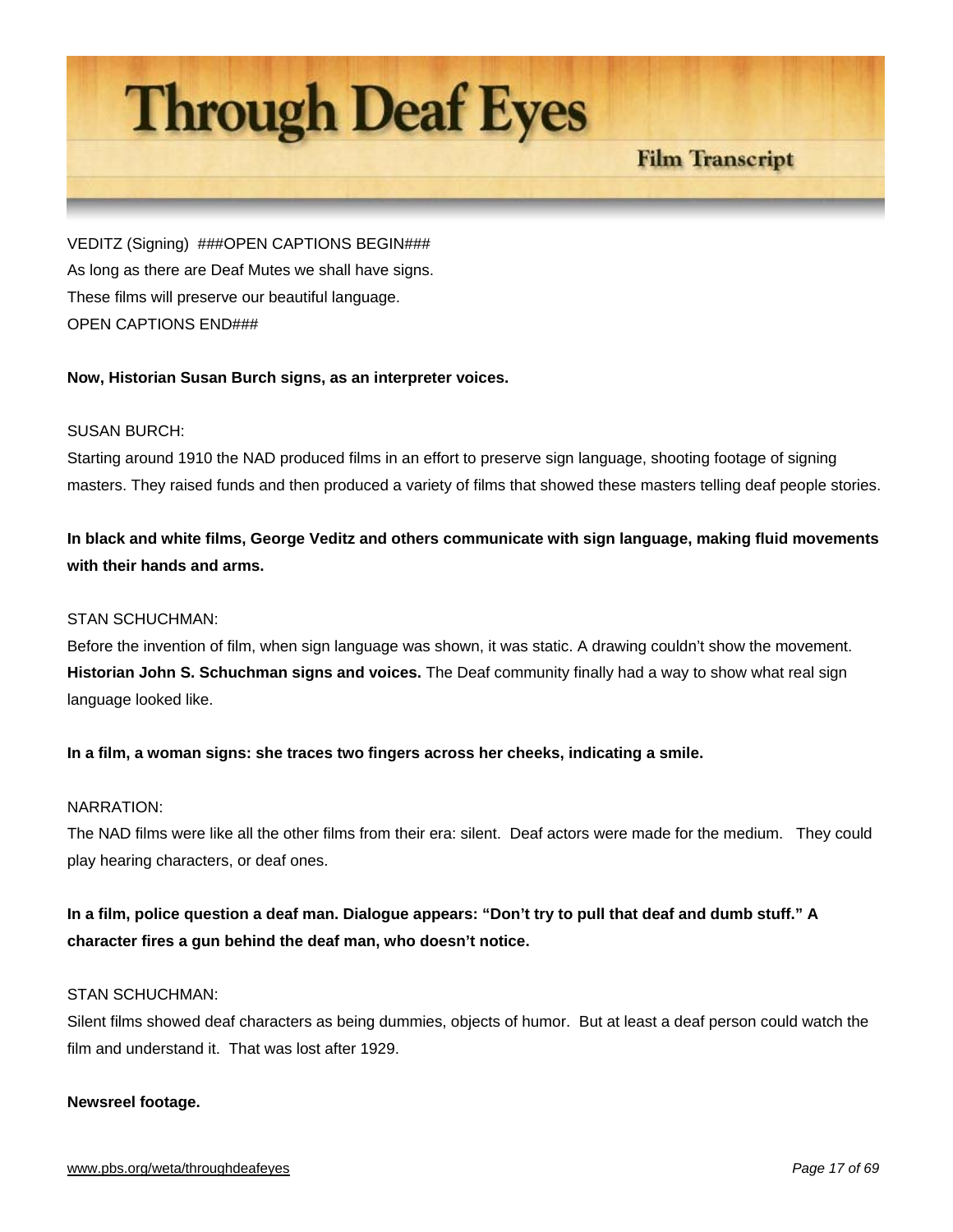

## ARCHIVAL NEWSREEL:

Now a gala event ushers in a new era in motion pictures. With the premiere of "The Jazz Singer," starring Al Jolson, sound comes to the screen.

# **A scene from the film. [(singing) "MAMIE-"] Jack sings to his mother.**

# STAN SCHUCHMAN:

The transition from silent movies to talkies was a disaster for deaf people.

# **Now, scenes from a black and white film.**

ARCHIVAL FILM Secretary: Another party?

Woman: And what a party. [fades out]

**Words appear in a crawl at the bottom of the screen: "Do not adjust your TV. This is what movies were like for deaf people after 1929."** 

# NARRATION:

The talkies didn't change one thing: deaf characters were still stereotypes.

# **Susan Burch.**

#### SUSAN BURCH:

Johnny Belinda won an Academy award in 1948. The character Belinda is seen as this poor, innocent, weak woman. Her deafness makes her even more vulnerable.

# **John Schuchman.**

#### STAN SCHUCHMAN:

The fact that this dummy character blossoms by using sign language was enough - the Deaf community was excited and proud of the film, even though the stereotype itself was terrible.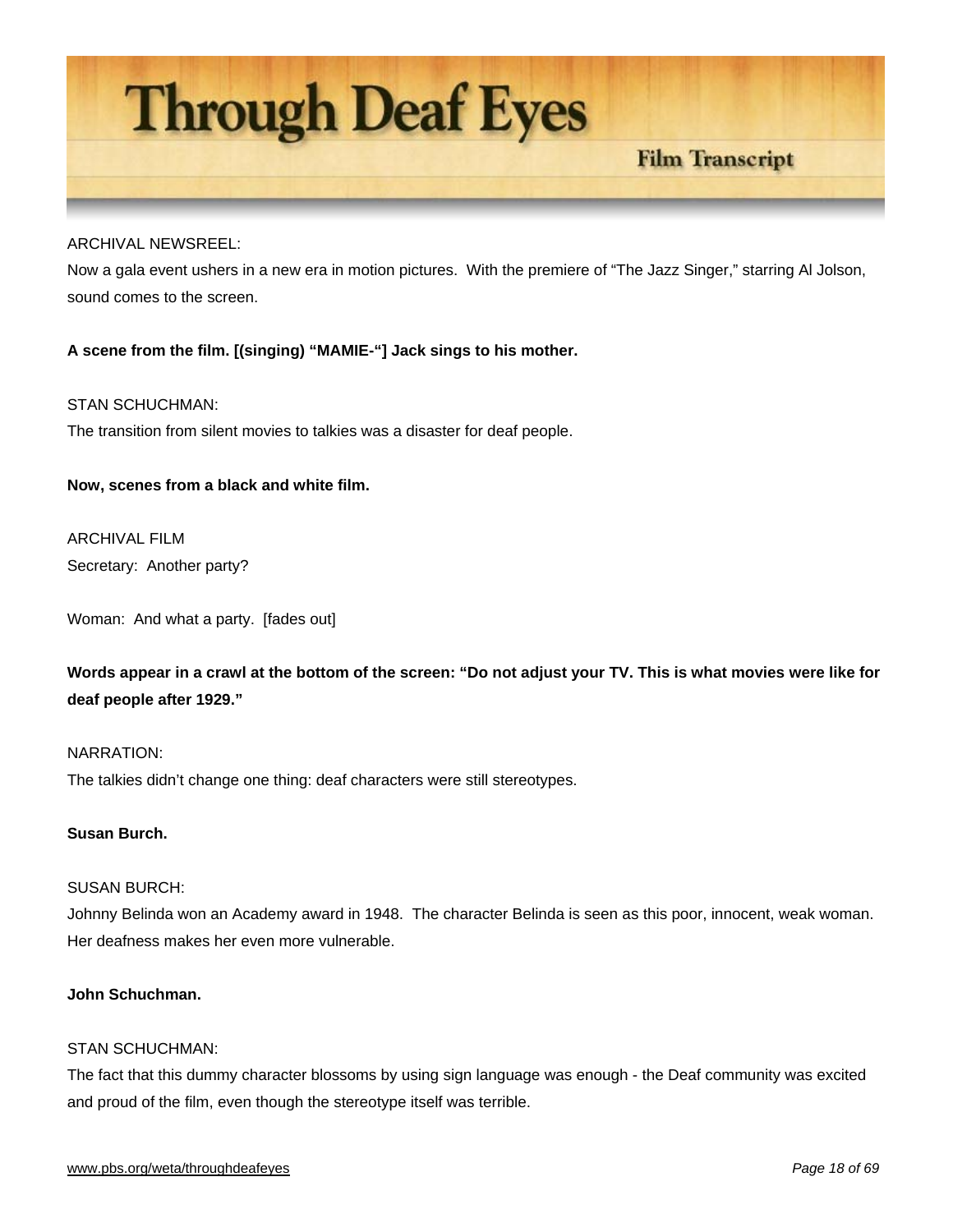

## FILM ANNOUNCER:

Belinda, searching, ever searching for happiness and understanding, but ready to fight with primitive fury…

#### STAN SCHUCHMAN:

I was concerned that my friends would see that character and think that all deaf people were, were like that.

# **In the film, Belinda fires a rifle.**

#### NARRATION:

Hollywood films weren't made for deaf people, but they had been creating their own diversions for years. Deaf communities had theatrical societies, literary circles, masquerade balls, organized debates, sports teams, and travel groups. **Deaf people visit Niagara Falls.** The Deaf culture that had taken root in the schools for deaf children cropped up all across the country in deaf clubs, for adults. **In archival footage, people sign and enjoy drinks.** People came together to sign, to help each other, and, quite simply, to have a good time.

**At a microphone, a smiling, dark-haired man signs to other club-members. Around the room, people break into laughter. The dark-haired man pulls off the microphone, and pretends to SHAVE with it.** 

**Now, John Schuchman signs and voices.**

# STAN SCHUCHMAN:

My parents were deaf. My parents had many deaf friends. They had an active schedule. We went to the deaf clubs. We went to deaf people's homes. It was a natural community for me as a kid growing up. **Several men sign in front of a shop.** It was like a kid who grew up in an immigrant family where many of the friends spoke a different language. Instead of speaking Italian, our family spoke sign.

# **A girl signs as an interpreter voices.**

## LITTLE GIRL:

I love you. I love George Washington. I love my country too. I love the flag, the dear old flag of red and white and blue.

**In a film, words appear: "Slide for home' in sign language."**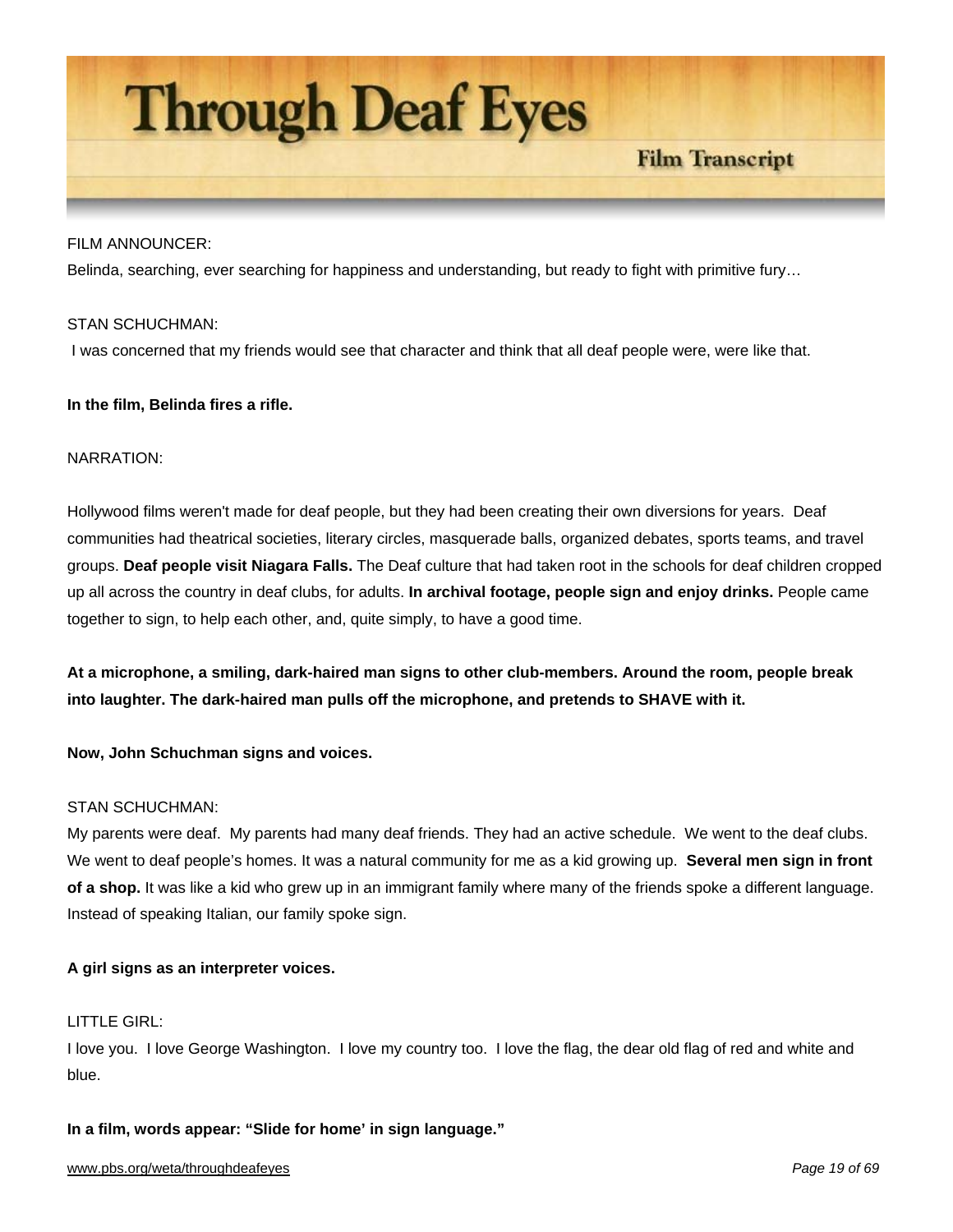

**A third base coach signals to a baserunner. He slides his hand through the air, then the runner sprints home! More words: "Inability to talk does not stop this team from showing their disapproval of the umpire's decision."**

# SUSAN BURCH:

In Akron, Ohio, for example, they had a football and a baseball team that consistently trounced hearing teams. **Susan Burch.** Deaf people were intensely proud of that accomplishment, proud that their team could defeat a hearing one. In broader society the status of deaf people frequently seemed inferior. But here they could level that distance, be seen as equal to anybody else.

# **In a photo, football players wear striped uniforms.**

#### NARRATION:

Gallaudet had one of the first college teams in the Washington D.C. area. And legend has it that in the 1890s, deaf players made an innovation that would change the sport of football.

#### **Academic Administrator Dwight Benedict signs as an interpreter voices.**

## DWIGHT BENEDICT:

The team would get together and they would sign to each other and they realized somebody that they were playing against on a hearing football team knew sign language and could read their plays. And so instead of just standing around discussing their strategy, they stood together in a huddle.

#### NARRATION:

Deaf athletes were anyone's equal on the gridiron or the baseball field, but this equality did not apply in the wider world. Most hearing people regarded deafness as a problem, pure and simple, and the general inclination was almost always: fix it.

#### **Jack Gannon signs as an interpreter voices.**

#### JACK GANNON:

If you read and study history of deaf America you'll find that some parents will try anything to, quote, "cure" their deaf child.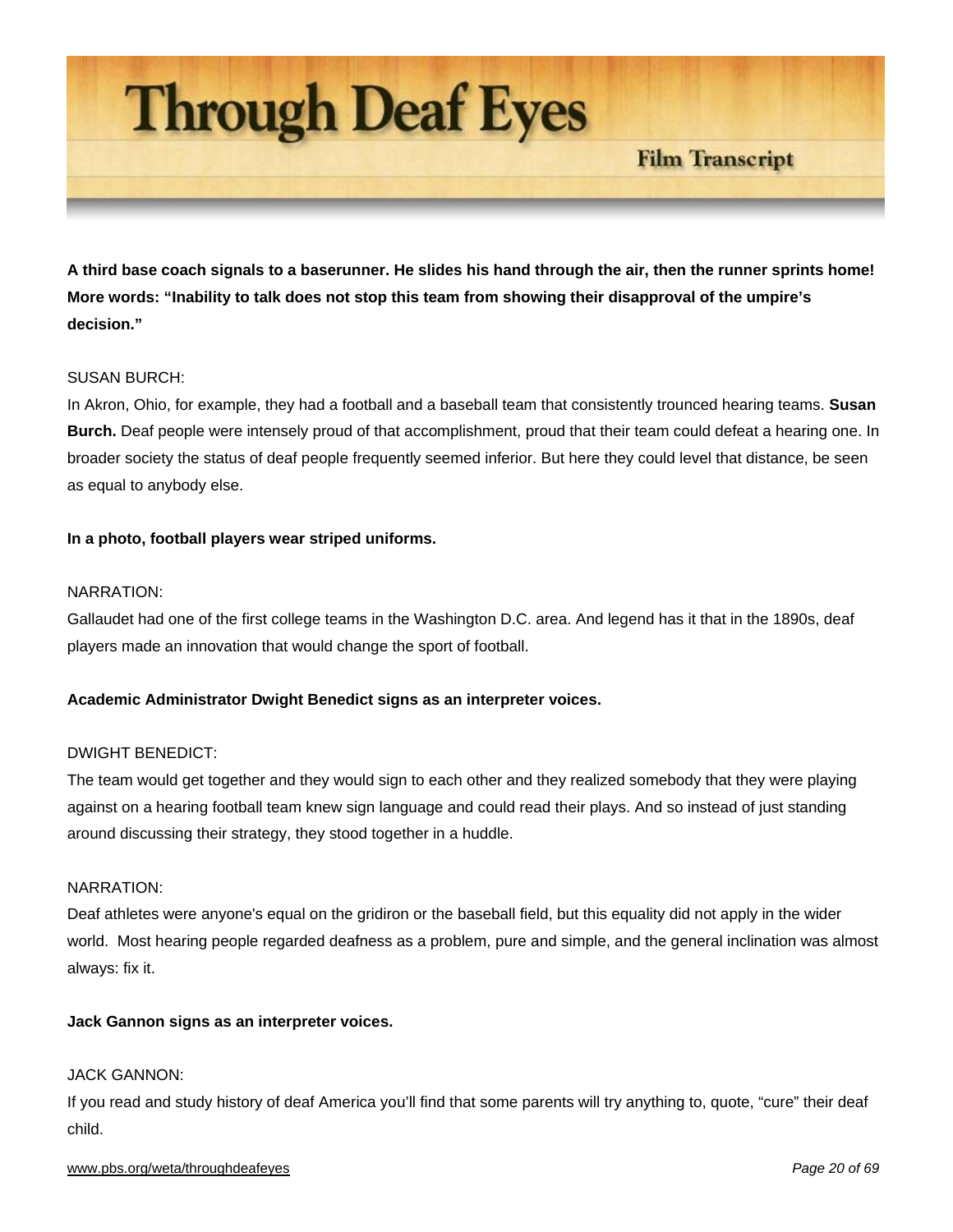

# ROBERT PANARA:

#### ###OPEN CAPTION

Fathers like mine, **English and Drama Professor Robert Panara, signs and voices. Captions appear: Fathers like mine, who tried different ways for their deaf sons to get their hearing back again. Most common one dealt with airplane flights."** 

**Archival footage shows a biplane lift off a dusty runway.** 

**Captions continue: "They would charter a plane, bring the deaf boy in the cockpit. The plane would take off and do loops, hoping the boy would get his hearing back again."**

who tried different ways for their deaf sons to get their hearing back again. Most common one dealt with airplane flights. They would charter a plane, bring the deaf boy in the cockpit. The plane would take off and do loops, hoping the boy would get his hearing back again."

#### END OPEN CAPTION###

# NARRATION:

A surprising number of American parents turned to aviation for a cure. In his early career, the pilot Charles Lindbergh charged fifty dollars for what he called Deaf Flights. But more often, parents put their hopes in medicine.

#### ROBERT PANARA:

#### ###OPEN CAPTION

The doctor put on like a helmet, **Robert Panara: The doctor put on like a helmet, strapped and put ear plugs with rubber caps in my ears. And it was attached to a box…" Panara holds out his hands, indicating a box the size of a toaster. "…a remote control or something. He said, "I'm going to turn it on." And he slowly increased heat waves."**

The doctor put on like a helmet, strapped and put ear plugs with rubber caps in my ears. And it was attached to a box, a remote control or something. He said, "I'm going to turn it on." And he slowly increased heat waves.

#### END OPEN CAPTION###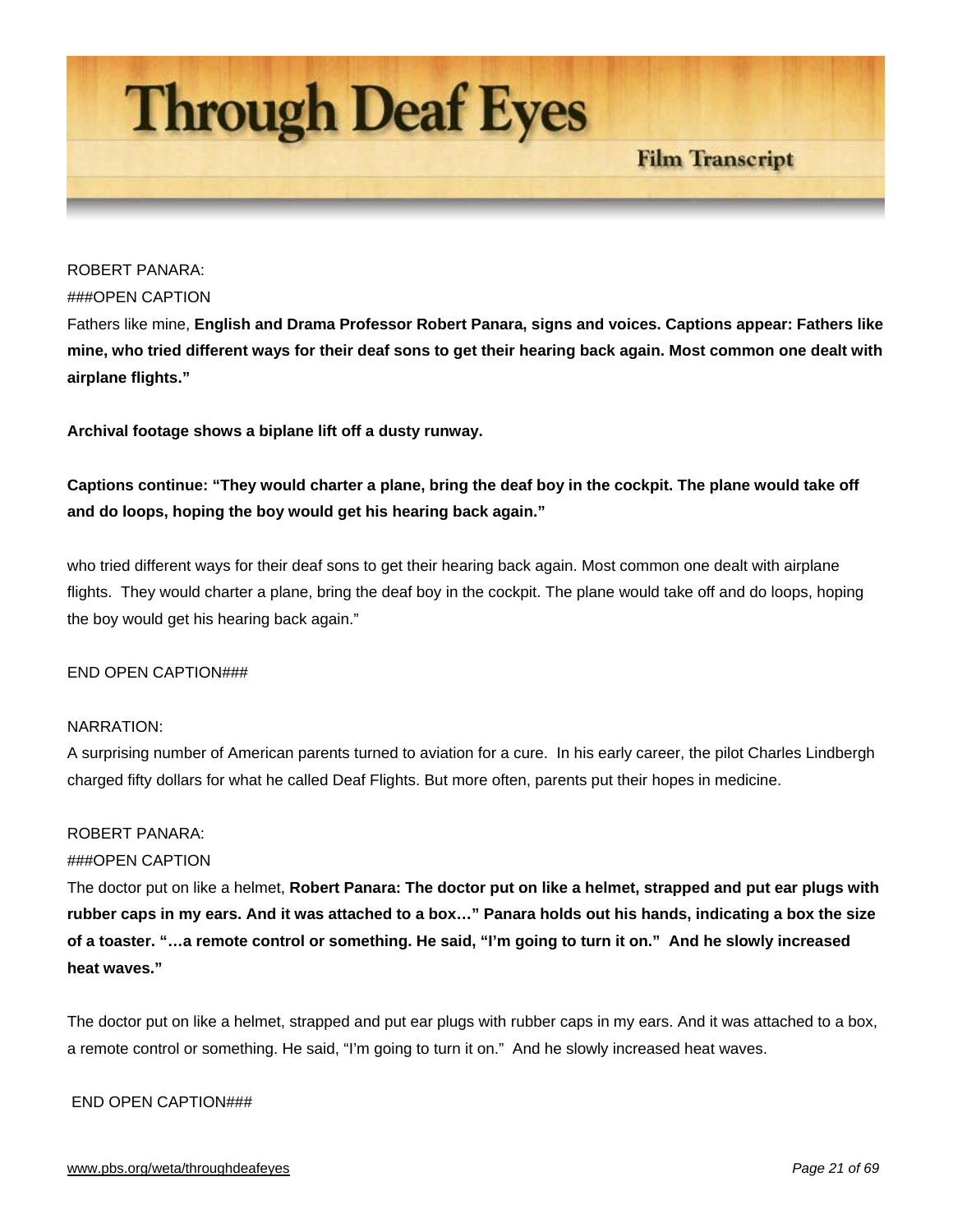

NARRATION: And if medicine did not work, maybe baseball?

# ROBERT PANARA:

# ###OPEN CAPTION

My father thought **Robert Panara: My father thought maybe if Bob can meet Babe Ruth, "The Bambino", maybe he'd get a shock, a thrill, and get his hearing again. Panara smiles. "The Babe comes out, says 'Hiya, kid.' And I shook hands. I was thinking I shook hands with the Babe." Panaras' smile widens. "It was wonderful, but I never got my hearing back. I was deaf as a post still."**

 My father thought maybe if Bob can meet Babe Ruth, "The Bambino", maybe he'd get a shock, a thrill, and get his hearing again. The Babe comes out, says "Hiya, kid." And I shook hands. I was thinking I shook hands with the Babe. It was wonderful, but I never got my hearing back. I was deaf as a post still.

Now, a photo shows a large white tent.

#### END OPEN CAPTION###

#### JACK GANNON:

My aunt took me to this revival. **Slogans cover a bus: "Miracle Revivals. The Blind see, the Deaf Hear, the Lame Walk." Footage shows a preacher hands on a line of people.** Then they called me and took me up there and I stood there in front of the preacher. **Jack Gannon signs as an interpreter voices.** And he touched my ear and just sort of shook and he started praying and shouting and shaking me. I was so embarrassed. I didn't know what the hell he was trying to do. I had no idea. **Rosalyn Gannon smiles and shakes her head.** And after a while he gave up. Later I learned that it was my fault because he said I didn't have enough faith. So that's why you are speaking to a deaf man today.

# **They chuckle. Now, Marlee Matlin signs as an interpreter voices.**

#### MARLEE MATLIN:

I'm a proud person who happens to be deaf. I don't want to change it. I don't want to wake up and suddenly say, oh my God, I can hear. That's not my dream. It's not my dream. I've been raised deaf. I'm used to the way I am. I don't want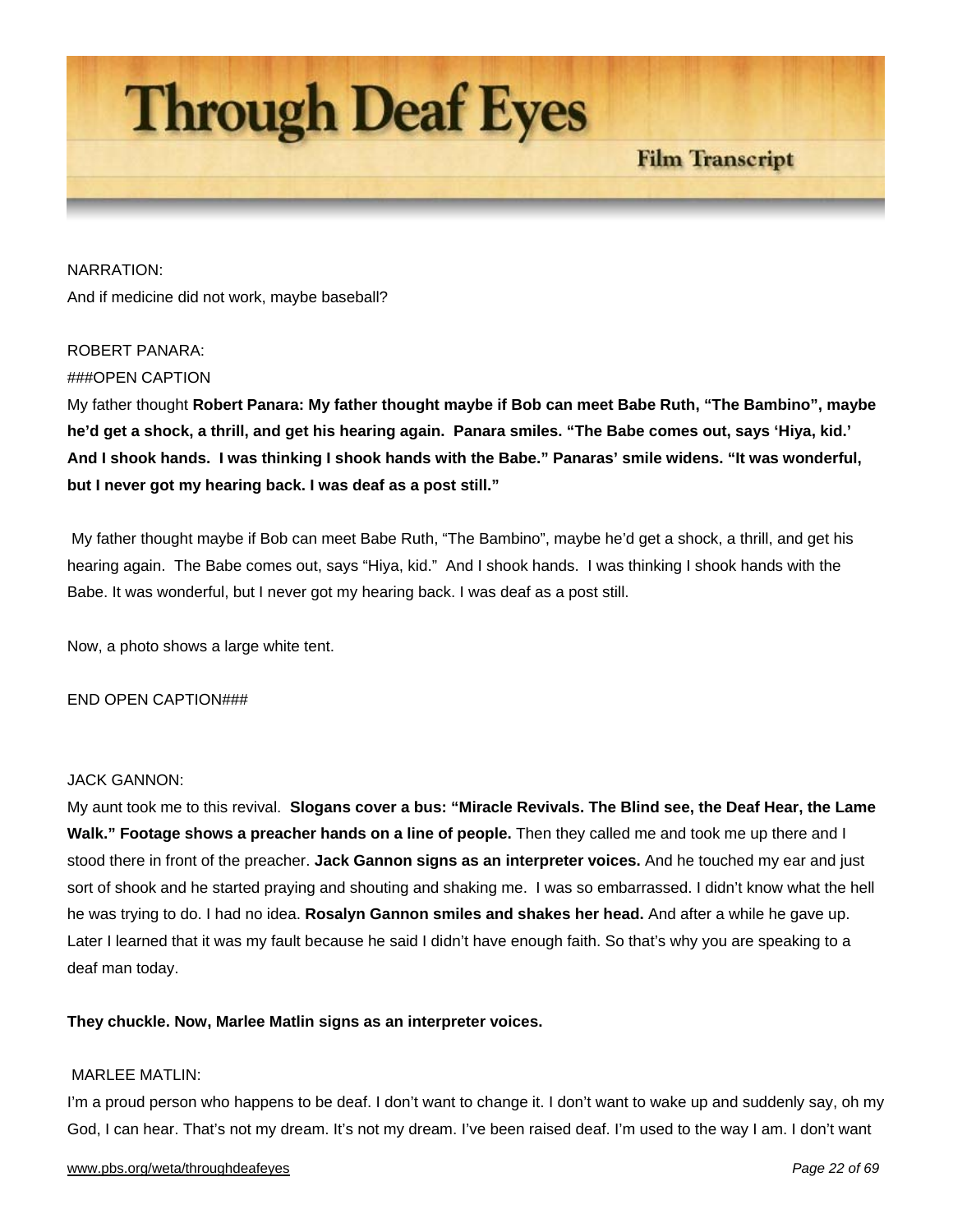

to change it. Why would I ever want to change it? Because I'm used to it, I'm happy.

#### KEVIN NOLAN:

#### ###BEGIN OPEN CAPTION

After my third child was born, **Retired Clarke School Counselor, Kevin Nolan, signs and voices. Captions appear: "After my third child was born, our doctor came up to us saying that our baby might not be able to hear. My response was 'Oh, for crying out loud. We have two children who are deaf. I'm ready to take my child home. Don't worry about it.'" Nolan smiles.** 

our doctor came up to us saying that our baby might not be able to hear. My response was "Oh, for crying out loud. We have two children who are deaf. I'm ready to take my child home. Don't worry about it." END OPEN CAPTION###

#### NARRATION:

Even in the first decades of the 20th century, deaf people wanted to focus on what they could do, not what they couldn't. In residential schools they were taught manual trades – shoemaking, woodworking, printing – frequently with great success. When they encountered a problem, they often came up with their own solution. Few companies would sell life insurance to deaf people; so deaf businessmen founded their own company to do exactly that. And when deaf people felt excluded from church services, they held their own.

#### **Newsreel footage.**

#### ARCHIVAL NEWSREEL:

The congregation which can neither hear nor speak comes to the evangelical church of the deaf each Sunday to worship together. The congregation, through sign language, brings new beauty and majesty to age-old church rituals.

# **Now, at the Christ United Methodist Church of the Deaf, choir-members use sign language and bang on a drum.**

(Chorus entering church and signing hymn)

#### LASANDER SAUNDERS:

#### www.pbs.org/weta/throughdeafeyes *Page 23 of 69*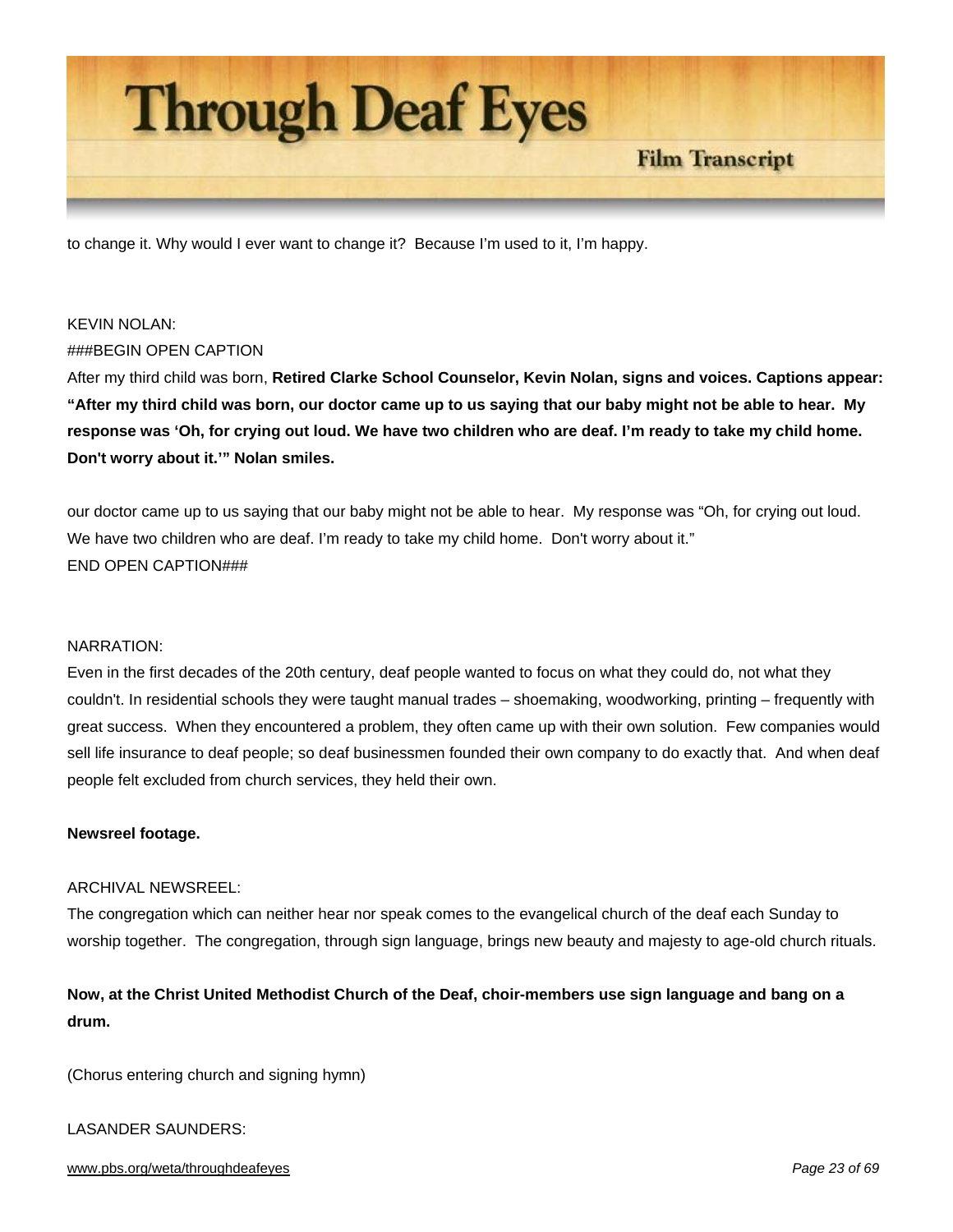

I was born hearing and then later I became deaf. I started going to a hearing church to worship, but I was missing so much. When I found out about a deaf church, I thought I'd try that. **LaSander Saunders signs as an interpreter voices.** And I saw the choir signing music. And the drum. And I felt so inspired. The preacher was good. And I could get worship here with deaf people. It was a great change in my life.

# **Pastor Peggy Johnson signs as an interpreter voices.**

# REV. PEGGY JOHNSON:

Most of the people who are deaf in the US today are more typically like this church here, average, or poor, working class people. And economic things are tough. And by the end of the month it's tough here. But at the same time this church can make a difference.

# **Parishioners sign to each other. Stephon Williams signs as an interpreter voices.**

#### STEPHON WILLIAMS:

After church, it kind of feels like a club. Good relationships, close. I can talk with all different kinds of people, tell them how I feel, my emotions, get them out. It's like a family. Good relationship. A lot of love and sharing, understanding, openness from everyone.

## NARRATION:

But deaf society was like American society. And that wasn't always good. In 1925, after an African American couple tried to attend the NAD convention, the deaf organization explicitly banned black people from joining. The ban was in place for forty years. **White and blacks pose in separate photos.** In the South, deaf schools, like all schools, were segregated for decades.

#### CAROLYN McCASKILL:

At the black deaf school, our black Deaf culture flourished. We had basketball games. We had our dances, we had black teachers. Moving then to the white deaf school, we all used sign language. But the signs that were being used were very different. The white deaf students would finger spell and then add some signs. As a black deaf person they would look at my signing and say that doesn't look like what they did as white deaf students. And so I found myself humiliated. I thought I was inferior and that somehow our signs were inferior to the white signs that they were using. And so I tried to put away my signs and instead adopt the signs that were used by the white students.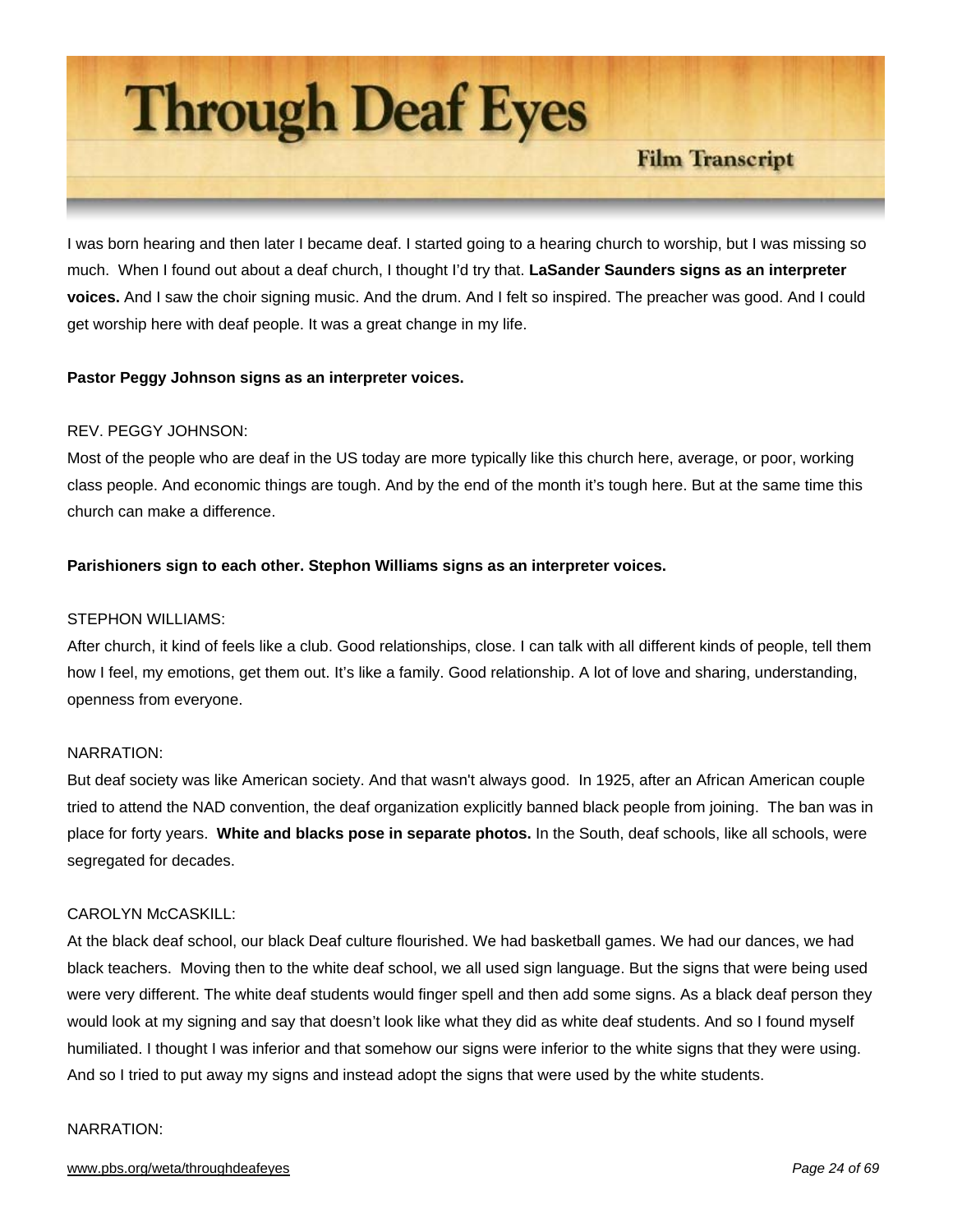

But deaf students, black and white, had many school experiences in common. For one thing, many had gone through the audiogram – a test that measures the ability to detect sound. BEGIN OPEN CAPTION###And now, an (irreverent) introduction to the Audiogram: *Listen*, by deaf filmmaker Kimby Caplan.###END OPEN CAPTION

# KIMBY CAPI AN<sup>.</sup>

Now the audiogram is essentially a graph of a person's hearing. **Words appear: "Kimby, Legally Deaf with a sense of humor."** The only thing I have in common with an audiogram is that I have one done every single year. So if this doesn't make sense (gibberish).

# **The film fast-forwards.**

My audiogram reads at ninety in the left ear which is my "good" ear. Which means that if I ever have children, God help 'em, because I ain't. And that means if I get an important phone call from the president, oops, she missed that one.

# **Words appear: "This is how speech often sounds to me."**

A lot of people find it annoying, especially when I'm eating and my jaw is moving a lot and it's going eeeek. **She touches a hearing aid in her ear.** Or I'm having a conversation with you and my jaw moves and it Or when you are getting hot and heavy with someone and that starts to go off again.

#### **Kimby rolls her eyes.**

Most people think when they look at somebody if they're wearing a hearing aid in one ear and not in the other, they can hear in the hearing aid that they're not wearing, **The film speeds up.** (speedy audio) which is not always the case. I have a lot of people just immediately start talking to my right ear. At that point I immediately dance around them. They immediately think, oh my God what a freak, and then we proceed from there.

The audiologist gets your headphones adjusted, and the way he or she goes at having you repeat the same list of words you've repeated all your life -- baseball, hot dog, rainbow.

**In a sound booth, Kimby wears headphones and takes an audiogram. Fade to black. Now, in footage, a young girl takes the test.** 

#### www.pbs.org/weta/throughdeafeyes *Page 25 of 69*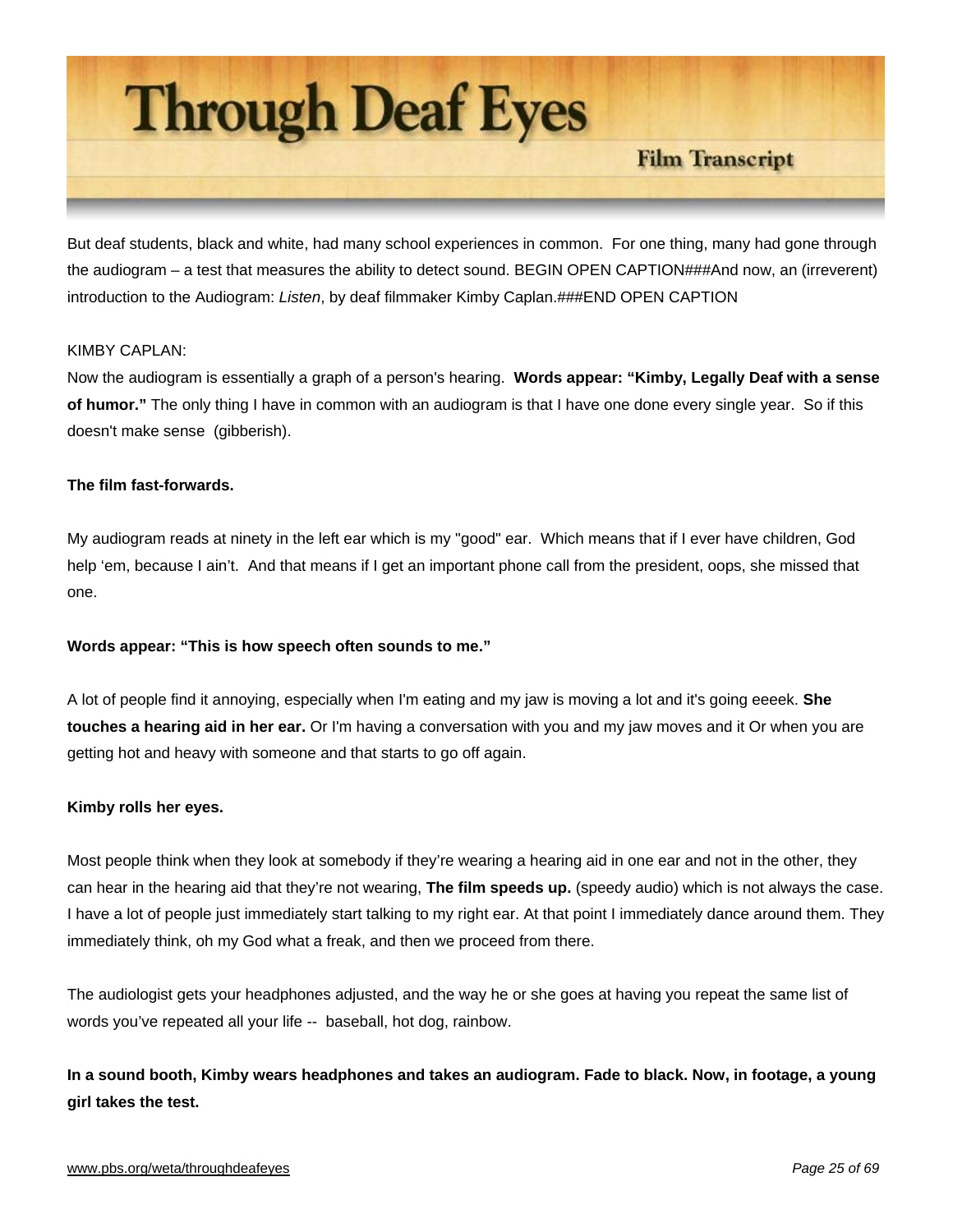

#### NARRATION:

Audiograms and hearing aids are relatively recent steps in the long parade of deaf technology. Predecessors included the ear trumpet, the ear dome, the vacuphone. **Now, a black and white telephone ad. But** deaf people were unable to use one piece of technology, Alexander Graham Bell's invention, the telephone, for the first ninety years of its existence.

## PAUL TAYLOR:

#### ###BEGIN OPEN CAPTION THAT GOES ON FOR SEVERAL INTERVIEWS

I was always trying Engineer **Paul L. Taylor signs and voices. "I was always trying to find a way to use the telephone. I even thought about Morse code. I had enough hearing that I could use Morse code, but the problem is who else wants to learn Morse code?" No one. He smiles.**

I was always trying to find a way to use the telephone. I even thought about Morse code. I had enough hearing that I could use Morse code, but the problem is who else wants to learn Morse code? No one.

HARRY LANG:

#### **Deaf Studies Scholar Harry Lang signs and voices. Captions:**

**"Deaf people had to depend on hearing people to make calls. Call if you're sick, call to inform your boss, you can't go to work. I remember myself when I was a young boy, I was in college and my father had heart surgery, and I couldn't call home. I had no TTY at that time. There are many stories of deaf people who died, they couldn't call for an emergency."**

Deaf people had to depend on hearing people to make calls. Call if you're sick, call to inform your boss, you can't go to work. I remember myself when I was a young boy, I was in college and my father had heart surgery, and I couldn't call home. I had no TTY at that time. There are many stories of deaf people who died, they couldn't call for an emergency.

# SALLY TAYLOR:

# **Sally Taylor signs and voices.**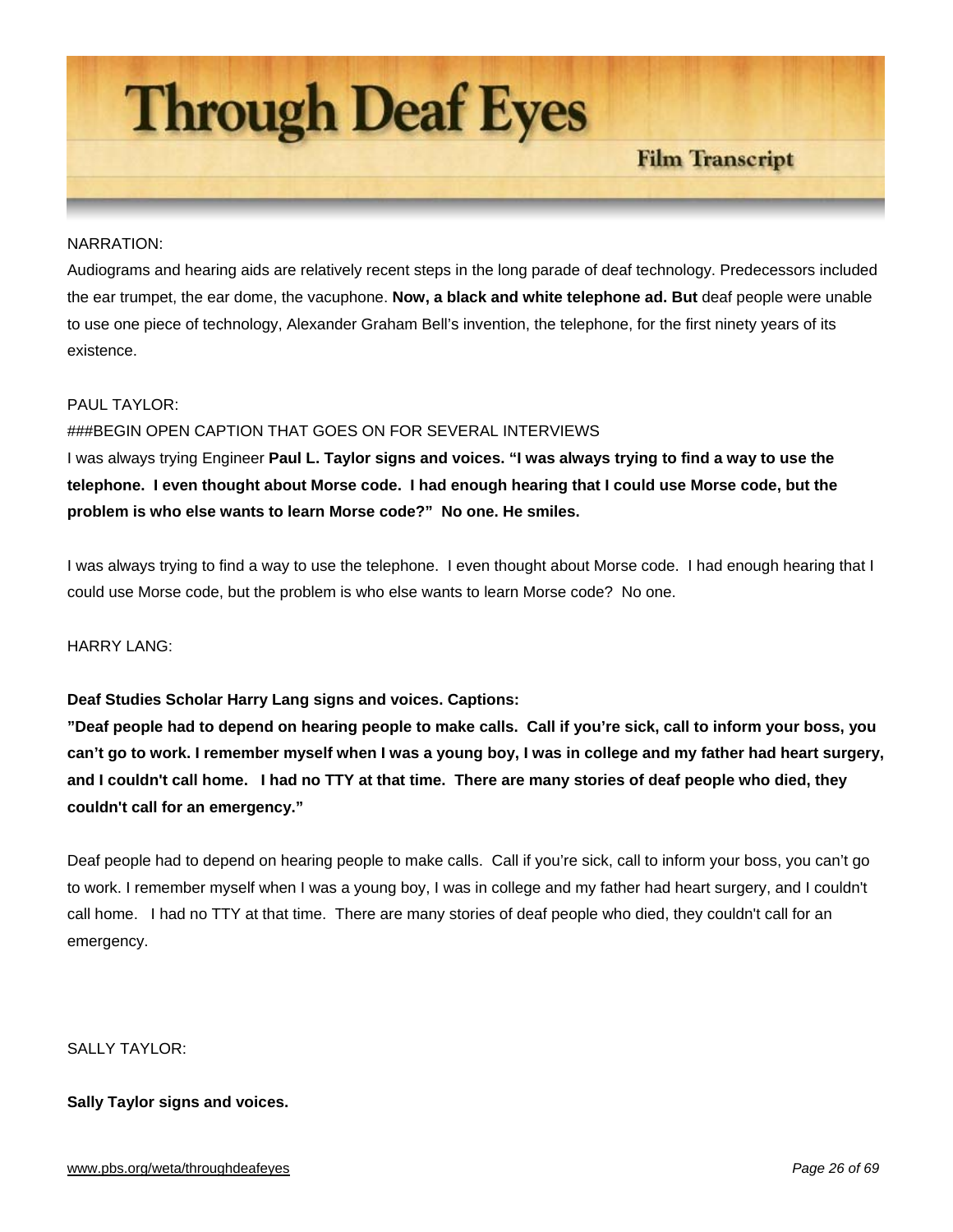

**Captions: "We had to write letters or go to the person's house. Knock at the door. Nobody home. Leave a note. They come over, we're not home. Leave a note."** 

 We had to write letters or go to the person's house. Knock at the door. Nobody home. Leave a note. They come over, we're not home. Leave a note.

# KEVIN NOLAN:

# **Retired Clarke School Counselor Kevin Nolan signs and voices.**

**Captions: "When I was in high school and a lot of my friends had their own dates on weekends. I didn't want to be left out or be different from others. I want to show my friends that I do have a date. But I don't know how to approach a girl. I'd rather use a phone and ask for a date." Nolan looks down and shrugs his shoulders.** 

**"So, I have to ask my mother or father, mostly my mother because my father feels very uncomfortable calling for me." He makes the sign for telephone, then frowns and shakes his head.** 

**"It is unreal. I'm sorry to say I don't want to try again because how can you expect me to ask my mother or my sister or brother to make a phone call and ask for a date for me?"** 

# **Looking down, Nolan gently shakes his head.**

 When I was in high school and a lot of my friends had their own dates on weekends. I didn't want to be left out or be different from others. I want to show my friends that I do have a date. But I don't know how to approach a girl. I'd rather use a phone and ask for a date. So, I have to ask my mother or father, mostly my mother because my father feels very uncomfortable calling for me. It is unreal. I'm sorry to say I don't want to try again because how can you expect me to ask my mother or my sister or brother to make a phone call and ask for a date for me?

#### END OPEN CAPTION###

#### NARRATION:

Deaf people needed something that seemed like a contradiction in terms: a deaf telephone. In 1964, a California scientist took a shot at inventing that very thing. Robert Weitbrecht was himself deaf. A brilliant physicist, he'd worked on the Manhattan Project; he lived by himself, in a house crammed with spare electrical parts.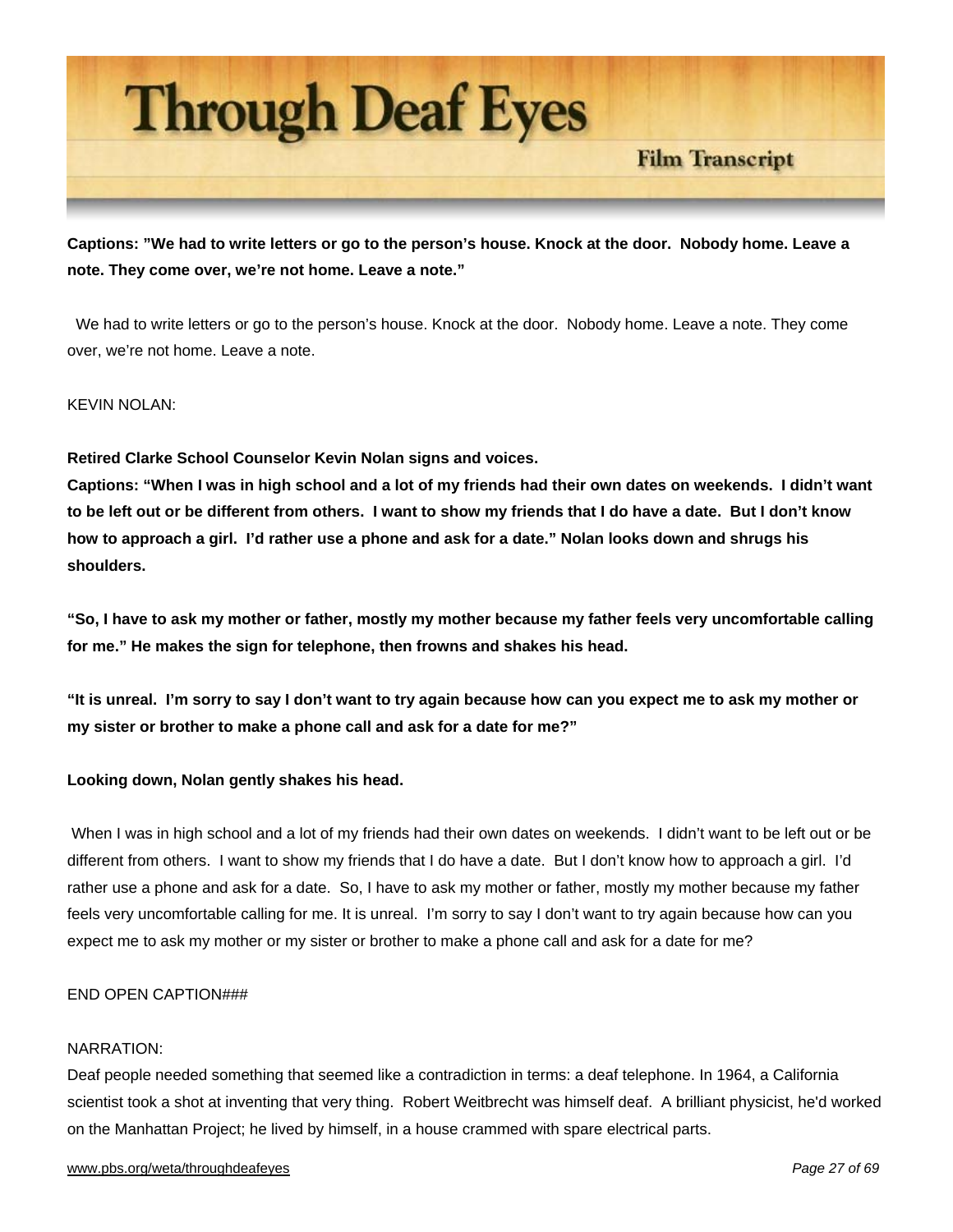

# HARRY LANG: ###BEGIN OPEN CAPTION

He was very much a loner, **Harry Lang signs and voices. Captions appear: "He was very much a loner, he was a very lonely person too. His best friends were dogs. He loved dogs.**

**He had a personality that was sometimes hard to get along with. He never married. He was married to an ideal. That ideal was access to telephone communication. He was obsessed about that."** 

He was very much a loner, he was a very lonely person too. His best friends were dogs. He loved dogs. He had a personality that was sometimes hard to get along with. He never married. He was married to an ideal. That ideal was access to telephone communication. He was obsessed about that.

# END OPEN CAPTION###

# NARRATION: Weitbrecht developed a way to make telephone communication visible, using a modem and a teletypewriter.

HARRY LANG: ###BEGIN OPEN CAPTION

**Captions appear. Harry Lang: "Each key, each letter, each number on the keyboard, would convert to a sound. The sounds were transmitted through the telephone lines. At the other end of the line another modem would convert back to printed word."** 

Each key, each letter, each number on the keyboard, would convert to a sound. The sounds were transmitted through the telephone lines. At the other end of the line another modem would convert back to printed word.

#### END OPEN CAPTION###

#### NARRATION:

With partners James Masters and Andrew Saks, he tested the system. At first, all they got was gibberish; then, in May 1964, the teletypewriter printed out, in clear English, the first deaf telephone conversation in history. It worked, and deaf people began to build their own phone network, one household at a time.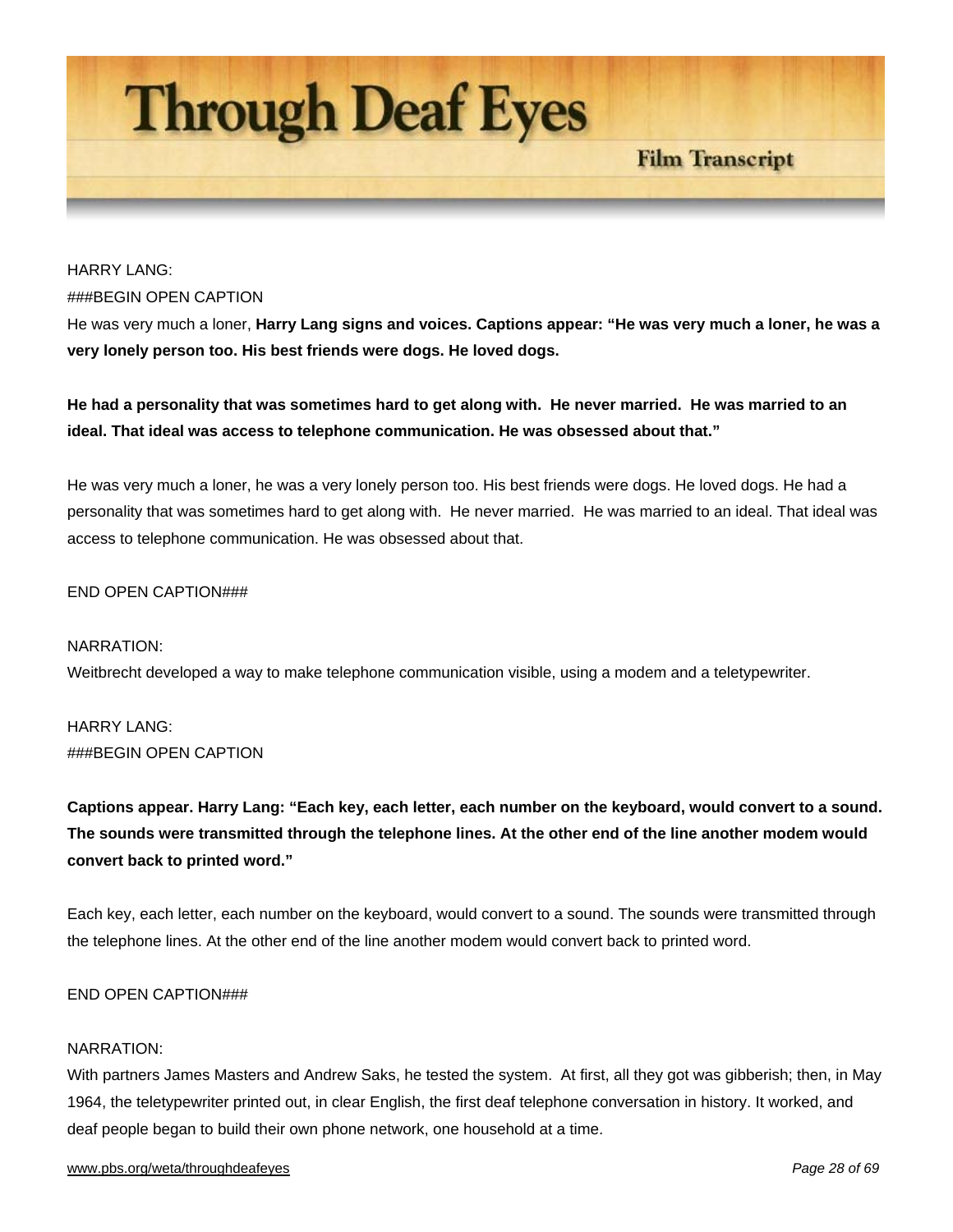

#### ###BEGIN OPEN CAPTION

#### SALLY TAYLOR:

I remember that first conversation. **Sally Taylor signs and voices. Captions appear: "I remember that first conversation. Paul called me, started typing. Came words." Her mouth drops open.** 

**"Then I started typing. Paul said, 'Why are you typing so slow?' And I said I just can not believe you are typing to me and I'm getting it. But then soon I was typing."** 

**Film Transcript** 

# **She smiles.**

Paul called me, started typing. Came words. Then I started typing. Paul said, "Why are you typing so slow?" And I said I just can not believe you are typing to me and I'm getting it. But then soon I was typing.

#### END OPEN CAPTION###

#### NARRATION:

Each user needed to find a phone, a modem and a teletypewriter. This was not easy. The teletypewriters weighed about 200 pounds, and most were owned by telephone companies – which wouldn't give equipment away, even broken-down equipment. But deaf people found their own – locating office machinery in warehouse sales and scavenging teletypewriters from scrap yards.

#### SALLY TAYLOR:

# ###BEGIN OPEN CAPTION

We got old Western Union telegram machines **Sally Taylor: "We got old Western Union telegram machines. We put them in our basement, and put them in our garage. I saw the wall between the two deaf communities break down. Because for once we could communicate with other deaf people who did not have similar communication methods."**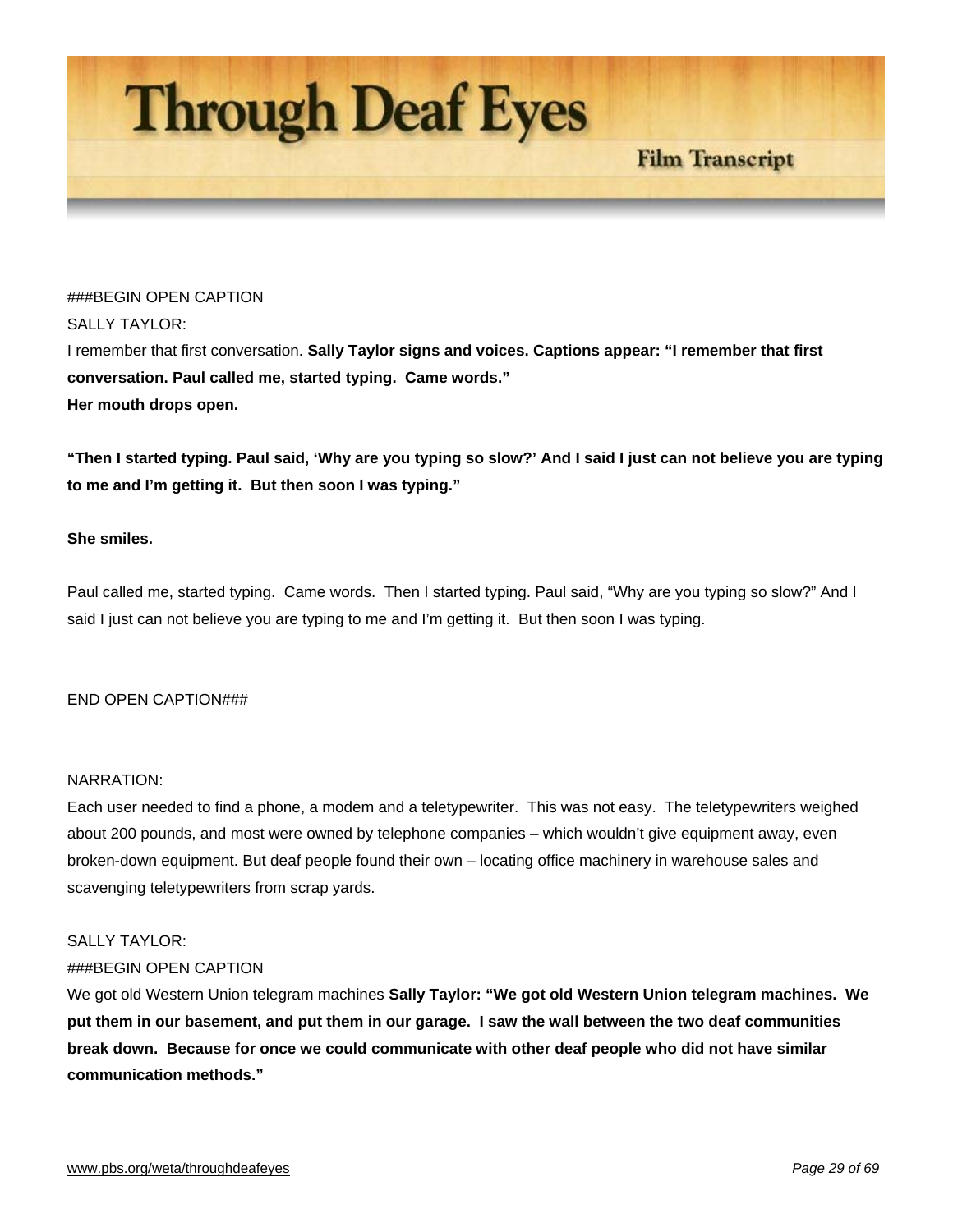

We put them in our basement, and put them in our garage. I saw the wall between the two deaf communities break down. Because for once we could communicate with other deaf people who did not have similar communication methods.

# END OPEN CAPTION###

# NARRATION:

By 1982, the number of TTYs had grown from Weitbrecht's initial two to 180,000. **Two men sign via videophone.** The TTY was a giant step for deaf people. But it was just the first one. Over the next twenty-five years there would be closed-captioning for TV, relay calls, pagers, and videophones. Technology was working for the deaf world.

# **Merv Garretson.**

# MERV GARRETSON:

When we decided to build here on the beach for our retirement house, we decided that we wanted to have a house that was open and clear, accessible, **Carrol Garretson.** and deaf-friendly. **They sign throughout the house.** What makes it a deaf house? It has to have a lot of open spaces. It has to let people see each other. Every time somebody rings the doorbell the lights flash throughout the house.

# **Rosalyn and Jack Gannon sign as an interpreter voices.**

## JACK GANNON:

 Technology has really had a strong influence on us. **Jack signs as an interpreter voices.** Now we can watch TV and see things that are captioned. It's easier to sit down in our living room and watch TV than get in your car and drive to your local group where they had an old 16mm projector to see a film. Now we will just turn on the TV and the captions are there, the captioned films are there. It is great but it takes away from the fellowship.

# **Archival footage shows workers assembling electronics.**

## ARCHIVAL NEWSREEL:

New Englanders manufacture a variety of valuable products from inexpensive raw materials. The making of tiny microphones to be used in hearing aids for deaf people is one of Camden's newest enterprises.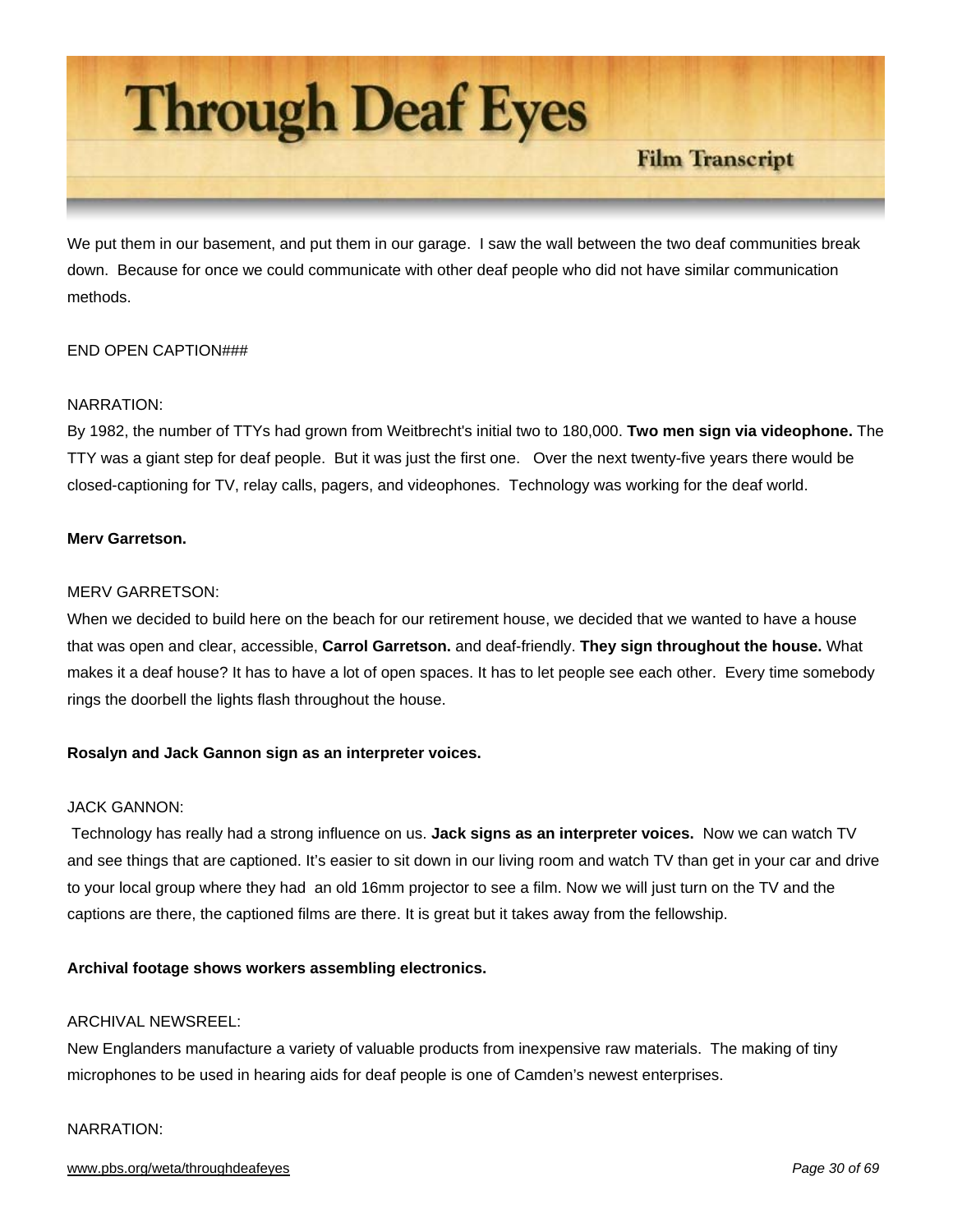

In the second half of the 20th century, technology changed life for deaf people. In that same era, sign language made a stunning comeback. The change began in 1955, when a young professor named William Stokoe came to teach at Gallaudet. Stokoe was a hearing man, but his subject for research would be sign language – a method of communication about which Stokoe himself knew almost nothing.

# **Merv Garretson signs as an interpreter voices.**

#### MERV GARRETSON:

We thought who the hell are you? You don't know deaf people. You didn't grow up with us. You come from another university and you decide that you know all about sign language?

#### NARRATION:

In fact, very few people knew all about sign language. Hearing people considered it a set of gestures that conveyed only the simplest ideas. Many deaf people used it, but they'd been taught to believe that sign was a pale imitation of the spoken word.

#### RORY OSBRINK:

I grew up oral until about seventh grade. **Teacher Rory Osbrink signs.** When I did see other deaf people signing, I thought they were apes, monkeys. What's that funny behavior? What are they doing? Why don't they just talk.

# NARRATION:

At Gallaudet, Stokoe observed sign language in the hands of masters. **In footage, a man signs in front of a classroom.** He saw that students and deaf faculty were not simply putting English words into signs. There was nothing "broken" or "inadequate" about sign, he wrote. On the contrary: it was a complete language of its own.

#### **Author Tom Humphries signs as an interpreter voices.**

#### TOM HUMPHRIES:

Bill Stokoe did something that shook people up. He offered the idea that it was possible to have language in sign. Even deaf people themselves were pretty upset when Stokoe had suggested that sign was a language. They had really bought that idea that ASL was not a language.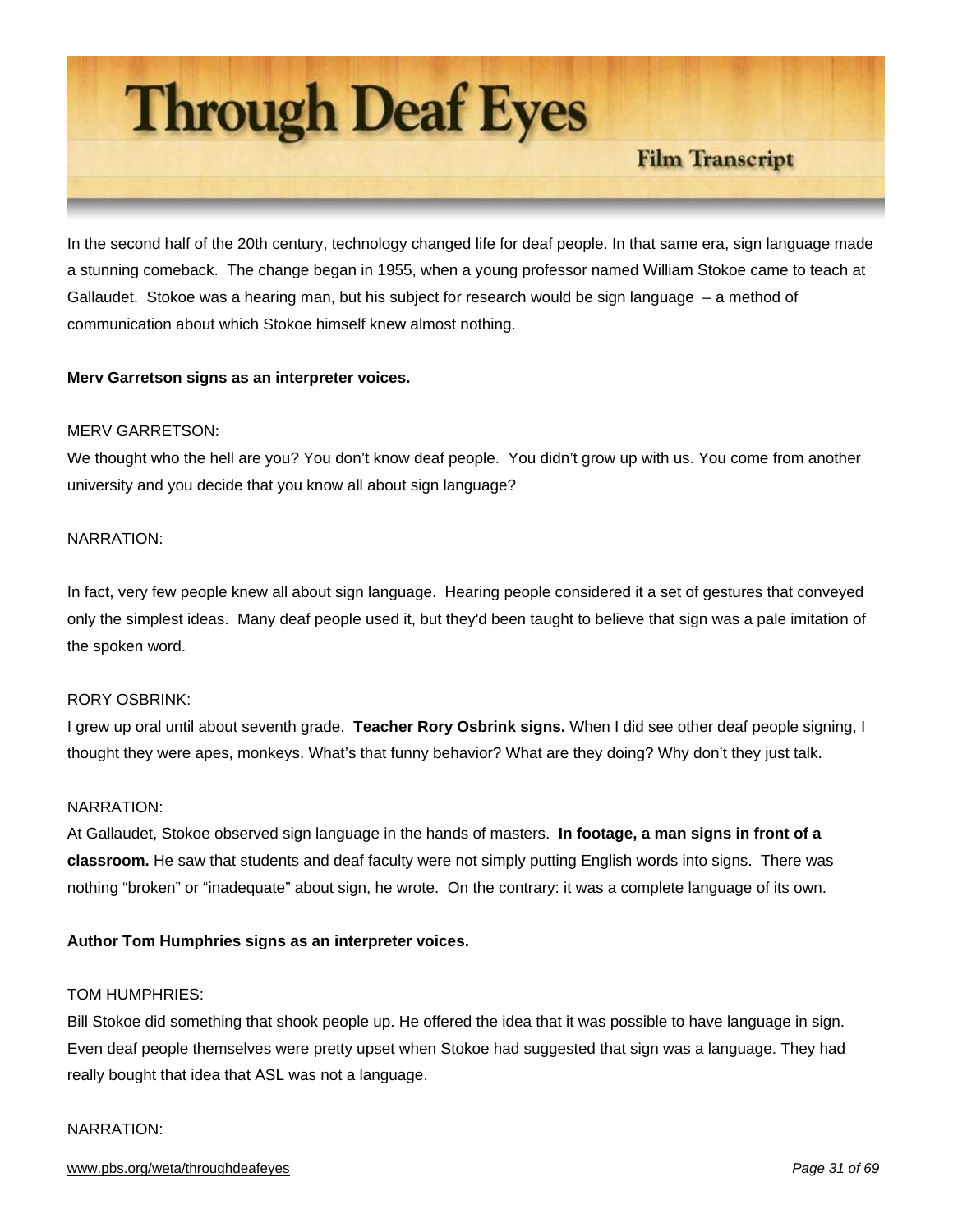**Through Deaf Eyes** 

**Film Transcript** 

William Stokoe was not the typical professor. He rode a motorcycle, played bagpipes on the Gallaudet campus, and stubbornly persisted in his research, though he received little encouragement. In 1960, when he presented his early findings on sign language structure, he was criticized -- by the hearing faculty for taking sign too seriously, and by the deaf faculty for openly discussing a topic that many deaf people kept to themselves.

# **Rosalyn Gannon signs.**

# ROSALYN GANNON:

Many of our deaf friends recall the embarrassment of signing in public. They'd sign low, or smaller if they went to a restaurant or to any other public place.

# **Donald Tucker signs.**

# DONALD TUCKER:

During our lives, my wife and I were brainwashed. We were made to believe that signing was a shameful thing.

#### NARRATION:

In 1965, the team of William Stokoe, Dorothy Casterline and Carl Cronenberg published a dictionary of American sign language. Their dictionary was not alphabetical, but visual, arranging words by the sign's hand shape, location and movement. "We were perceived as the lunatic fringe," Stokoe wrote, "and we enjoyed that." But their work showed beyond a doubt that ASL is a true language, with its own structure and its own rules -- a language that uses the entire body, that accommodates nuance, metaphor, and even mistakes. What's called a slip of the tongue in spoken language is, in sign, a slip of the hand.

#### JAMES TUCKER :

The linguistic study of ASL that emerged in the 1960s and 70s helped the Deaf community. The deaf education community realized that signing has an important place in the classroom.

#### **Maryland School for the Deaf Superintendent, James E. Tucker signs as an interpreter voices.**

# CJ JONES:

Deaf people use different kinds of ASL, depending on the circumstances. And people have their styles, it depends on where you come from. **Actor and Director CJ Jones.** People from southern states have their own dialect. **He signs**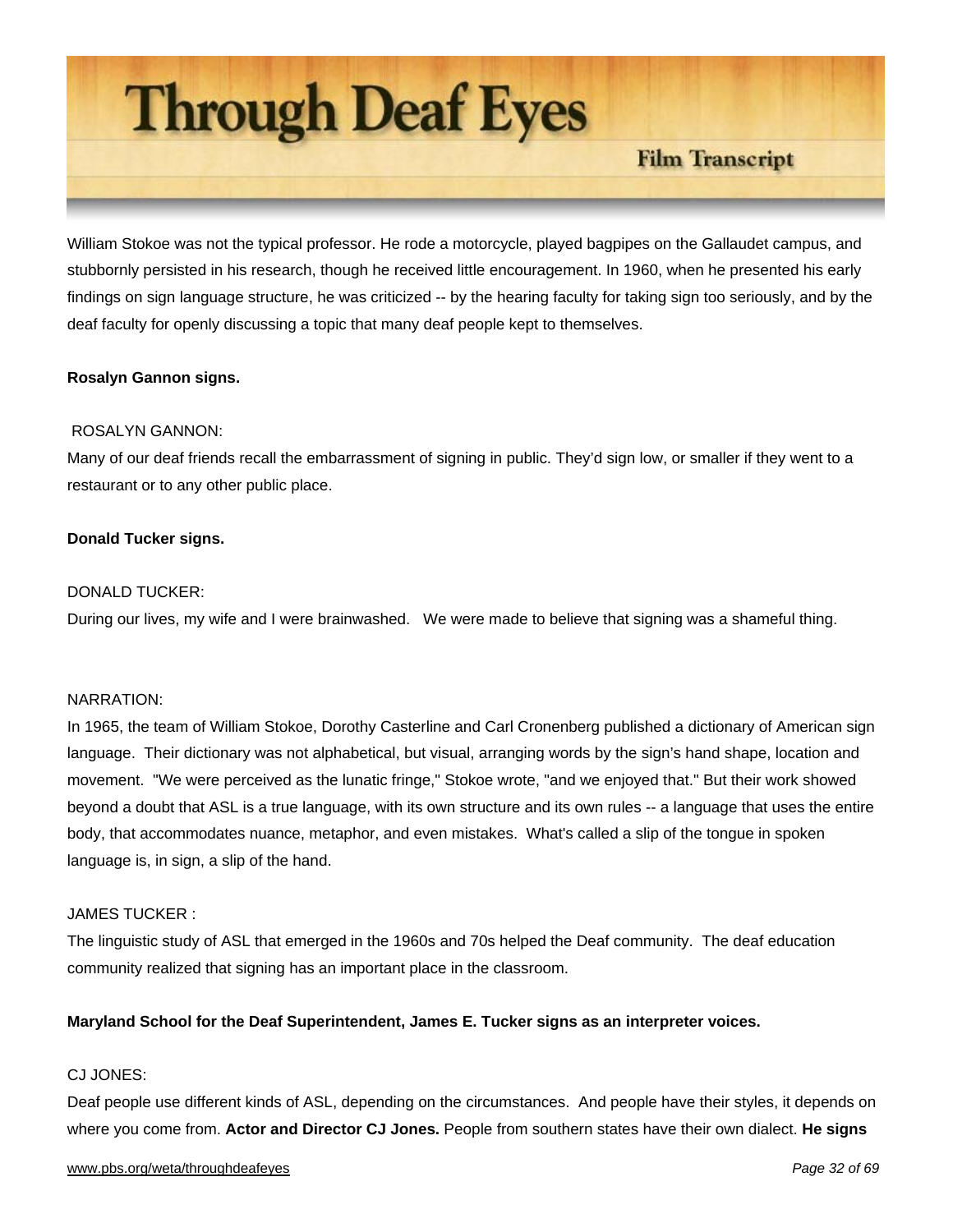

**as an interpreter voices.** And that dialect is different from the north, the west or the eastern states. And there are different signs in different regions. And each region will have its own popular lingo as well.

# **ASL and Deaf Studies Professor Benjamin Bahan signs as an interpreter voices.**

#### BEN BAHAN:

People always considered my Mother an "oral success." She spoke well and could write English fluently. My Father's speech and writing was not so good. He was called an "oral failure." So they were quite different linguistically and we saw my Father as a failure and my Mother as a success.

Growing up I thought of my Father as not very smart and my Mother as quite intelligent. Later I went to college and studied ASL grammar and structure. When I went home and saw how my Father signed I was astounded. He signed beautiful ASL with grammatical features and structure - exactly what I had learned in college. My Mother, on the other hand, had less of those features. Her ASL was so-so. My Father's ASL was outstanding. His English was not great; my Mother's was better. But all my life I'd thought of my Father as a language-less person - the "dumb" one. After learning about ASL I saw him completely differently.

# **Ted Supalla, Professor of Cognitive Sciences, signs as an interpreter voices.**

## TED SUPALLA:

People have recognized that our family had a unique style of sign language because we were so close to one another. And they identified it as a Supalla family accent, if you will.

**Now, home-movies show the Supalla brothers in their teens. They raise their eyebrows and move their mouths expressively as their hands and fingers form smooth, flowing signs. Now, a group of black people watch a tall man sign.**

# CAROLYN McCASKILL:

I notice there are some signs that black deaf people use that white deaf people would not use. **Carolyn McCaskill signs animatedly as an interpreter voices.** Black deaf people show more expression and physically get more into it like when they sign girl, you see that with the head nod and the body language to reflect that. And that's just a black way of communicating as opposed to how a white person might say it, just girl whereas a black person would say yeah, girl! I mean they'd really show that black way of signing and that comes through very clearly.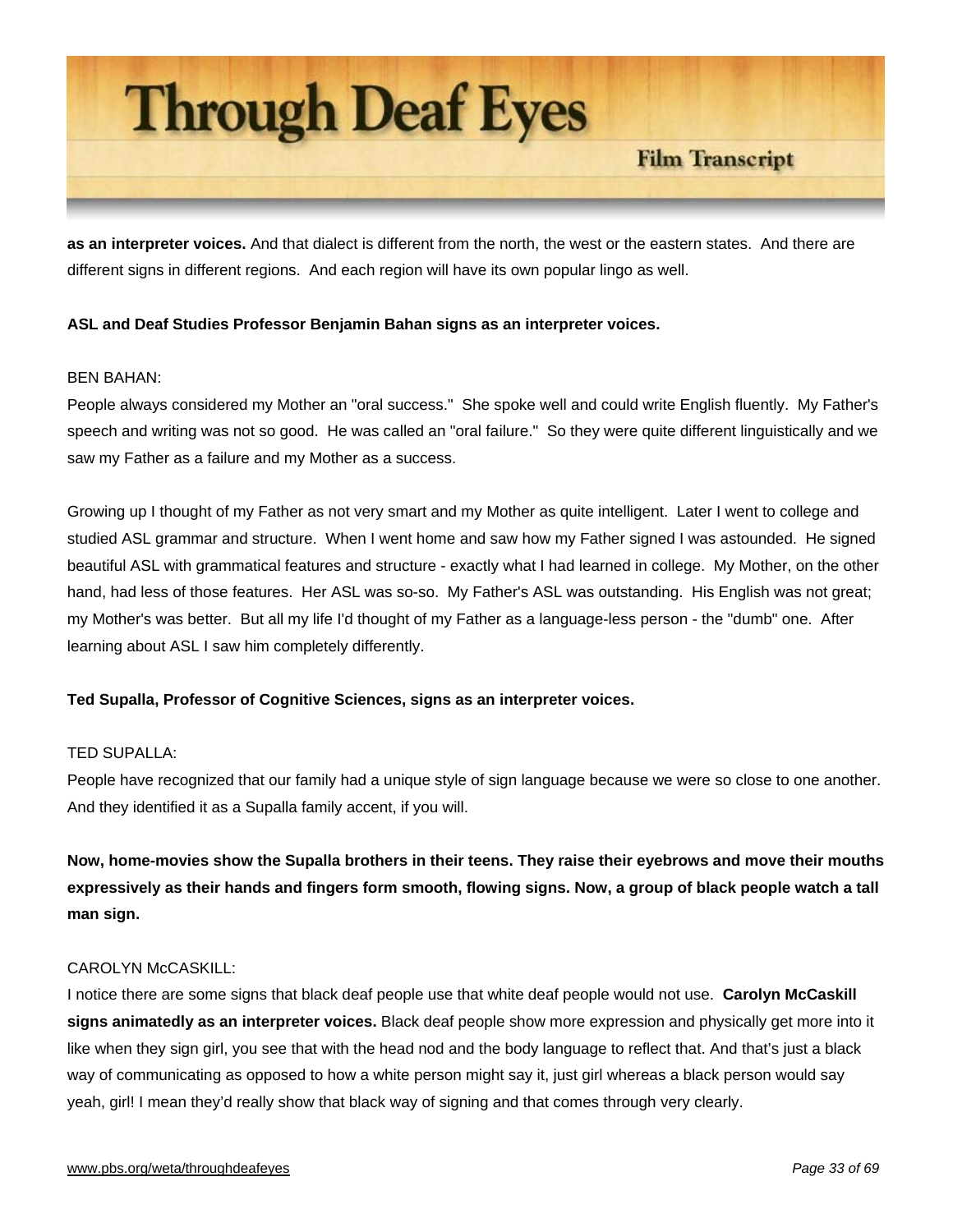

#### **Benjamin Bahan signs as an interpreter voices.**

#### BEN BAHAN:

Watching a person tell a story in American Sign Language is like watching a movie. You can see this particular hand movement, indicating a person walking a particular path. **An actor demonstrates.** And you can create dialogue by the way people use body shifts, eye gazes and head shifts. **The actor signs to one side, then the other.** Special effects, too, you can actually do slow motion. **The actor arches his arms above his head, then gracefully lowers them.** So you see a lot of techniques in ASL story telling and film that are strikingly very similar.

**Film Transcript** 

#### NARRATION:

BEGIN OPEN CAPTION###And now, a story of life and death in film and ASL -- *Vital Signs,* by deaf filmmaker Wayne Betts.###END OPEN CAPTION

**In a black-and-white film, the young actor rhythmically PULSES his hand, curling, then STRETCHING his fingers. Slowly, he brings his pulsating hand to his chest and holds it in front of his heart. He stares at us, his dark eyes intense. A title appears: "Vital Signs." Squaring his shoulders, the actor signs as a narrator voices.** 

DOCTOR: "Your heart is having problems. You may only have a week to live."

#### **The actor's signs become jerky.**

MAN: What? Only one week left to live?

NARRATOR The world stops making sense.

#### **Hazy images flash behind him.**

He sees the doctor talking to him, and then he turns and sees the interpreter signing and then he gets up and walks out.

**Projected behind the actor, a man sits-down on a bench in a grassy meadow. As the man looks-up toward the sky, the actor lifts his own head, signing.**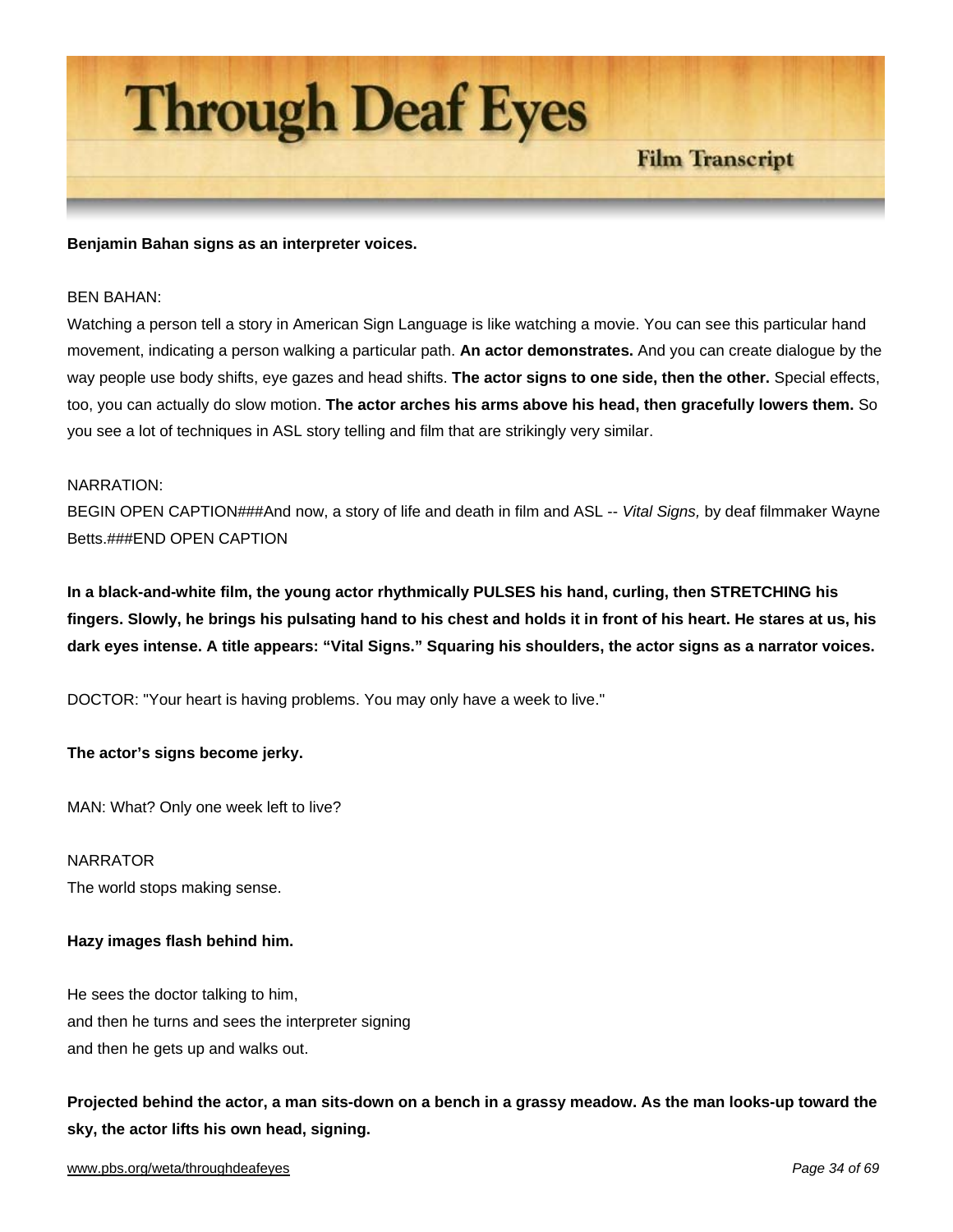

Outside, he sits down and wonders, how am I going to tell my wife?

# **The actor stares-downward as the MAN stands on a bridge.**

Looking out over the rail of a bridge to the river below. He turns around, sits on the rail, and he thinks - I'll just let myself go.

**The man and the actor both lean back.** 

Falling, falling, **The actor signs in slow-motion, then RIPPLES his fingers.** sinking, sinking… blacking out.

# **Underwater, air-bubbles veil the man's face.**

Suddenly he wakes up, he looks over at his wife.

#### **The actor turns his head as, in his bedroom, the MAN watches a darkhaired woman sleep.**

And she starts to wake up.

#### **The actor turns the other way.**

She says "Hey, honey, what's wrong with you?"

#### **The actor looks over.**

"I'm fine". She gets up, hurt and angry, and she storms out.

He lies down, but feels his heart. His heart.

## **The actor fingers FLUTTER as they pulse at his chest.**

"I've got to tell my wife!"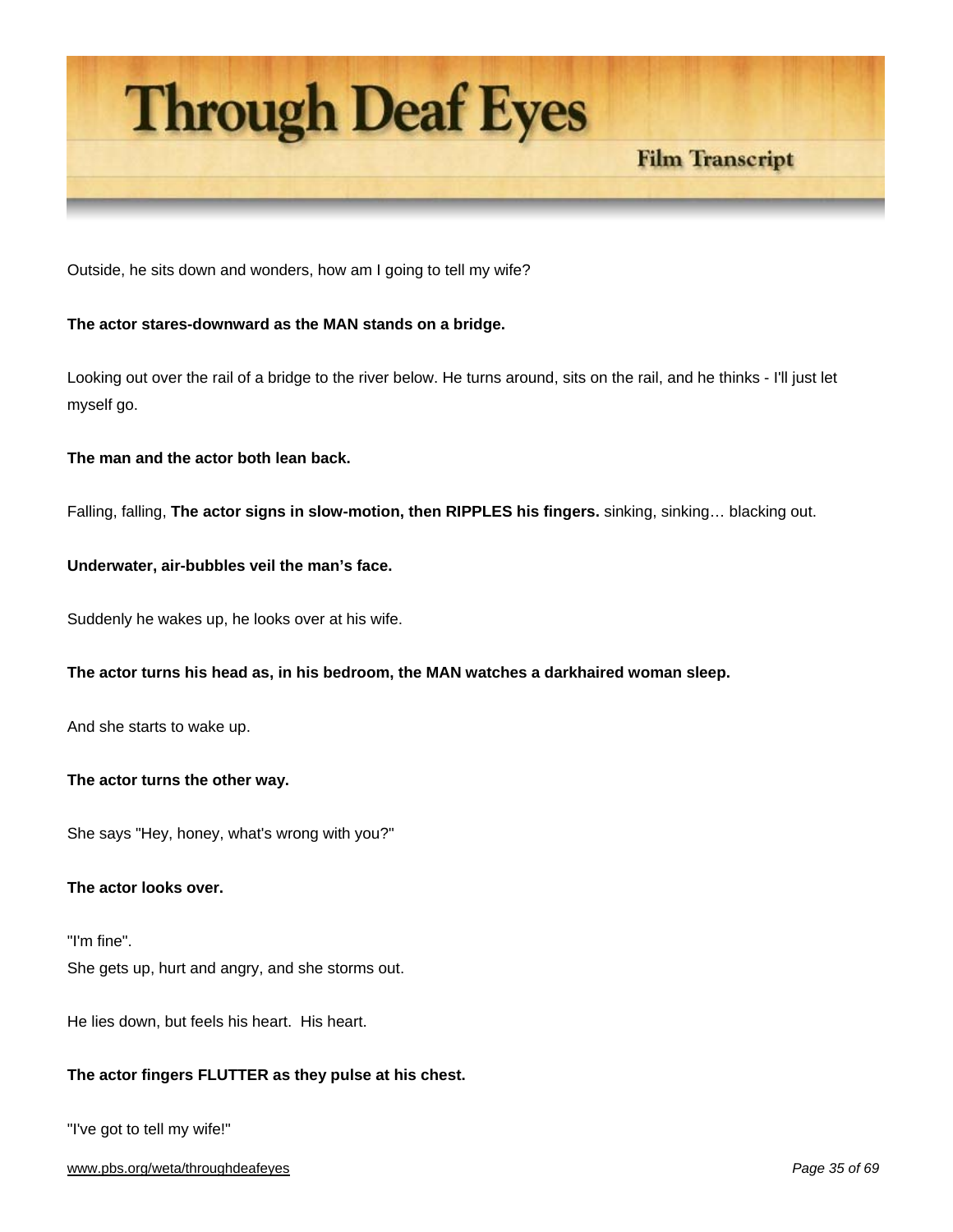

But she's gone. He rushes to the window and looks down; he can see her taking off in her car.

**The actor signs the movement of the car.**  He jumps into his car....

# **His hands MIRROR the tachometer-needle.**

turns, gets on the highway.

# **Images show the car on the road. The actor makes big, sweeping motions with his arms, his whole body swaying as he signs. The car stops, and the man gets out.**

Finally he sees her car. But its empty. Where is she?

He jumps out, starts walking.

"There she is. My wife. But my heart… it hurts."

She gets farther and farther away. **The actor's hand PULSES.** He tries to catch up, but he falls. To his knees.

**Reaching out his hand, the actor holds his thumb and forefinger an inch apart as the projection shows the WIFE'S receding form.** 

To the ground.

**The actor lets his right arm fall limply onto his left.** 

His heart.

**He grimaces, his fingers pulsating. The heartbeat SLOWS, then stops.** 

**Film Transcript**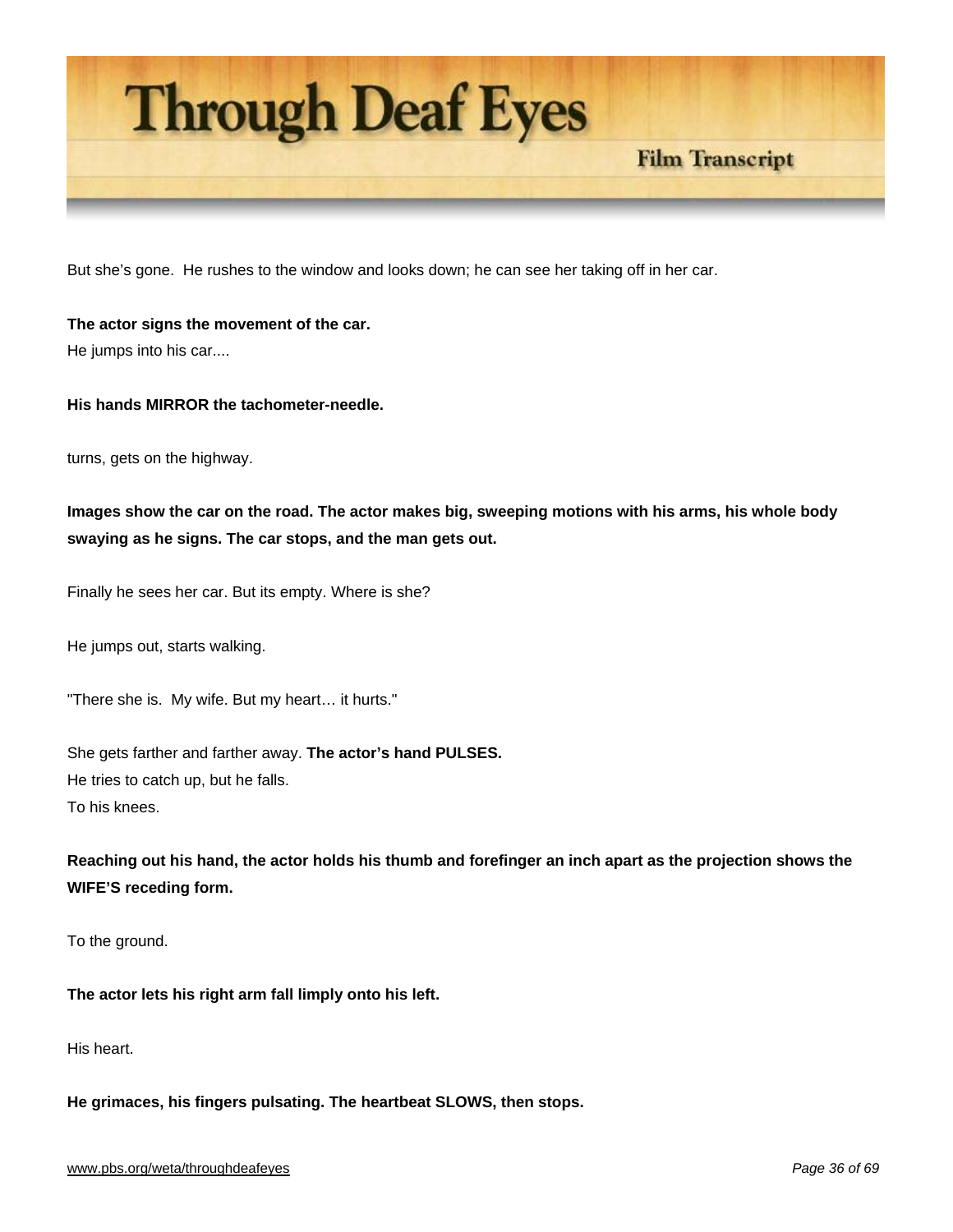

# **Now on STAGE, figures move beneath a large blue sheet like rippling water.**

#### NARRATION:

For decades, deaf clubs had their own drama groups, but they always played to an entirely deaf audience. **Actors emerge from the sheet.** In the 1960s, as sign language itself gained respect, a startling new company began to perform in sign for the general public: the National Theater of the Deaf.

#### **An interpreter voices an actor's signs.**

NTD ACTORS ON STAGE BERNARD BRAGG: Have you ever imagined what it would be like to be really deaf?

#### **Another man speaks and signs. He touches his forehead.**

SECOND ACTOR: I don't know. It's not an easy question.

BERNARD BRAGG: What would you miss most?

SECOND ACTOR: Probably music.

#### **Later, an interpreter voices as the first actor signs with a woman.**

# THIRD ACTOR: Tonight. I'm not teasing you, Bernard, **Actor and Director Bernard Bragg.** we have a performance tonight.

#### BERNARD BRAGG:

I was born during the time of the Great Depression. So many people were out of work. My father and so many of his friends would sit and talk and complain, express their frustrations in terms of looking for jobs, not being able to find any, and discrimination against the deaf.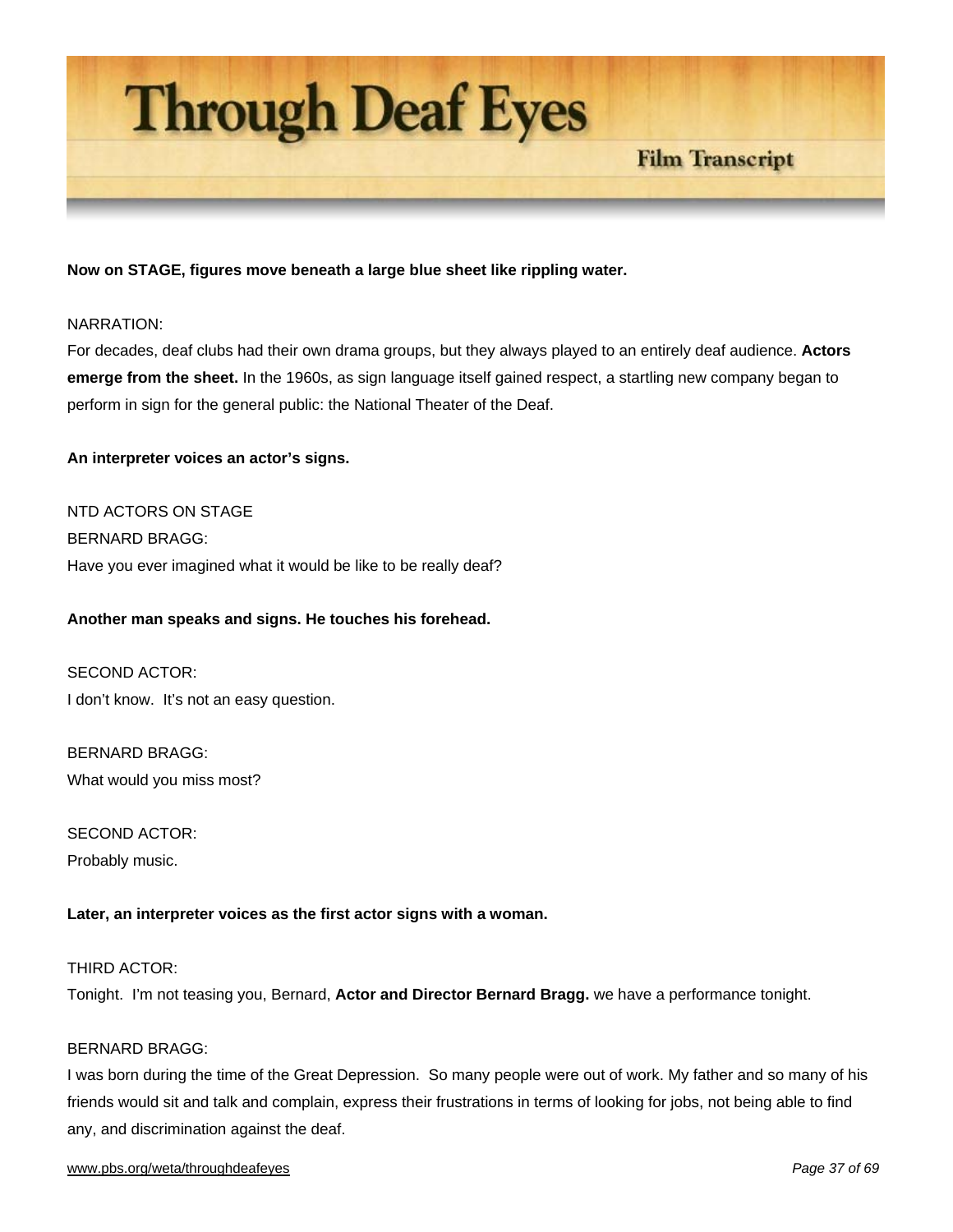

#### **Onstage.**

ANNOUNCER FROM *MY THIRD EYE*: These are dreams, fantasies, wishes and pressing memories.

**Bernard wanders uncertainly, signing to other actors.** 

BERNARD BRAGG: I started to feel afraid for my own future.

ANNOUNCER:

Bernard's fear: finding himself on stage, suddenly, unprepared.

**The actors form a circle around Bernard, trapping him.** 

BERNARD BRAGG: What would become of me? What would my life be like?

**In the center of the circle, Bernard's eyes BULGE.** 

#### **Bernard Bragg.**

# BERNARD BRAGG:

NTD was established in 1967. **He signs as an interpreter voices.** We had no idea what it would mean to us as deaf people and mean to hearing people in general. **Onstage, Bernard bows.** No idea until we opened in New York and I read the reviews.

ACTOR: Welcome to our world.

BERNARD BRAGG: And they were all so positive.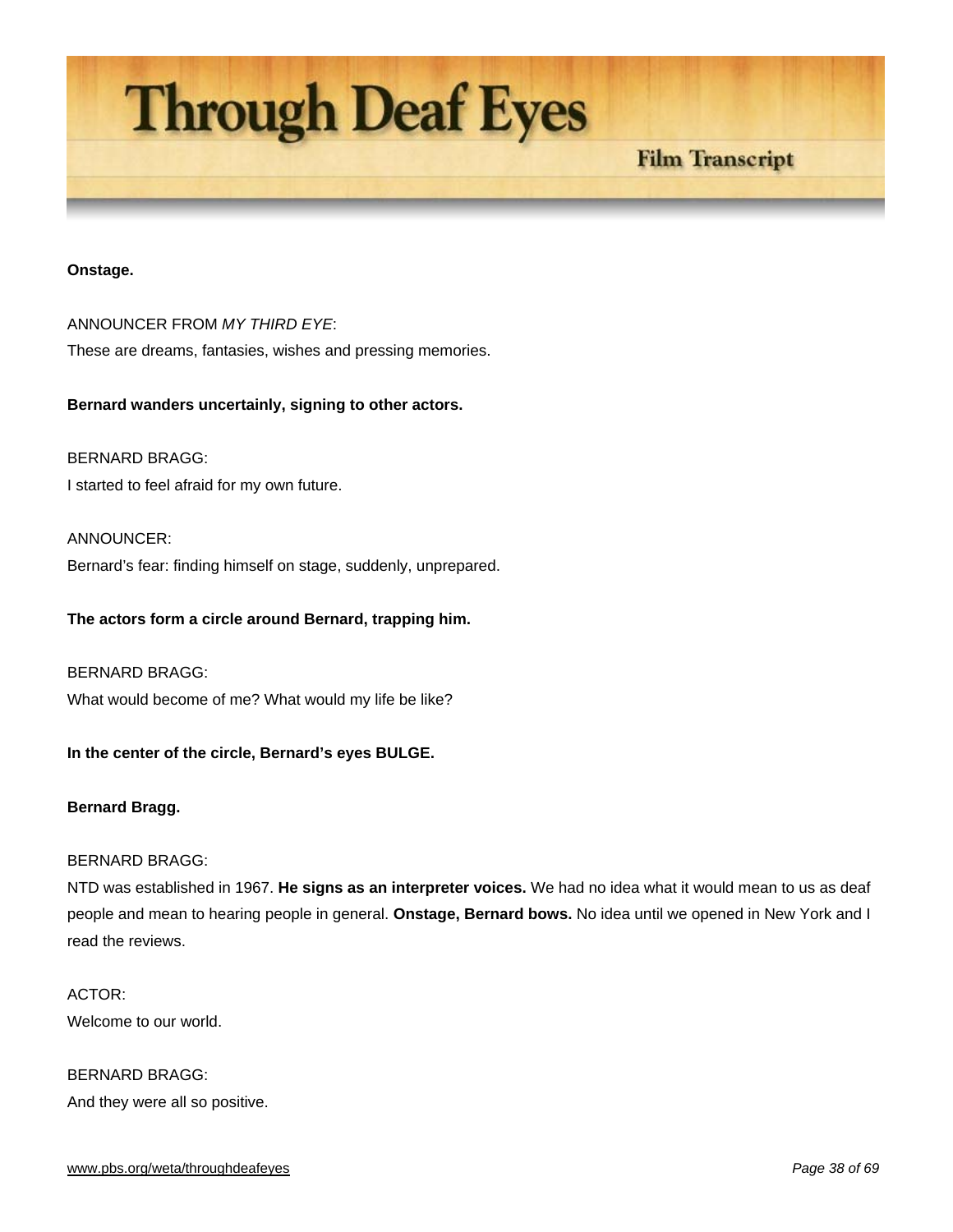

**Actor and Director Patrick Graybill signs as an interpreter voices.** 

## ACTOR:

Let us sing together.

# PATRICK GRAYBILL:

At NTD we performed a lot of different kinds of theater, from children's drama to Shakespeare. But we created a new play, "My Third Eye," by experimenting with our own stories. To introduce the hearing audience to ASL, we would sign "Three Blind Mice," and we would invite people to learn how to sign it. But that was too fast. People weren't able to do that. The whole play was built on our own dreams and memories and imagination. **Onstage, an actress kneels on the blue sheet, then looks back at a woman on a raised pedestal.**

It was easy for deaf people to follow because it was part of the deaf world.

**The woman on the pedestal touches her lips and throat.** 

WOMAN ON LADDER:  $Buck - et$ 

**The student on the sheet mirrors her motions.** 

GIRL:  $Buck - et$ 

**On her pedestal, the other woman points one finger into the air, then nods to a man. He grabs the student by the back of the neck, then dunks her face against the blue sheet. The teacher.** 

WOMAN ON LADDER:

Buck – et.

**The man nods toward the teacher, then wraps his arms around the student's shoulders. He forces her face down to the sheet, but she pushes him away, shaking her head. The teacher continues the lesson.** 

GIRL: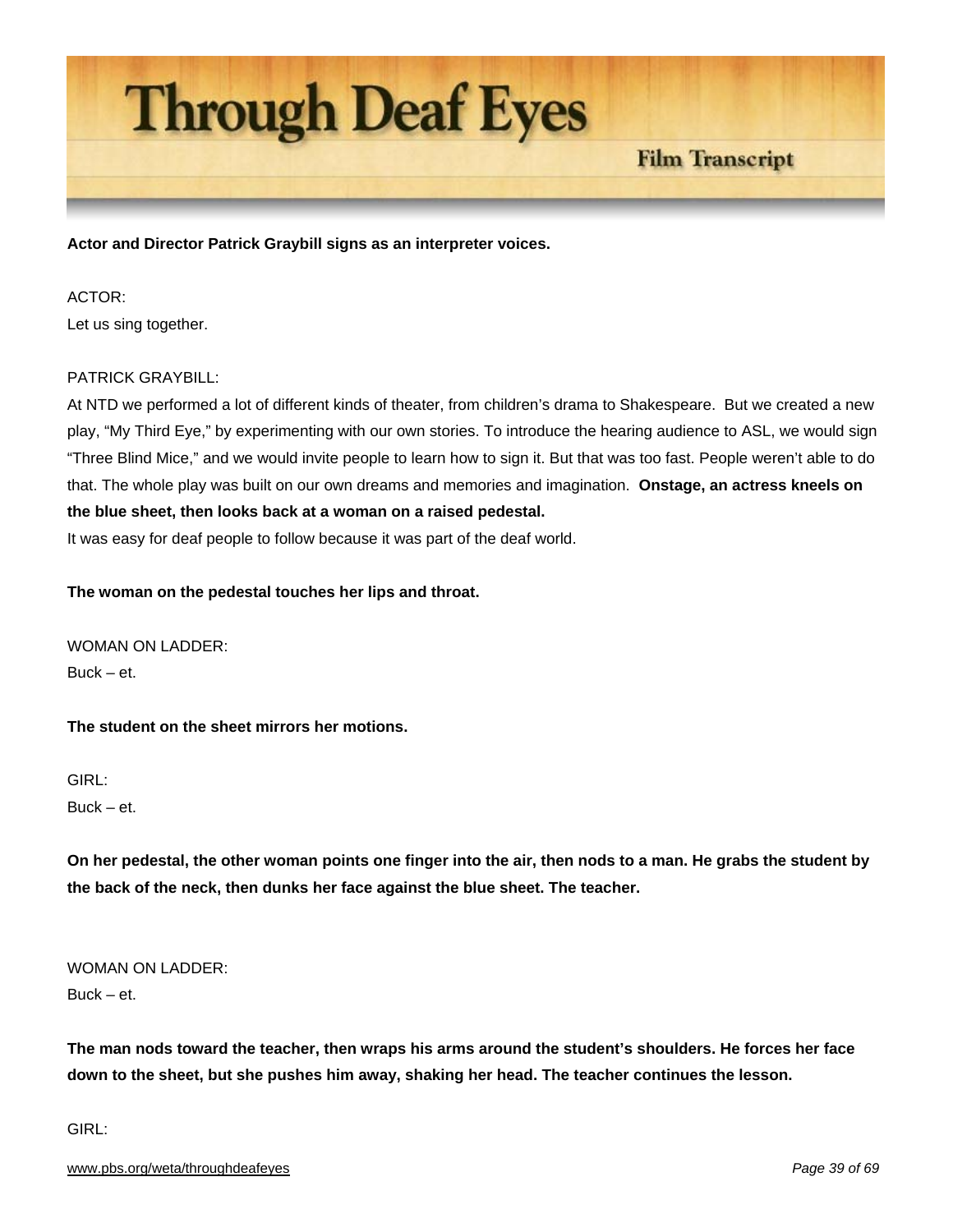

#### $Buck - et$

#### NARRATION:

NTD introduced thousands of hearing people to Deaf culture -- to the fact that deaf people had for decades shared language, performance, and even poetry, which can be created in sign language, or written first in English and then interpreted through sign.

#### **Onstage, the actors CRAWL on the sheet. Now, Bernard Bragg signs as an interpreter voices.**

#### BERNARD BRAGG:

I'd like to do a poem for you that I think is really evocative, so very visual **He SIGNS the poem.** and the name of the poem is "Flowers and Moonlight on the Spring Water".

**Bernard takes a deep breath. The words of the poem appear beside him as he signs. He moves his hand like a setting sun.** 

#### OPEN CAPTIONS BEGIN ###

Evening **Pressing three fingers to his lips, he ripples his other hand like water.** river **Spring flowers He makes a crescent above his head, and lowers it onto the river.** Moonlight **He watches the moon follow the current. Next, he wiggles his fingertips briskly.** Stars **His twinkling fingers BECOME the gently flowing river. Lowering his hands, Bernard smiles and nods. Now, footage shows a university.** OPEN CAPTIONS END ###

#### NARRATION:

By the late 1960s, deaf people could claim a recognized language, a renowned theater company, and their own technical college – the National Technical Institute for the Deaf opened in Rochester in 1968. **Professors sign to their students.** Other colleges, too, began offering courses in Deaf culture and American Sign Language.

#### **Benjamin Bahan signs.**

#### BEN BAHAN:

A while back I was teaching ASL, and I noticed a sharp increase in hearing students coming in. I was curious. I said, why do you want to learn sign language? And they said, oh, I saw "Children of a Lesser God."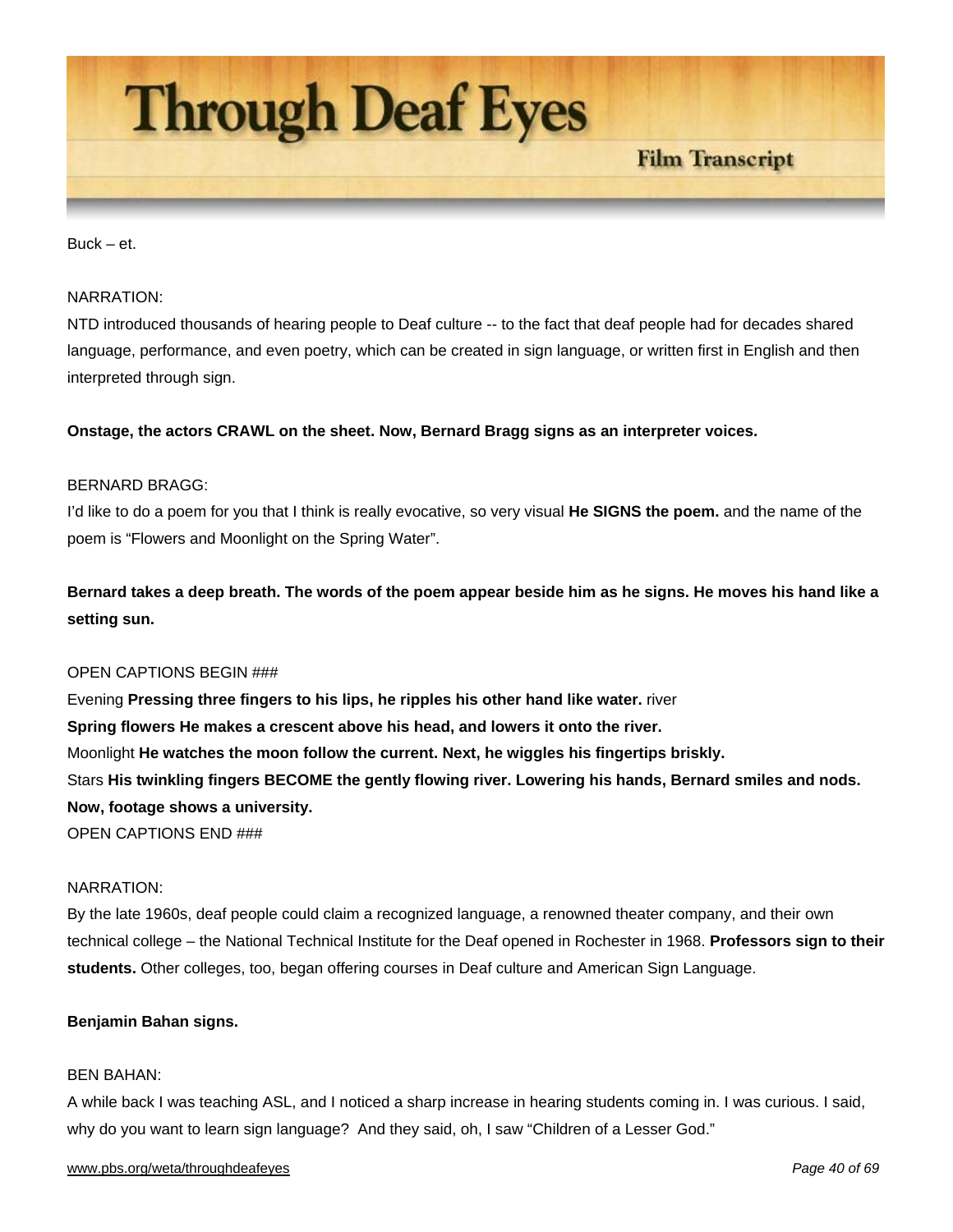

# **In a clip, William Hurt signs to Marlee Matlin.**

TRAILER ANNOUNCER: Children of a Lesser God.

MAN: Help me, teach me.

ANNOUNCER: Love has a language all its own...Marlee Matlin.

# **Now, Marlee Matlin signs as an interpreter voices.**

## MARLEE MATLIN:

I was doing the stage production of "Children of a Lesser God" in Chicago, a small role. My agent called to ask me one question. She said "Would you be willing to be nude?" And I had to think of a good answer. I said, "I'm an actor. Go ahead", as I said on the teletypewriter. Two minutes later she called back and she said, "You got it."

#### **Merv Garretson signs as an interpreter voices.**

## MERV GARRETSON:

First, she was beautiful. She had a good figure. Very attractive. And she swam in the nude, and boy, people woke up. And they realized that she's deaf. But she does everything else. I was really excited about the movie because it was the first time deaf people had had a star.

#### **Now, Susan Burch signs as an interpreter voices.**

#### SUSAN BURCH:

"Children of a Lesser God" was a seminal film for many reasons. A deaf person had a leading role and used sign language throughout the whole film. It also shows relationship of deaf people not just being in isolation by themselves but interacting with a community and a variety of different ways of use of sign language.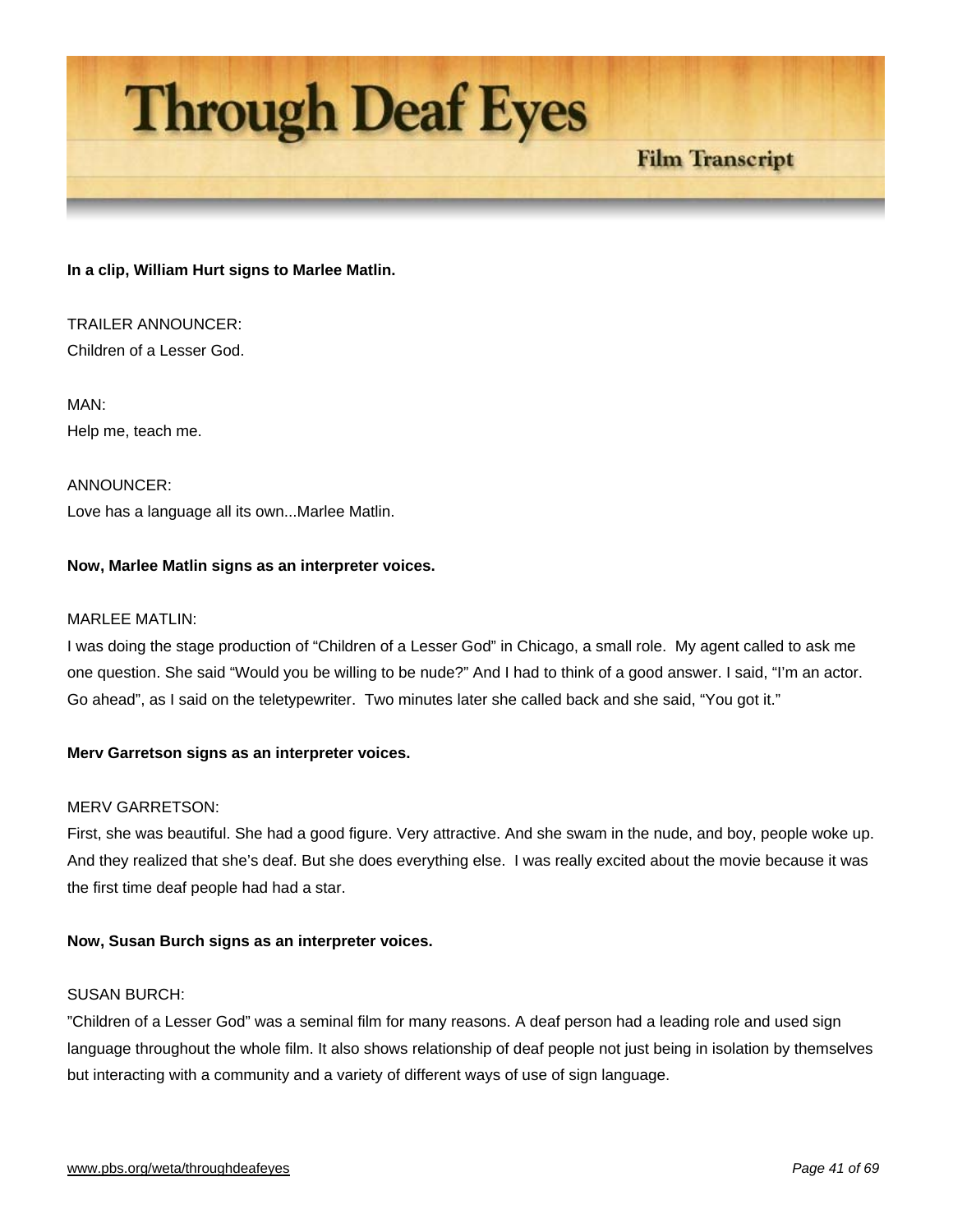

#### **John Schuchman signs as he voices.**

#### STAN SCHUCHMAN:

It was an important success for deaf actors but it had problems as well. Some of the editing cut off signs and that was important because most of the films of "Children" that were shown around the United States in 1986, 87 didn't have captions.

#### **Marlee Matlin signs as an interpreter voices.**

#### MARLEE MATLIN:

When I got the Oscar it was great. Obviously it was great. And I got a review from a few movie critics who said, one would say that, "She was great, she won the Oscar, congratulations. Marlee Matlin did great. But it was a sympathy vote, because essentially she's just a deaf actress playing a deaf role."

#### **In footage, Marlee Matline steps-up to a podium, dressed in a strapless burgundy gown.**

#### MARLEE MATLIN:

When I went back to the Oscars to present the Oscar for best actor –

#### **An interpreter voices her signs.**

## ARCHIVAL OSCAR FOOTAGE

MARLEE MATLIN (signing) : By nominating the following actors for best performance in a leading role, you have honored each one magnificently. **Matlin smiles.** (speaking) The nominees for best actor in a motion picture are...

#### MARLEE MATLIN:

I spoke the names of the actors. The right person got up and got the award so I must have said something right.

#### **Mark Morales signs as an interpreter voices.**

#### MARK MORALES<sup>.</sup>

Many people had hoped that she would be a pioneer from our community, **Morales finger-spells, then widens his eyes in mock admiration.** that she would sign at the awards and that would impress the audience.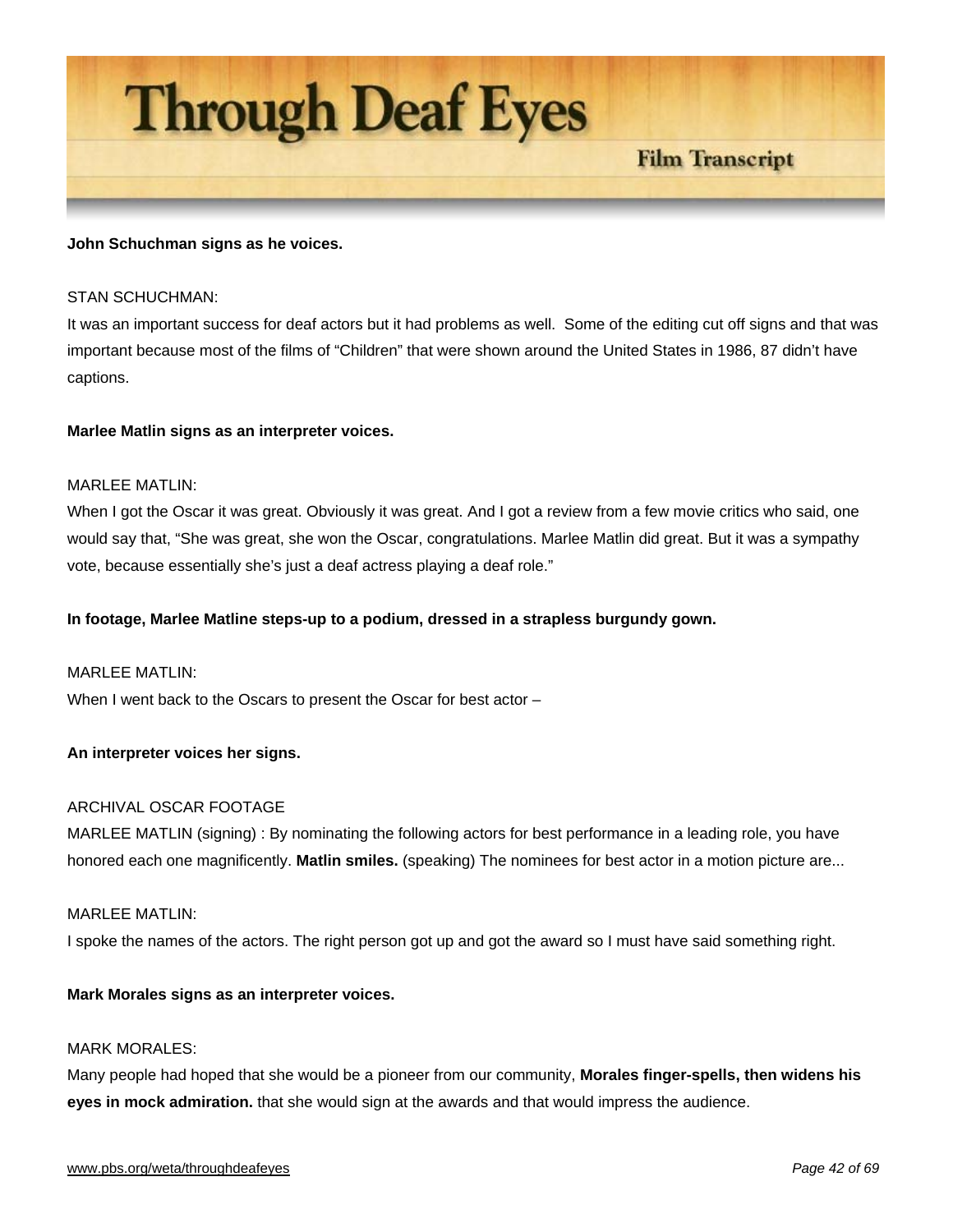

#### **Marlee Matlin.**

#### MARI FF MATLIN<sup>.</sup>

Just a few days later, there was a magazine, a deaf magazine, that said "offensive" and I was like, what now? I got used to hearing people making comments about me but now I was getting it from deaf people because I chose to speak.

#### **Mark Morales.**

#### MARK MORALES<sup>.</sup>

And we all looked to her for validation but when she spoke our hopes were dashed.

# MARLEE MATLIN:

I wasn't thinking, I'm standing in front of hearing people and I'm deaf and I'm Marlee Matlin and don't forget it. I didn't think of it that way. I'm just a normal human being who was giving an award.

#### **Now, picket-signs demand "Equal Rights."**

#### NARRATION:

Marlee Matlin's decision to speak at the Oscars was controversial within the Deaf community, but in the wider hearing world her award was a symbol of the changing times. For decades minorities in the US had been demanding greater rights. Deaf people now joined the struggle.

#### **Now, CJ Jones signs as an interpreter voices.**

#### CJ JONES:

We rode on the wave of the civil rights movement to make some changes. We had the right to education, we had the right to interpreters, we had the right to captioning. And we need to be thankful to the civil rights movement.

#### **Footage shows crowds at the capitol building.**

#### NARRATION:

The most significant civil-rights struggle in deaf history began small – with a group of young Gallaudet alumni who shared a dream – a Deaf president for Gallaudet.

#### www.pbs.org/weta/throughdeafeyes *Page 43 of 69*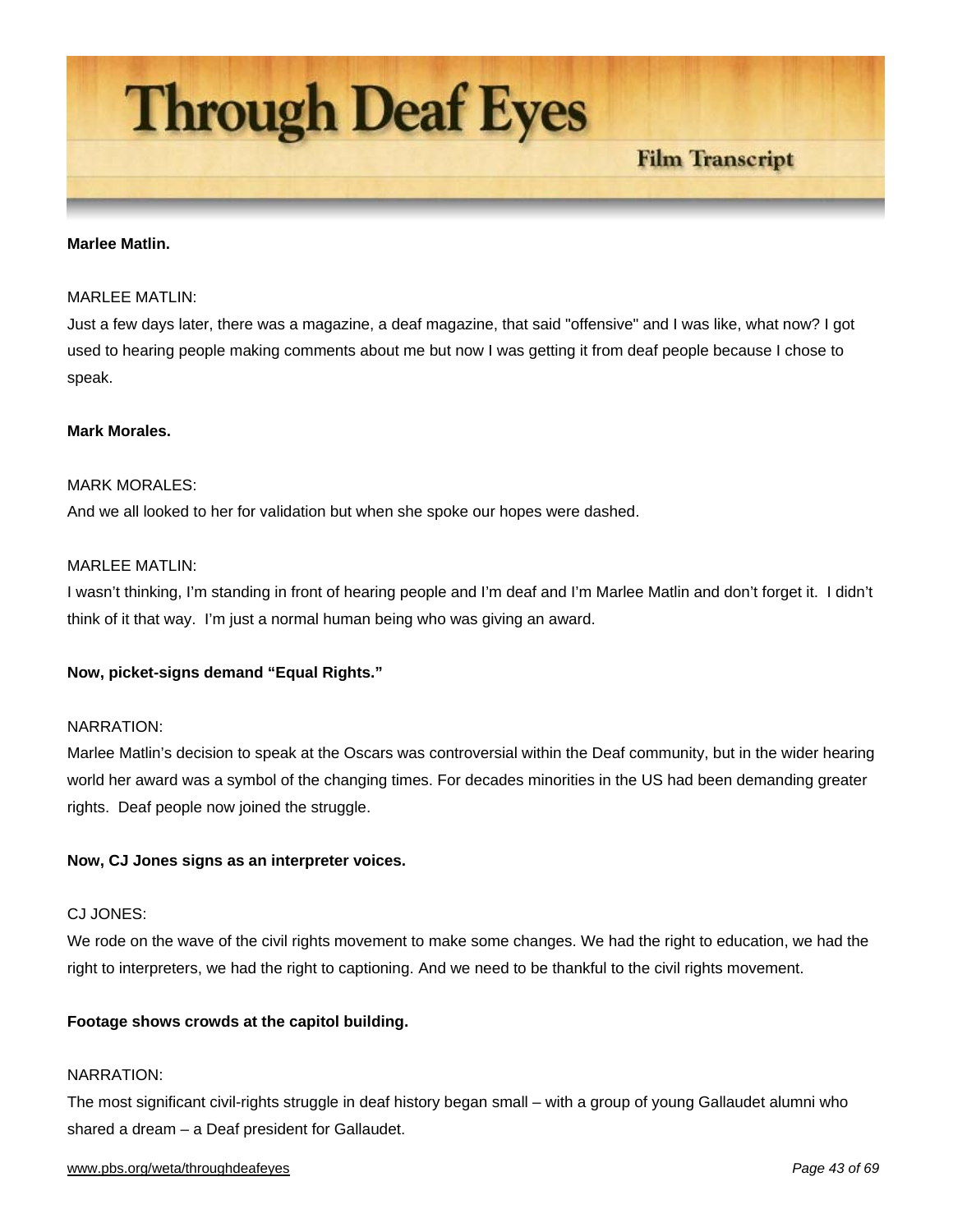

# **Academic Administrator Fred S. Weiner signs as an interpreter voices.**

#### FRED WEINER:

There were very, very few people who could envision having a deaf president of Gallaudet. During the summer of 1987, when we knew the president was leaving, we felt it would be a good idea to start talking about a deaf president, to get the word out.

#### **Dwight Benedict signs as an interpreter voices.**

#### DWIGHT BENEDICT:

We looked at other universities, such as historically black colleges. Their presidents were black. And we thought, well, you know, they're already doing it. Why can't we have a deaf president at Gallaudet?

#### **Attorney Jeffrey T. Rosen signs as an interpreter voices.**

#### JEFF ROSEN:

Some people said, how could a deaf president be a good recruiter for students? How could they do fundraising if they were deaf? How would a deaf person be able to communicate well? And so, in a way, they were asking questions about our own value and our own ability to get along in the world.

#### NARRATION:

The crucial moment arrived in March, 1988. The board of Trustees had chosen three finalists -- one hearing, two deaf. But on March 6th, the board made its choice: the new president was Dr. Elizabeth Zinser. The only hearing candidate. As the news spread, a protest began.

#### **In footage, a young man in a striped shirt addresses the crowd, signing vehemently.**

ARCHIVAL DPN FOOTAGE PROTESTER: OPEN CAPTION BEGINS #### What? When? The world can't stop us!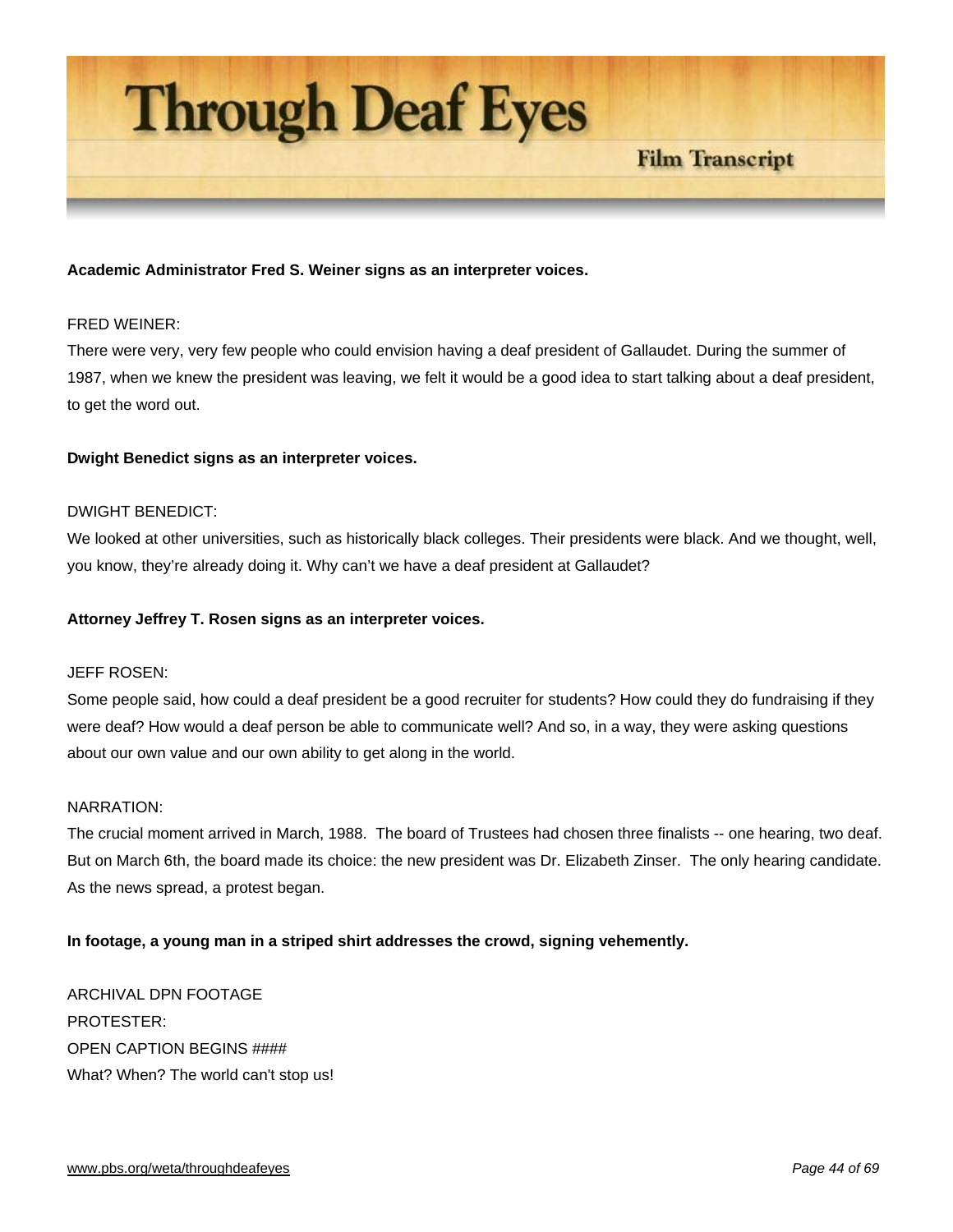

**A caption: "The world can't stop us!"**  OPEN CAPTION ENDS ######

# FRED WEINER:

Everybody was mad. We were ready to get arrested. **Protesters pump their fists. Fred Weiner signs as an interpreter voices.** Then Gary Olson, who was the former executive director of the NAD, stood up and got everybody's attention. And he said, we're standing here in the middle of the street, in the middle of the cold, and we don't know what to do. The board is over there at the Mayflower Hotel drinking their fancy wine, eating delicious food, and laughing at us. Talk about inciting a group of people. Then we just all started to move.

# **Jeffrey Rosen signs as an interpreter voices.**

# JEFF ROSEN:

We didn't even know where the hotel was. We had no idea where we were going. We just came out of the front gate and started marching. And the police kept coming up and saying you can't march, you don't have a permit, but we just kept on walking.

#### **Now outside the hotel.**

DPN ARCHIVAL FOOTAGE MAN: According to the DC police, you'll be arrested...

#### WOMAN:

Wait, wait, wait! I have an announcement. The board will meet with two representatives - Tim Rarus and Rosen.

#### **Jeffrey Rosen meets with the Chairman of the Board.**

# JEFF ROSEN:

The people in the group, 600,700 people, 1000 people will not wait for you any longer. They cannot wait for you. They will move, they will keep up.

#### **Fred Weiner.**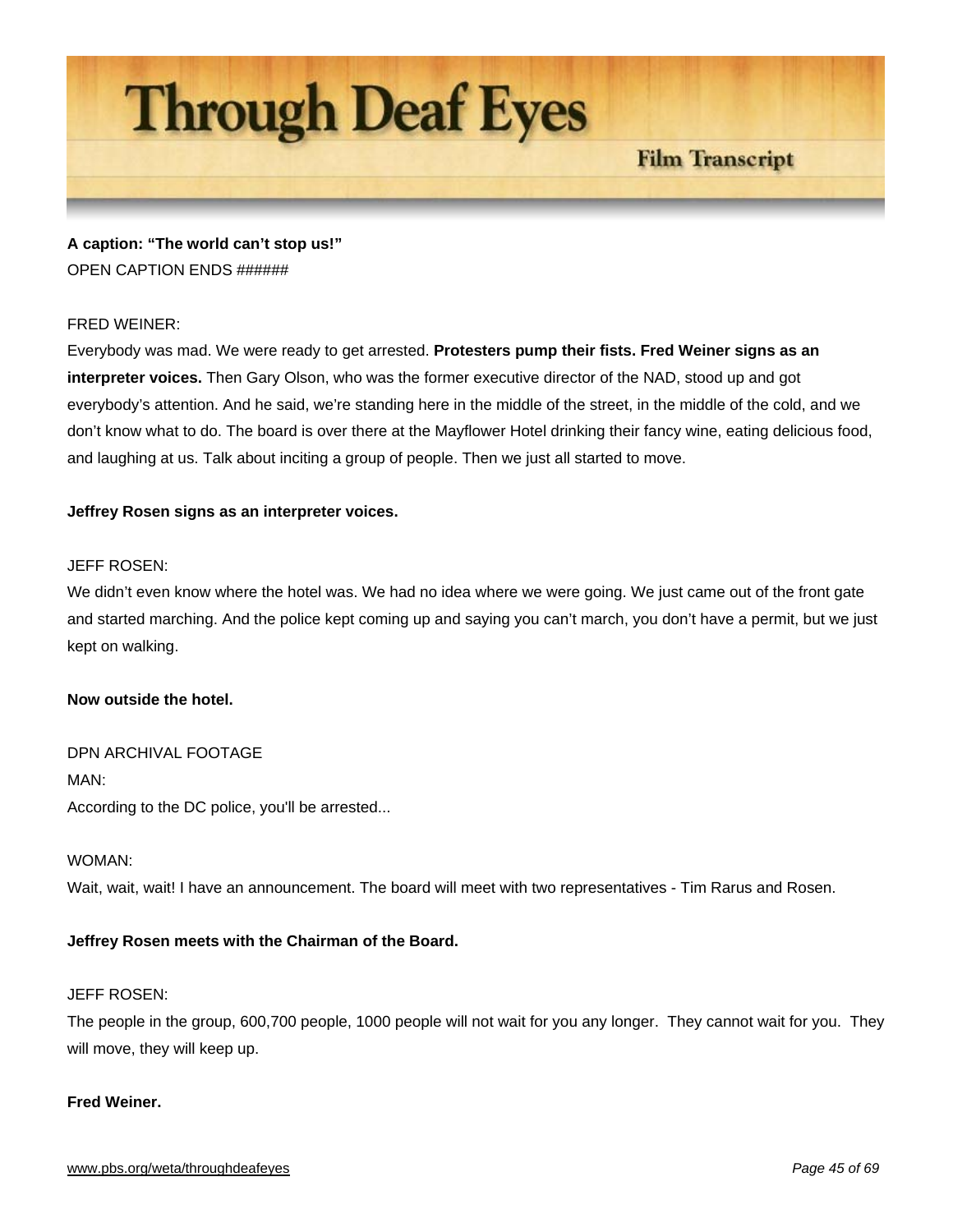

## FRED WEINER:

That was just mind boggling to the board. Because we as a group showed up wanting an answer. Why did you pick Dr. Zinser?

# DPN ARCHIVAL FOOTAGE

# PROTESTER:

You say that the woman Zinser is the best qualified. The best qualified? I don't know what Zinser can do that King and Corson can not do. **An interpreter signs for Chairman of the Board Jane Spilman.** But what? Exactly what?

# JANE SPILLMAN:

I want you to try to give her a chance. Let her talk to you. **Nearby, men wave their arms, stirring-up their fellow protestors.** (Students start chanting "Deaf President Now.")

# **Dwight Benedict.**

# DWIGHT BENEDICT:

A lot of student leaders started emerging when the protest began. And they immediately went and hot-wired some school buses. **Benedict's fingers make SNIPPING motions.** Hearing people were shocked to learn that deaf people knew how to hot-wire. But they took all the busses, blocked all the exits and flattened the tires.

# **A protestor's sign reads "We Won't Give Up Until We have a Deaf President."**

#### NARRATION:

What followed was the most celebrated event in deaf history. For seven days, the Deaf President Now movement held rallies and press conferences,took over the campus TV station, and shut down classes. **Crowds demonstrate on a lawn.** The protestors controlled the campus. Even the vice-president found himself locked out.

# **Now, Jane Spilman strides-up to a podium.**

# **Fred Weiner.**

#### FRED WEINER:

The board refused to change their minds, but agreed to a public meeting in the gym on Monday.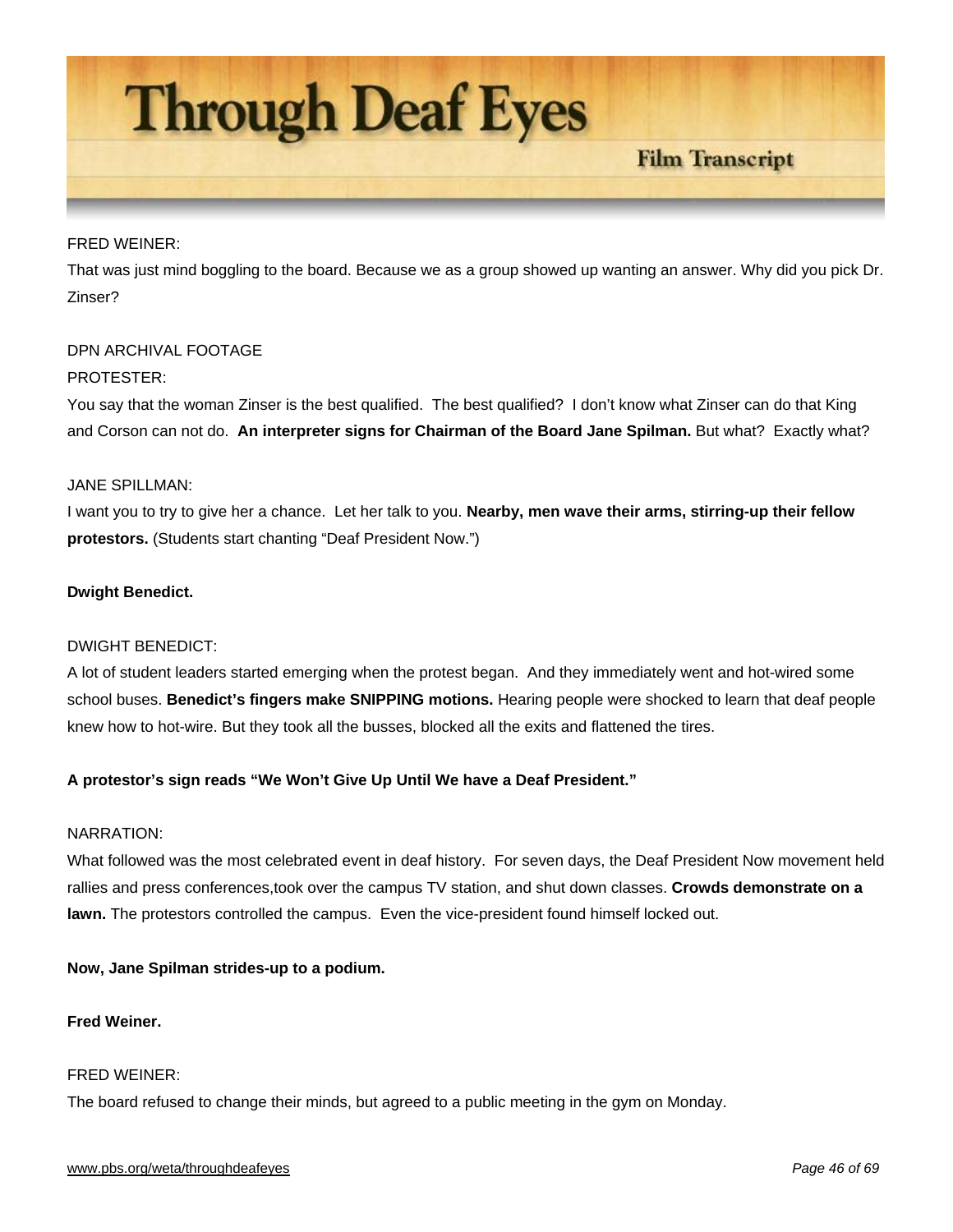

#### **An interpreter signs.**

#### DPN ARCHIVAL FOOTAGE

JANE SPILLMAN: Good afternoon everybody. **A MAN steps up beside the interpreter. He signs to the crowd.** Tim Rarus, I don't know where you are, are you around somewhere?

#### FRED WEINER:

As soon as the chairman Jane Spillman started talking, Dr. Harvey Goodstein cut her off. And he said, "The board has not agreed to our demands, there's no point in listening, let's go." And then the fire alarms went off. There were a lot of lights, it was noisy. But for deaf people you know there was no noise, it was just some flashing lights, time to get out of the building. And Spillman, you could see Spillman waving her hand trying to get people's attention. And they just ignored her and left. And then she said "How can you understand me with all this noise?"

#### **Fred Weiner shrugs sarcastically.**

#### DWIGHT BENEDICT:

The world jumped into the wagon with us. **Dwight Benedict.** Really. That's what hit me the most. I could see students' faces, you could see it in their eyes. They just started to light up. This is something we can do. Students were realizing wow, the press. The press actually showed up and listened to us. And that's when I said, uh-oh. This is for real.

#### **Now, a News Hour interview with Student President Greg Hlibok.**

#### MACNEIL-LEHRER NEWS HOUR

JUDY WOODRUFF:

What are you and other students going to do if the board does not change its mind and Ms. Zinser does become the president?

#### **An interpreter voices Hlibok's response.**

# STUDENT:

We will stay with our demands. We will not give up, we will not concede. We do not feel at this point that we can compromise. We have been conceding so many things for so many years that we feel that this time it's their turn to compromise and make the concessions.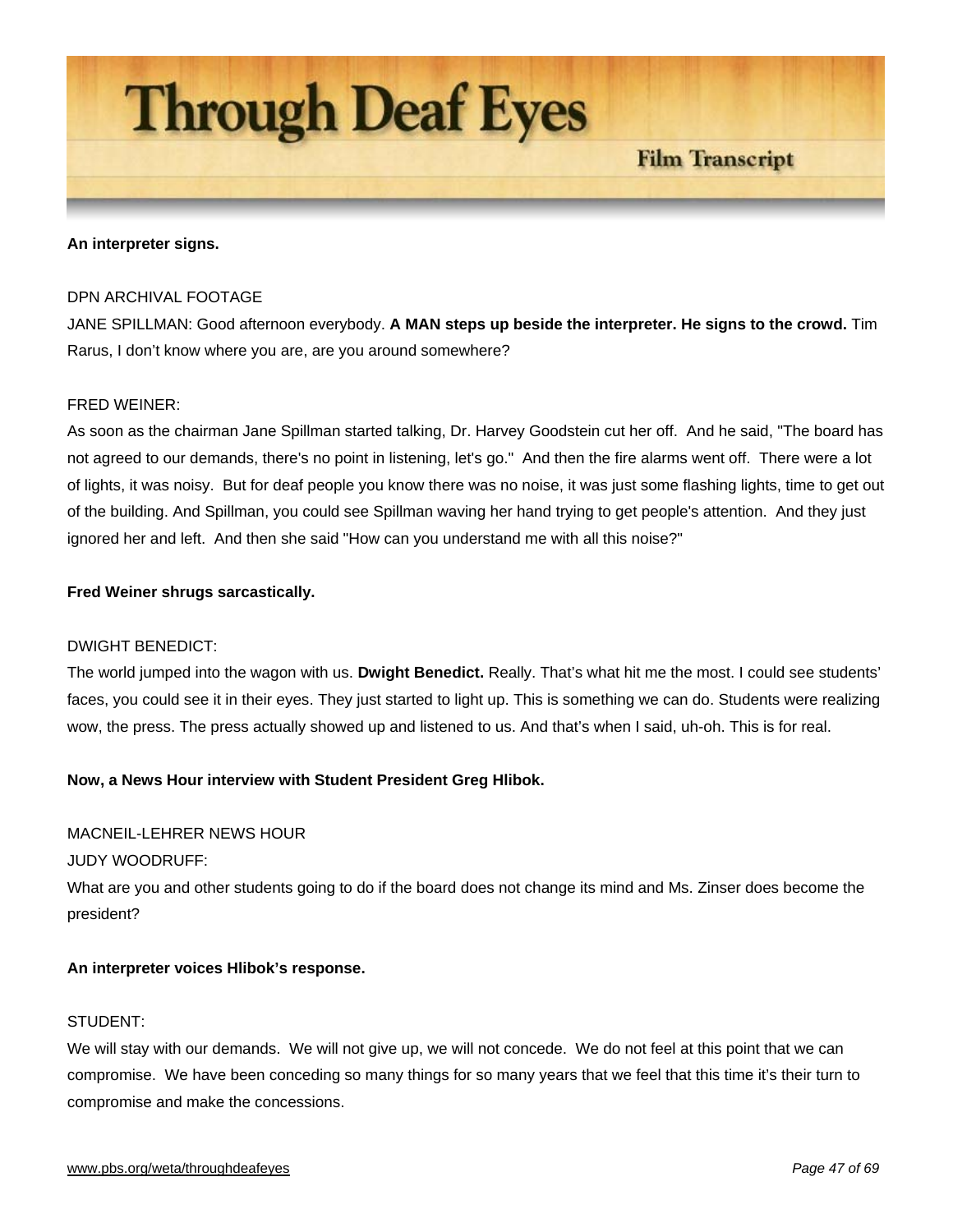# **Through Deaf Eyes**

# **Film Transcript**

# JUDY WOODRUFF:

They are not going to give in, what will you do?

# **Elisabeth Ann Zinser.**

# ELISABETH ZINSER:

Well at this point in time I am serving as president. I came into Washington today …(fades out)

# NARRATION:

But when the newly appointed president came to Washington, she could not set foot on the Gallaudet campus. The protestors simply refused to budge.

# **A press-conference.**

#### PRESS CONFERENCE

#### REPORTER:

Are the students prepared to continue blocking the entrance as long as the board refuses to meet the demands?

#### **A student signs an intense response. An interpreter speaks.**

STUDENT: We'd give up our soul in order to get a deaf president.

#### **Superintendent James E. Tucker, Maryland School for the Deaf.**

#### JAMES TUCKER:

I remember being interviewed by a reporter from Jerusalem **Tucker spells out "Jerusalem" with his finger, then shakes his head with a frown.** and he wanted to know what was happening, why we were doing this and I just said "I'm doing this for my parents." They have suffered, they have been discriminated against and oppressed.

#### **Tucker pushes on one hand with the other.**

#### FRED WEINER:

We tend to view the majority as being the oppressor and that they really don't want us to succeed. **An interpreter voices as Fred Weiner signs.** But during that week, during the protest, ABC News took a poll and they asked people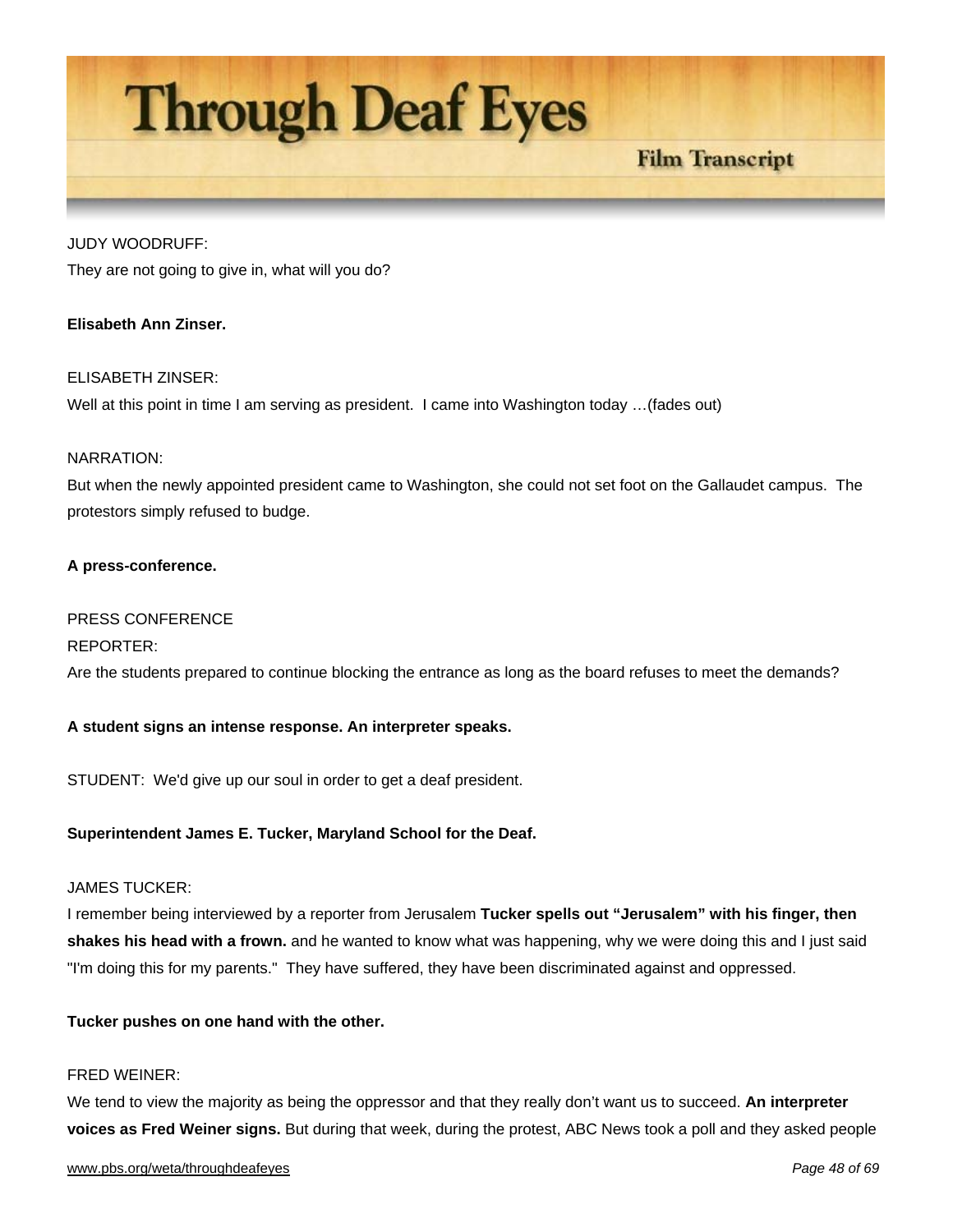

if they supported the protest. They found ninety-three percent of the population supported us, ninety-three percent, I have never seen ninety-three percent in a poll like that before.

# **A rally.**

# MOE BILLER

PRESIDENT OF THE AMERICAN POSTAL WORKERS UNION:

I want to say to you in your own language, I love you. **A man's fingers combine the signs for "I" "l" and "Y."** This is where the American Postal Workers Union stands... **He signs "Deaf President Now."**(fades out)

#### NARRATION:

Support came from all over. Groups across the country sent money and help.

#### **President Moe Biller, American Postal Workers Union.**

#### MOF BILLER

#### PRESIDENT OF THE AMERICAN POSTAL WORKERS UNION:

… (Crowd Cheers) Please let's sign three times for the people here "Deaf President Now."

#### **He touches his ear and chin, then draws his hands away from his head.**

#### NARRATION:

Everywhere, students shut down deaf schools; even politicians chimed in – Jesse Jackson and the Vice-President, George Bush, sent letters of support.

#### **Now, Dwight Benedict signs as an interpreter voices.**

# DWIGHT BENEDICT:

We felt a real connection to the civil rights fight. We even borrowed the banner "We have a dream" that came from the civil rights marches. We were so proud to be able to carry that.

#### **A news-clip shows Dan Rather.**

# DAN RATHER REPORT:

#### www.pbs.org/weta/throughdeafeyes *Page 49 of 69*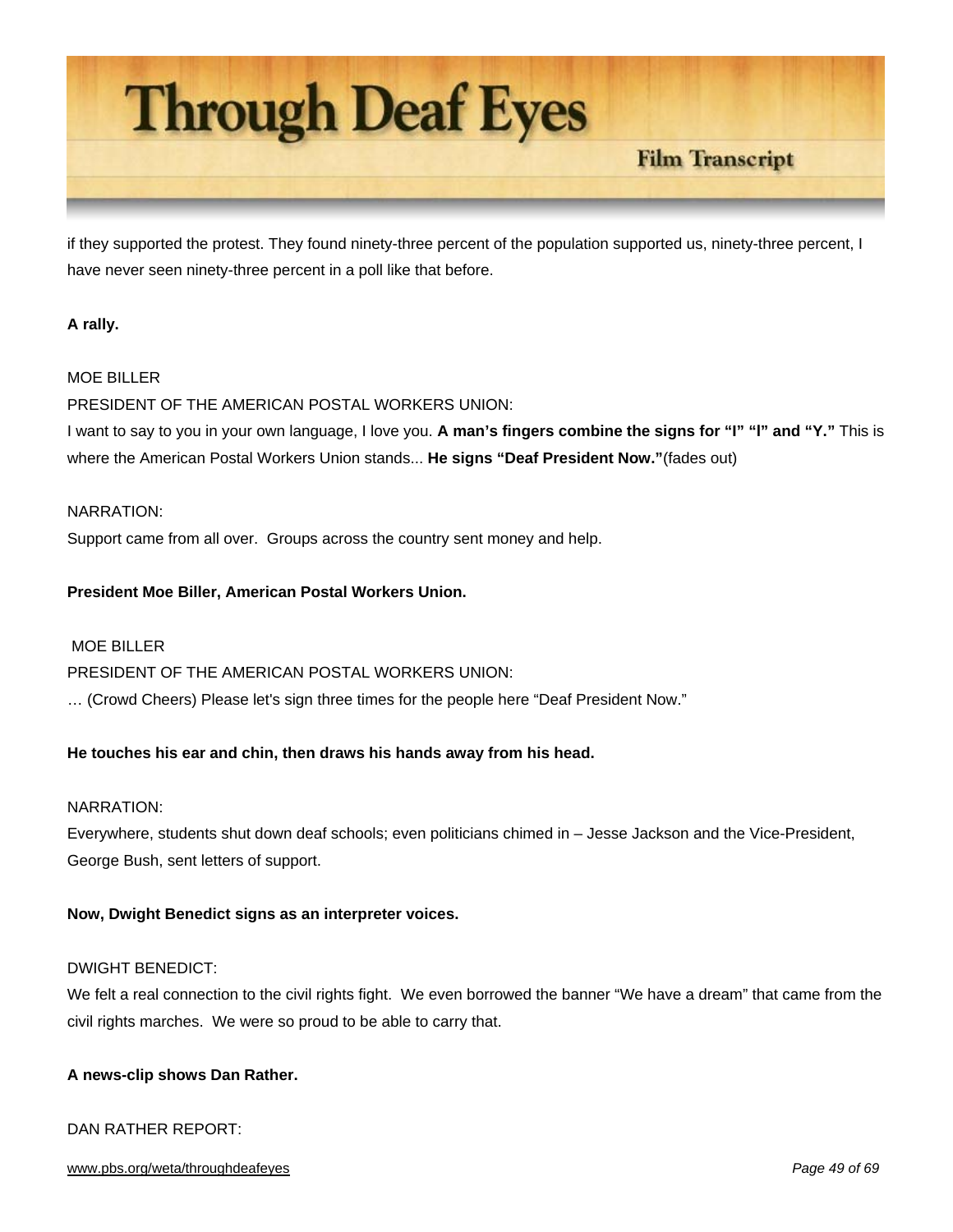

In Washington today, some 2500 jubilant Gallaudet students and their supporters rallied on Capitol Hill after forcing the resignation of the newly named president at the school for the deaf. Elizabeth Ann Zinser resigned last night after being named to the post Sunday. Students shut the school down all week with their protests. Today, they vowed to press for other demands.

# **Jane Spillman gives a press conference.**

# PRESS CONFERENCE

# JANE SPILLMAN:

Today I submitted my resignation from the chairmanship of the Board of Trustees of Gallaudet University and from the **Board** 

# NARRATION:

Unconditional surrender. After a nine-hour meeting, the trustees accepted all the student demands. **The protestors embrace.** DPN changed American politics. People who were supposedly unable to handle responsibility had organized a powerful protest, taken over a college, and won. Two years later, Congress passed the Americans with Disabilities Act, a law that made it illegal to discriminate against people with disabilities.

# **Dwight Benedict.**

DWIGHT BENEDICT: It's interesting, when I talk to my kids about what happened, they were so surprised. There was a hearing president? And I'm like, Yes! There was a hearing president.

# I King JORDAN:

All of the future presidents of Gallaudet will be deaf. I would guess they'll all be deaf in different ways. **Former President I. King Jordan.** One person will be deaf in his or her way and another person will be deaf in his or her way. And that's fine and so I work to encourage people to understand that there's not one way to be deaf.

#### NARATION:

Deafness, in a sense, is a pliable state, a way of being that can be changed or shaped – like a marshmallow. ###BEGIN OPEN CAPITON And now, *That's My Marshmallow*, by deaf filmmaker Tracey Sallaway.

**Two hands SIGN. Captions: This is the sign for story" The hands stretch an unseen string. "And this is my story."**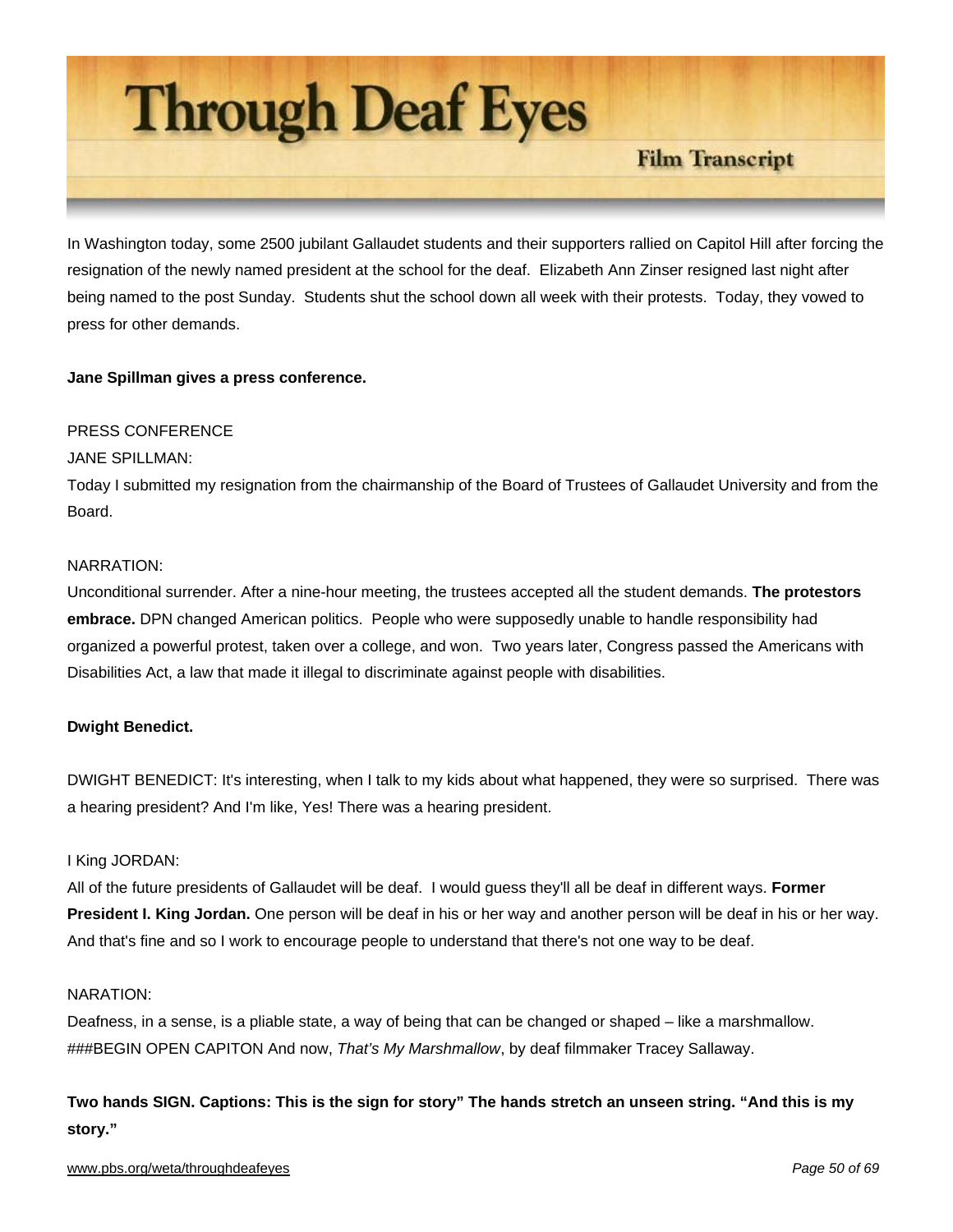

**"Back in 1964, my grandmother encouraged my mother to take me to see a doctor." In the film a little girl watches TV.** 

# FILM NARRATOR:

This is the sign for "story." And this is my story.

Back in 1964, my grandmother encouraged my mother to take me to see a doctor. END OPEN CAPTIONS ###

WOMAN: Anna, you're blocking your sister's view.

# **As her mother CLAPS, the girl's eyes remain fixed on the screen.**

WOMAN:

Anna's not responding. Maybe something is wrong with her.

#### **Later, the mother leads the toddler into a doctor's office.**

DOCTOR: I've completed the physical examination of your daughter. Unfortunately she has difficulties with communication and shows signs of cognitive impairment. Basically she's mentally retarded.

# **Anna and her mom walk across the hall, and visit DIFFERENT doctors.**

DOCTOR 2: There's nothing wrong with your daughter's behavior.

DOCTOR 3: I don't see anything wrong with the child, she will be fine.

DOCTOR 4: Ma'am, go home, there's nothing wrong with your daughter.

DOCTOR 5: Diagnosis shows that your daughter is deaf.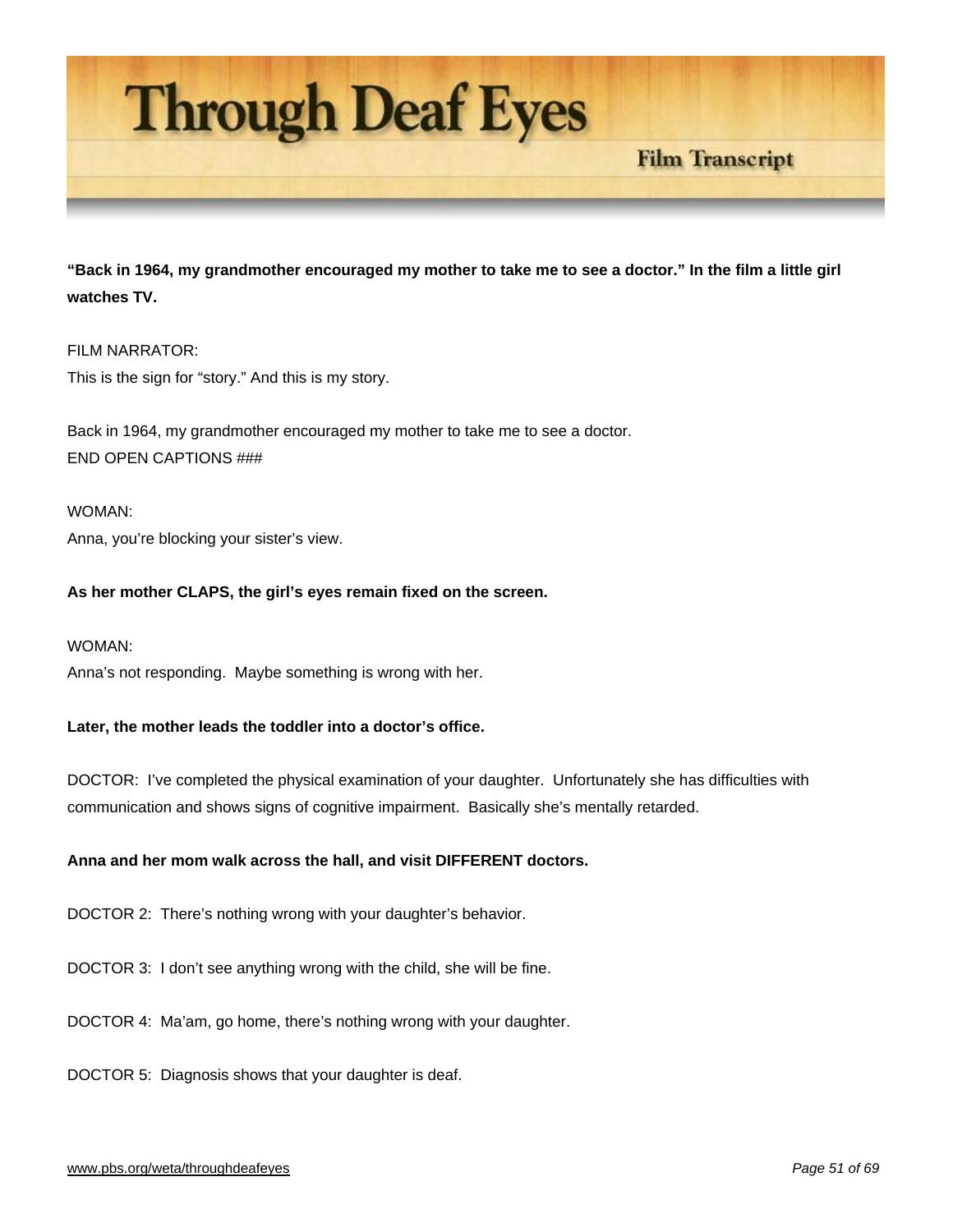

**Now, the hands stretch the marshmallow. "Then I sarted auditory and speech programs that would take years of practice."** 

**Film Transcript** 

OPEN CAPTIONS BEGIN #### FILM NARRATOR: Then I started auditory and speech programs that would take years of practice. OPEN CAPTIONS END ###

TEACHER: Say the word "airplane."

GIRL: Airplane

**A therapist works with young Anna.** 

TEACHER: Say the word "cowboy."

GIRL:

Cowboy.

**Captions: "When I was 12 years old, I had my first slumber party. I tried to hide the fact of my deafness." The girls laugh at a shaggy collie-dog.** 

**Anna: "Are you laughing at me?"** 

**Anna's friend: "Are you deaf?"** 

**Anna: "No."** 

**Later, the girls have a pillow fight.** 

FILM NARRATOR: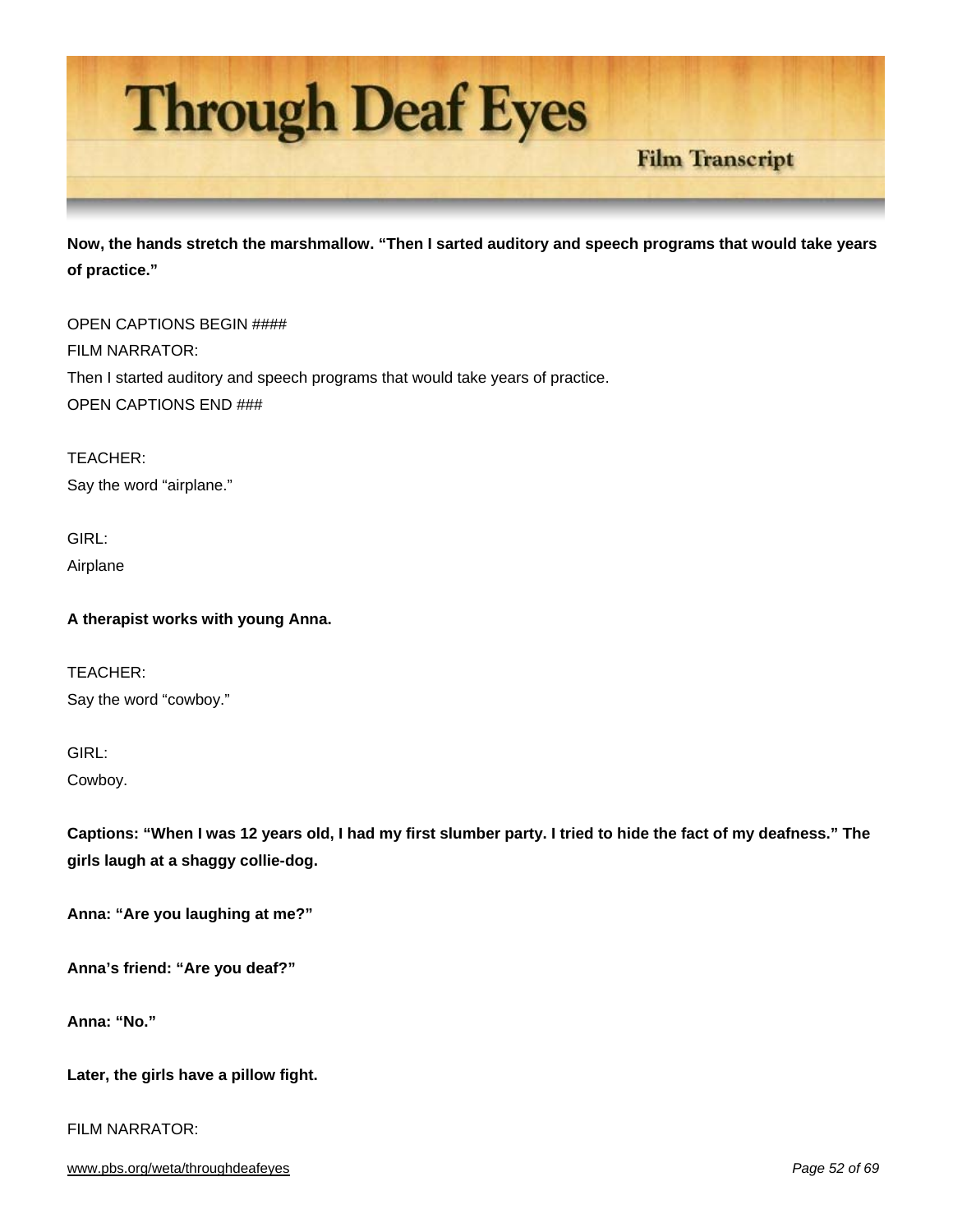

## OPEN CAPTIONS BEGIN ###

When I was twelve years old, I had my first slumber party. I tried to hide the fact of my deafness. Are you laughing at me? Are you deaf? No. END OPEN CAPTIONS###

MOTHER (off camera): Okay girls, it's time to go to sleep!

**As the girls slide into their sleeping bags, Anna quickly hides her hearing aids beneath her pillow. Now, the stretching marshmallow grows STICKY.** 

**"I wanted to admit I was deaf, but I was afraid to show my true self. It was as if I didn't yet know how to be deaf."** 

**At school, Anna POCKETS her hearing-aids.** 

OPEN CAPTIONS BEGIN### FILM NARRATOR: I wanted to admit I was deaf, but I was afraid to show my true self. It was as if I didn't yet know how to be deaf. END OPEN CAPTIONS ###

TEACHER: Good morning boys and girls. Let's begin with the pledge of allegiance.

BEGIN OPEN CAPTIONS ### FILM NARRATOR: I was confused.

# **"I was confused. Did I want to have deaf friends?"**

Did I want to have deaf friends?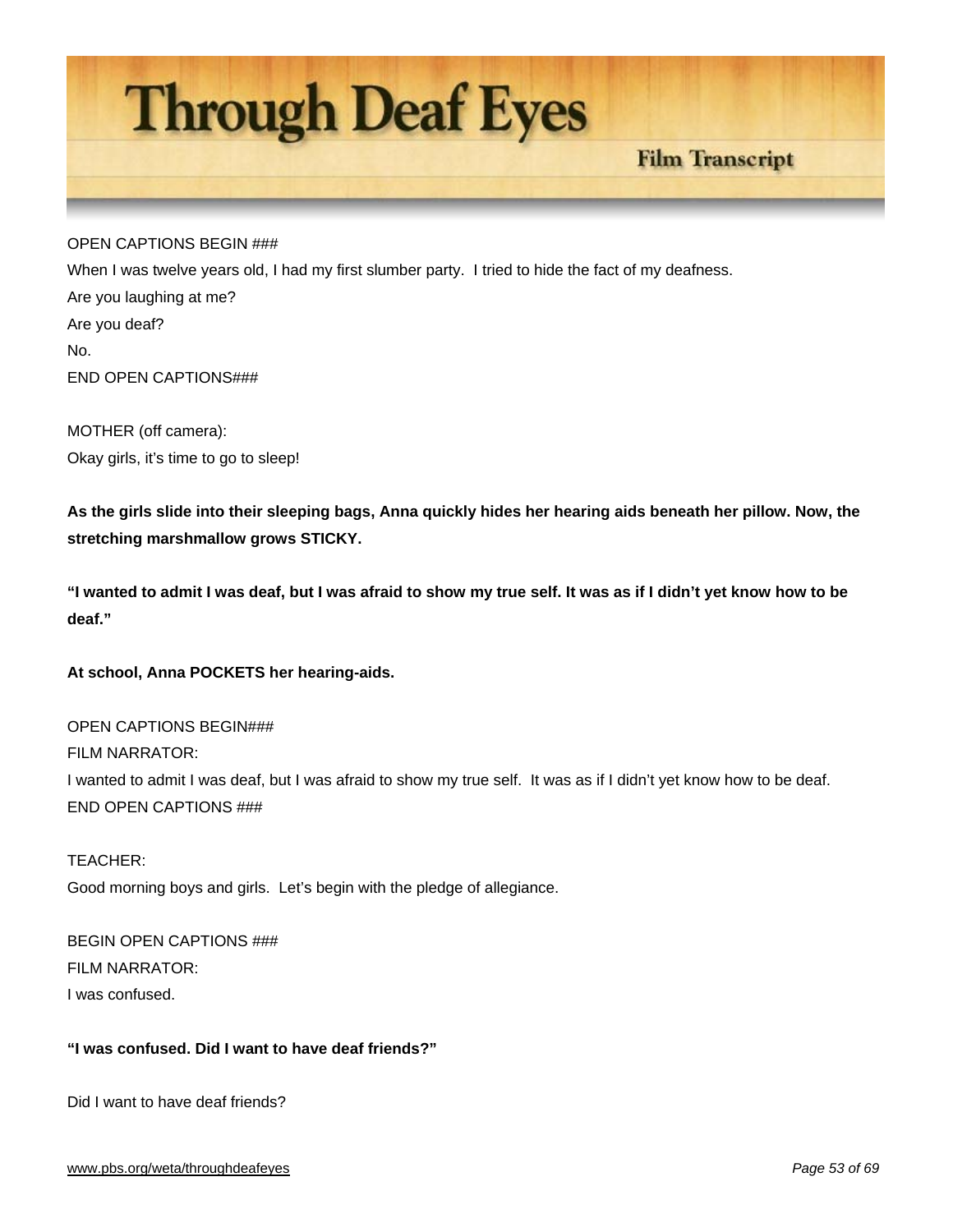# **Through Deaf Eyes**

# **Film Transcript**

# **Did I want to speak or sign?"**

Did I want to speak or sign?

**Anna mumbles the pledge.** END OPEN CAPTIONS ###

TEACHER: Now we're going to begin a spelling test.

# **Anna takes-out a pencil.**

Spell the word "magic."

#### **Anna leans over her paper and writes.**

Spell the word "secret."

#### **She holds a magnifying-glass up to the teacher's mouth.**

Spell the word "deaf."

**A dark-haired girl taps Anna, and Anna signs: "Are you deaf?"** 

**Pointing to a friend, the girl signs: "No, SHE is."** 

**The friend nods: "Yes, I'm deaf. Are YOU deaf?"** 

**Anna smiles: "Yes, I'm deaf."** 

BEGIN OPEN CAPTIONS### STUDENTS (signing) Are you deaf? No, she is.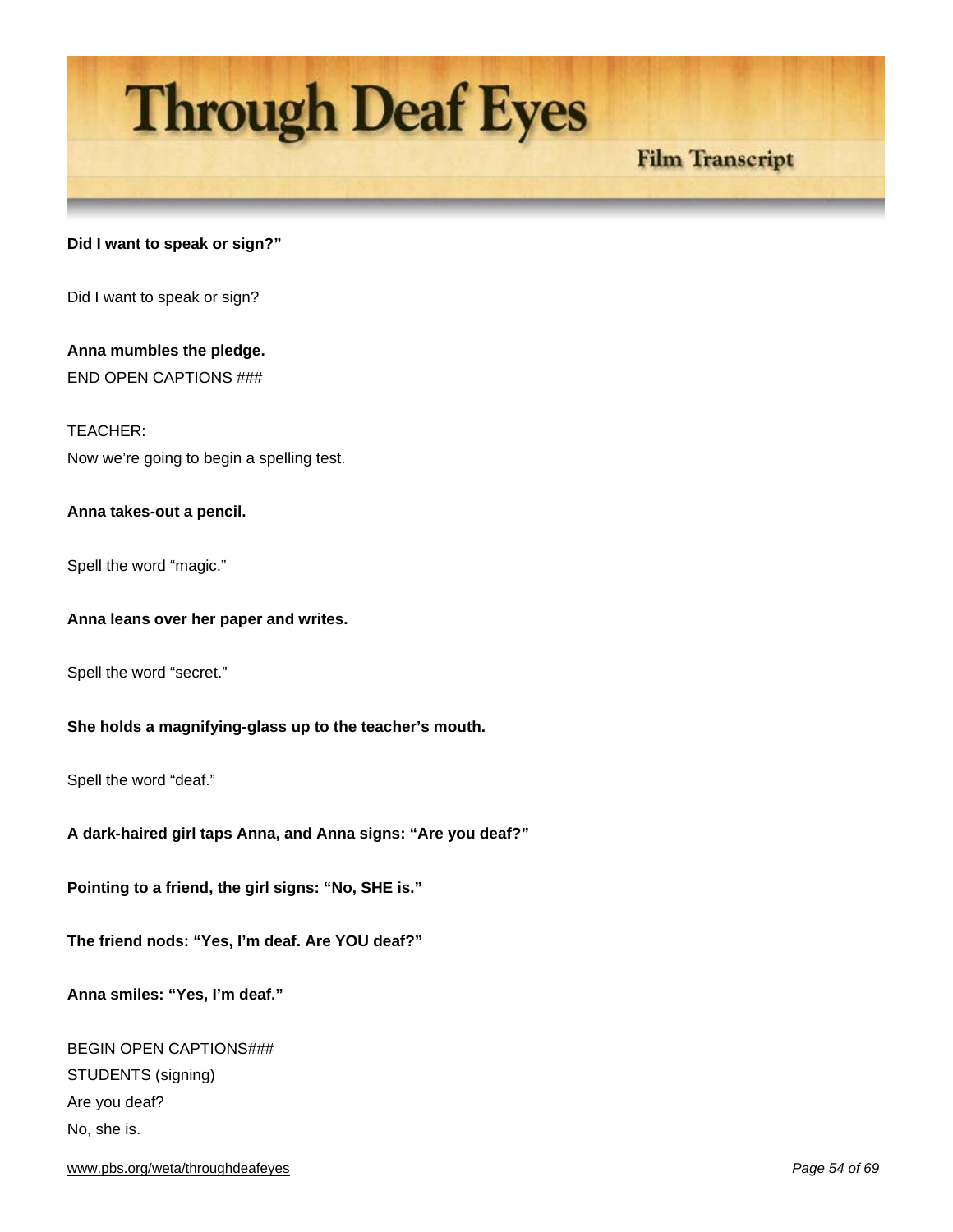

Yes, I'm deaf. Are you deaf? END OPEN CAPTIONS###

Yes, I'm deaf.

# BEGIN OPEN CAPTIONS ###

# FILM NARRATOR:

I have developed my connection with people **Now two hands SIGN. Captions appear: "I have developed my connection with people who know sign language. I support oral and American Sign Language methods.** 

**That is myself, inside and out. My marshmallow, my story. What is yours?"** 

# **Now, a toddler clicks two balls together.**

who know sign language. I support oral and American Sign Language methods. That is myself, inside and out. My marshmallow, my story. What is yours? END OPEN CAPTIONS ###

## NARRATION:

Today, the parents of deaf children face some forbidding and agonizing questions. How should we teach our deaf children to communicate? What kind of school should they have? Should we put our faith in technology?

# **Jennifer Rosner.**

#### JENNIFER ROSNER:

Juliet failed the hearing screening in the hospital. They said she wasn't hearing up to a hundred and twelve decibel levels which means you could not hear a jet engine if you were standing right next to it. And that's when the audiologist gave us a binder about cochlear implants.

AUDIOLOGIST: They took some food outside. STUDENT: They took some food outside.

#### www.pbs.org/weta/throughdeafeyes *Page 55 of 69*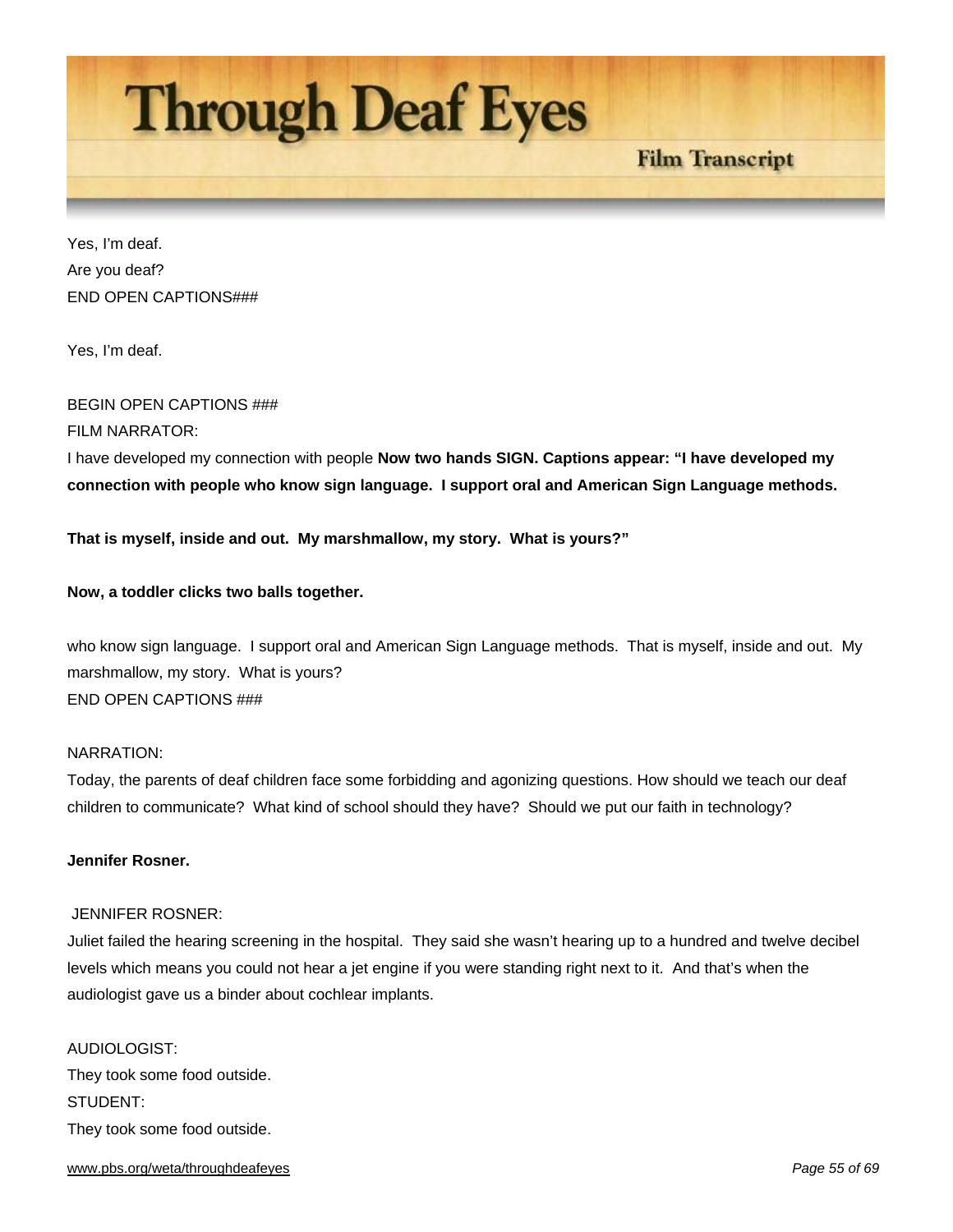

#### NARRATION:

Since the mid-1980s, a powerful medical technology has become increasingly popular. The cochlear implant bypasses part of the ear and sends electrical impulses directly to the auditory nerve. Part of the device is internal - surgically embedded within the ear. The implant is permanent, and the procedure destroys any residual hearing in the affected ear.

JENNIFER ROSNER: I just couldn't believe we could actually do this, which seemed so invasive. But you might be able to see. **Jennifer points to a circular device on the back of her daughter Juliet's head.** There's a little, there's like what's essentially a magnet kind of globs on like the refrigerator magnets. And this is just a microphone and she's wearing a box at her body level, which is a processor.

# SALLY TAYLOR<sup>.</sup>

#### OPEN CAPTIONS BEGIN ####

When I put this on, Sally Taylor puts on a microphone behind her ear. **Captions: "When I put this on, I hook it over the magnet. Then I turn it on and I hear sound.** 

**It has nothing to do with the ears, there's no ear mold or anything. The first time I went for my mapping when I heard sound for the first time they put it on.** 

**And because I have experience with a hearing aid, with an ear mold, I sort of tried to listen here.** 

**Sally points to the inside of her ear.** 

**The first sound I heard was up here. She points to the top of her head.** 

**I said there's something up here. He said, 'Yeah, that's sound.' And I thought my ear's up here. The hearing went through my head, not here."**

I hook it over the magnet. Then I turn it on and I hear sound. It has nothing to do with the ears, there's no ear mold or anything. The first time I went for my mapping when I heard sound for the first time they put it on. Processor. And because I have experience with a hearing aid, with an ear mold, I sort of tried to listen here. The first sound I heard was up here. I said there's something up here. He said, "Yeah, that's sound." And I thought my ear's up here. The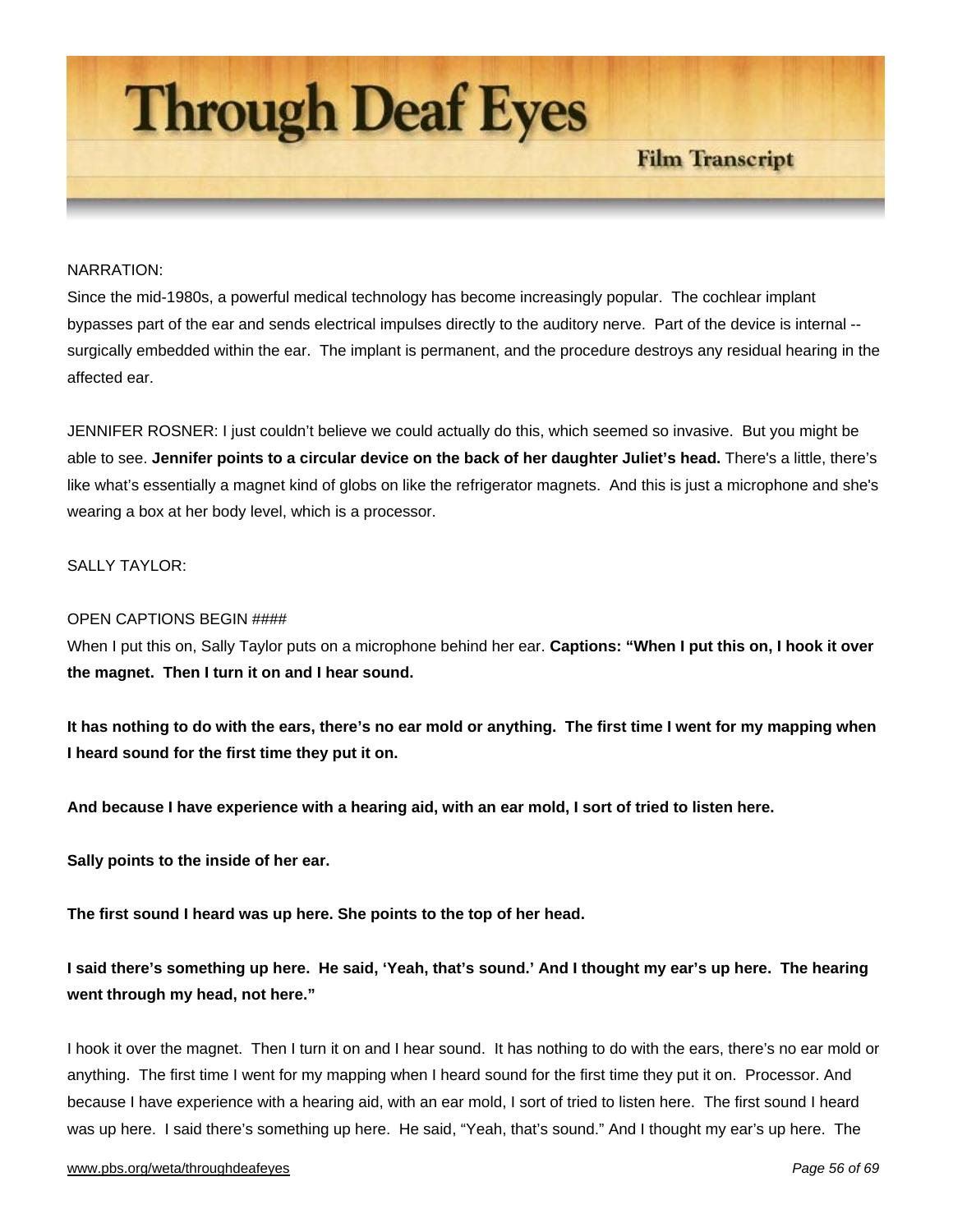

hearing went through my head, not here. OPEN CAPTIONS END ###

OPEN CAPTION BEGINS###

IRENE LEIGH:

# **Irene Leigh.**

**Captions: "People think the cochlear implant is an automatic way to learn spoken language. However, there are millions of hair cells that pick up and transmit sounds to the brain that the cochlear implants cannot replicate.** 

# **The cochlear implants only have about twenty-six channels. And it's not enough to really parallel normal hearing. It means the deaf child has to work hard to learn what the sounds mean."**

People think the cochlear implant is an automatic way to learn spoken language. However, there are millions of hair cells that pick up and transmit sounds to the brain that the cochlear implants cannot replicate. The cochlear implants only have about twenty-six channels. And it's not enough to really parallel normal hearing. It means the deaf child has to work hard to learn what the sounds mean.

OPEN CAPTION ENDS ###

# **Jennifer Rosner.**

# JENNIFER ROSNER:

Before she had her cochlear implant we all decided we would try to learn how to sign because it just gave her access to concepts. I mean even before the implant went in she had maybe ten signs at that point, water, milk, you know her bear. **Smiling, Jennifer holds up Juliet's cloth bear-puppet.** And now with the implant the signing I feel has been kind of a bridge between the words she's hearing and the words we're signing. And she knows the sound milk means milk and she's been picking up, her first words that she's said have been her signing words.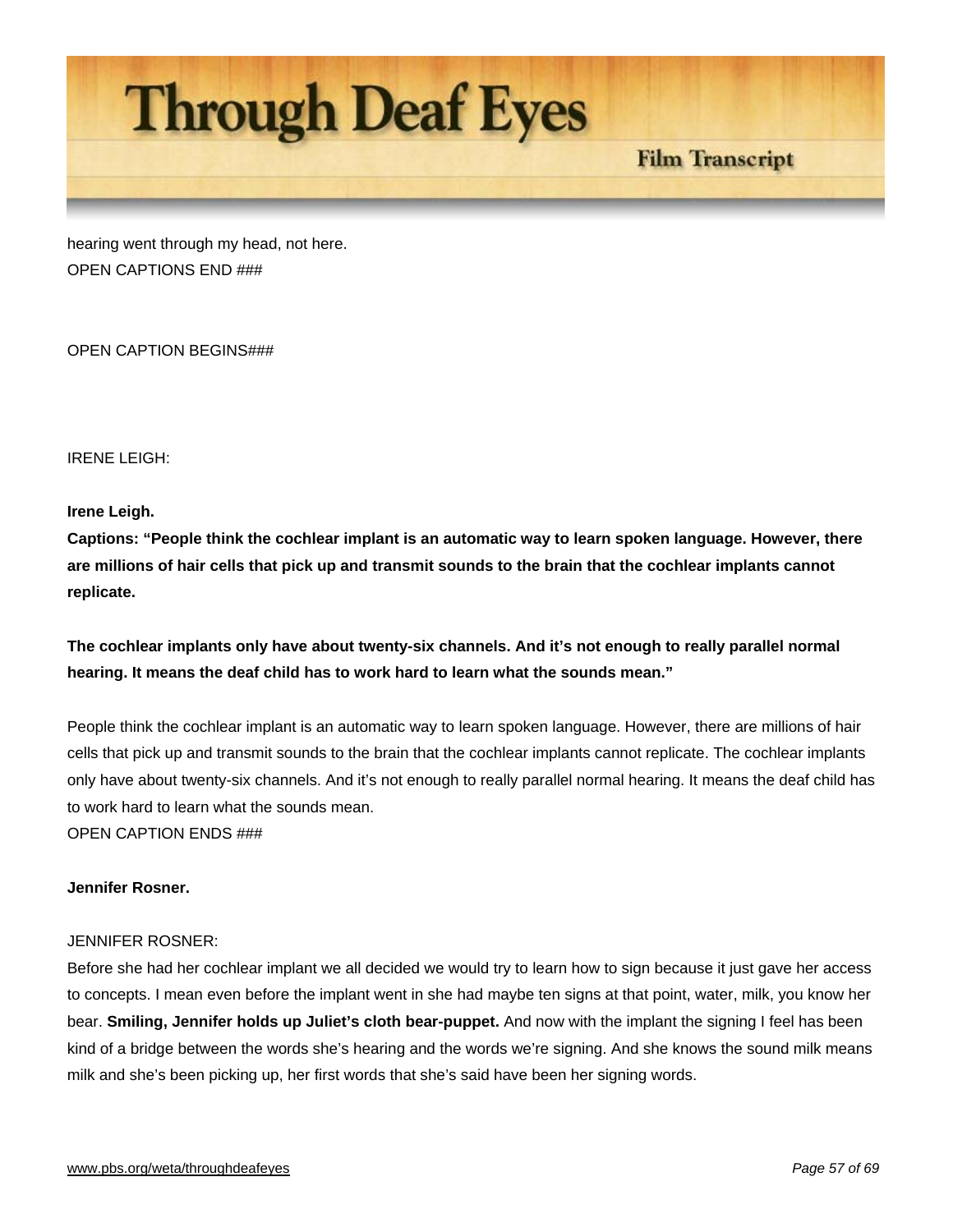

#### **Now, Summer Crider signs as an interpreter voices.**

#### SUMMER CRIDER:

I remember when I was growing up because I was so disconnected from my parents, and the fact that they enjoyed music and hearing everything and it was very tough for me. I can remember my mom trying to introduce me to other deaf people and I did meet one girl who had the same background as I. She though had a cochlear implant and it was very successful for her and I thought well whatever it is I want what she has. I was just looking for a way that I could get hooked back into their world and feel a part of it like I belonged there somehow.

**Film Transcript** 

#### **A video shows Summer as a little girl.**

ARCHIVAL CRIDER FOOTAGE: MOTHER: What is today? What's today? SUMMER: Thursday, Thanksgiving MOTHER: Thanksgiving, right. Thursday, Thanksgiving, right.

#### **Wearing a native-american costume, Summer SIGNS as she talks.**

Are you an Indian, dressed up like an Indian? SUMMER: Yes. MOTHER: What are those? SUMMER: Feathers. MOTHER: Feathers, right. And what's the blue thing on your pack?

#### **She wears a controller on her fanny-pack.**

SUMMER: (not audible) MOTHER: That helps you hear better, it sure does. A lot of money! Yes, it was a lot of money!

# SUMMER CRIDER:

I used it a lot. I would use it when I was in bed. I was asleep and I would have it on. I didn't feel that I could connect totally 100 percent with the hearing world but at least I felt a little closer that way.

#### **In another video, Summer is about eight years old.**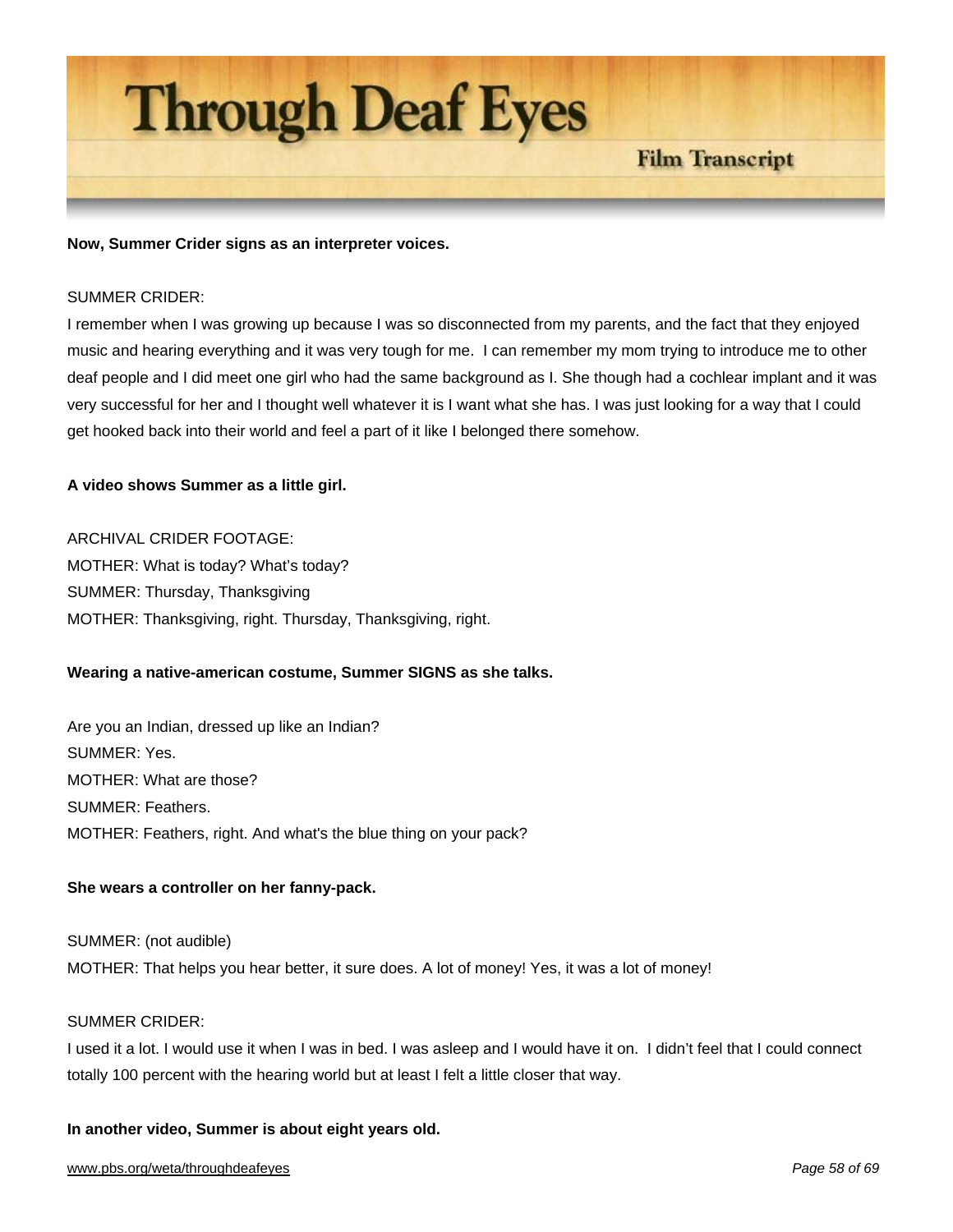

## SUMMER CRIDER:

In those early years I was placed in a deaf program and that was within a hearing elementary school. So it was a mainstream setting. **As a teenager, she reads aloud in class.** And then I started to recognize I was different from everyone else. I started to begin to think what makes me different from them and it was this box and this wire that was attached to my head. So I quit wearing it, I just took it off. And about tenth grade I decided that I needed a better social life, so I started checking things out, I was very assertive in my research. And I came across the Florida School for the Deaf. **In a school play, costumed students SIGN in unison.** And made the switch to that school. I went back to wearing the implant again. And I began wearing it all the time. **Summer signs as an interpreter voices.** So it's kind of unusual, just the opposite of what you would think because my parents were very concerned that once I went to the school for the deaf that I would stop wearing it entirely. I wouldn't speak any longer. I wouldn't wear the implant. But the opposite is what happened and it's because I had confidence in myself. Everybody there was just like I was, everybody else had a problem with their hearing so it was Okay. It gave me the opportunity to wear my implant and to feel like I fit in and really take advantage of everything that it had to offer.

**Now, a goateed man in a t-shirt yawns and looks in a bathroom mirror.** 

#### NARRATION:

An implant often means a kind of balancing act – balancing a deaf life with the arrival of sound, and even balancing the sound itself. **He picks up a cochlear earpiece.** BEGIN OPEN CAPTION ###And now, adjusting to life with two cochlear implants, *Equilibrium*, by deaf filmmaker Adrean Mangiardi.###END OPEN CAPTION

**Now, in the film, the goateed young man swims underwater in a pool. His eyes closed, he waves his arms slowly. His eyes open wide.** 

**Now, the word "Equilibrium" appears, over a smear of gushing red dots.** 

**Later, the man lies in bed, his eyes closed. His alarm clock turns to 8:00, then FLASHES bright light, waking him. He switches off the alarm.** 

**In the bathroom, water drips from a faucet. The man enters, and looks in the mirror, yawning. He folds his right ear back and rubs his hair.** 

**He looks at two cochlear earpieces sitting by the sink.**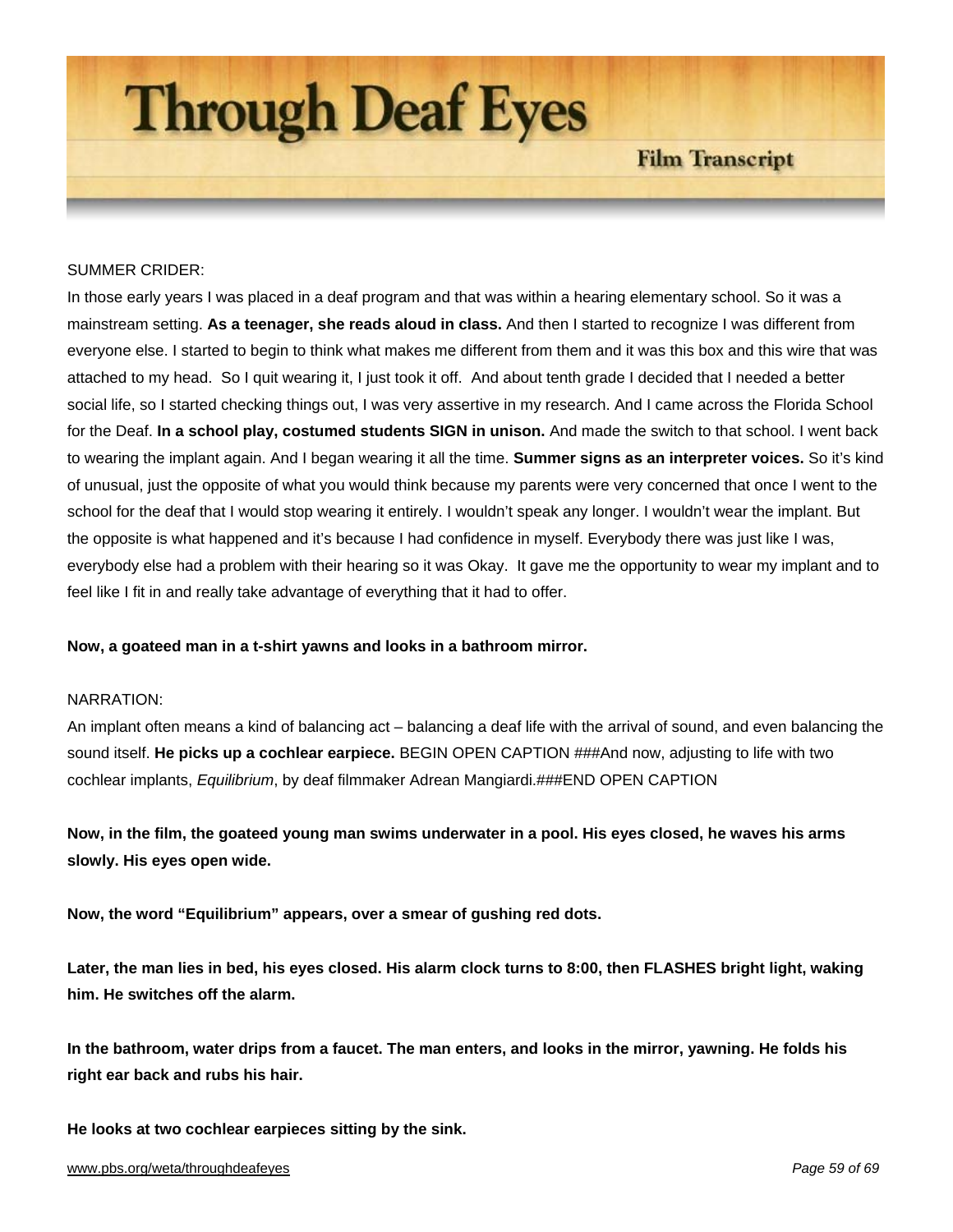

**He picks up one of the earpieces and slowly brings it to his ear. He slides it into place.** 

**He grimaces! Underwater in the pool, the man thrashes wildly.** 

**Now, in front of the mirror, he tenderly rubs his face. Water drips from the faucet.** 

**The man picks up an iPod and turns up the volume.** 

**Nodding to the beat, he imagines a rock band playing. As the band's singer moves his mouth, the group becomes a blur. Back in the focus, the singer's mouth is covered with TAPE!** 

**Frowning and shaking his head, the man picks up the other earpiece and puts it into place.** 

**Scowling, he imagines WATER shooting over his head! In front of the mirror, he taps his temple, then his earpiece.** 

**The rock band blurs out of focus again, and the goateed young man is surrounded by a wall of video STATIC. He gapes, then turns away.** 

**In front of the mirror, he smacks his left ear, then scowls. He goes to a closet and takes out a box labeled Auria. He opens the box, revealing an audio control board. Later, wearing safety goggles, he turns a screwdriver, working on an earpiece.** 

**He carefully examines part of the earpiece, then BLOWS on it. He lifts-up his goggles and takes a closer look.** 

**Later, the man twists dials on the audio board, and searches in a toolbox. He finds a replacement part, and plugs it into the earpiece, turning it to secure it. He places it over his ear.** 

**Images flash: he scowls, and water shoots over him.** 

**How, he swims underwater in the pool. Kicking his legs, he rises toward the surface.** 

**Now he lies on a pillow, with the earpiece in place.**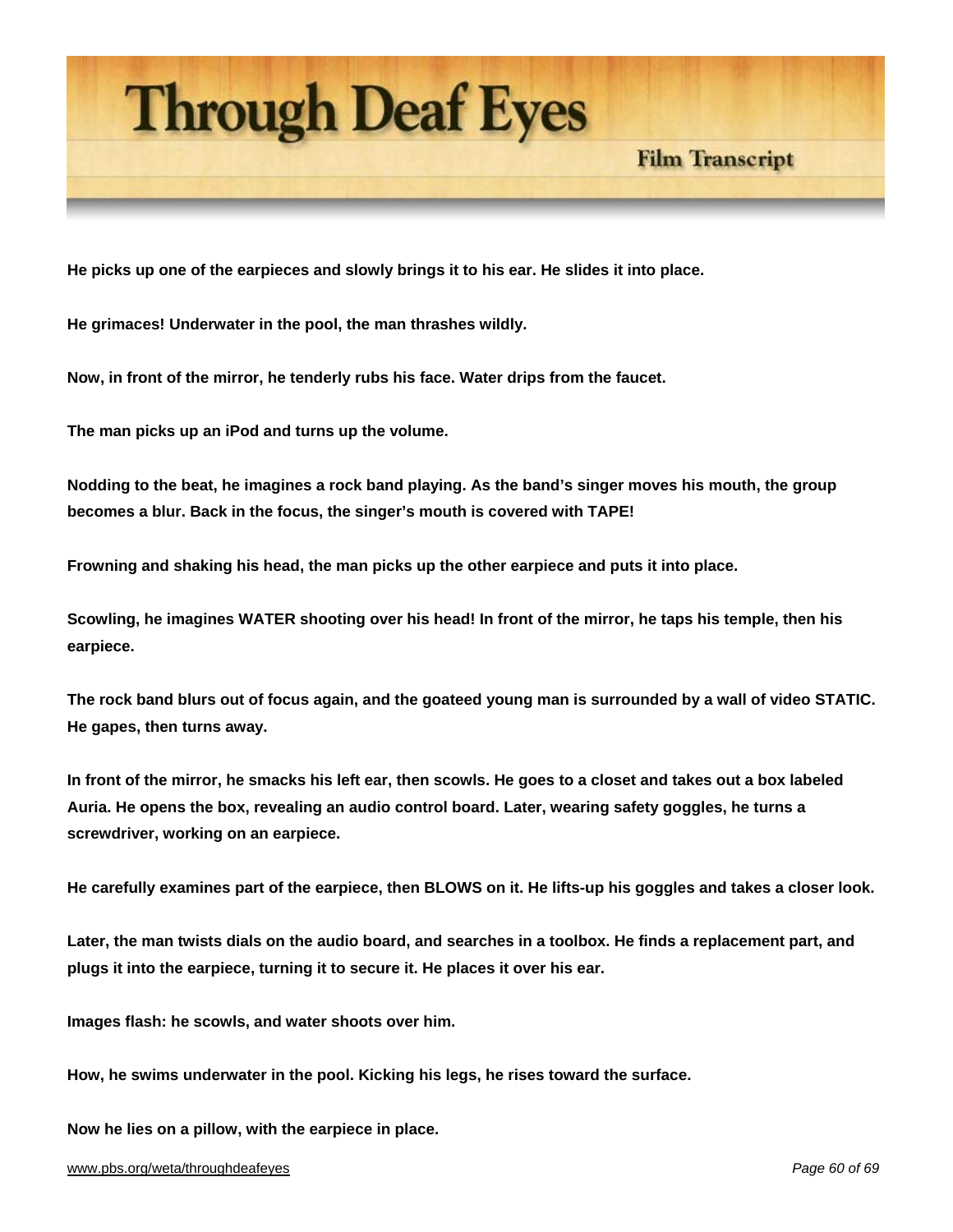

## **A WOMAN lying beside him leans close to his ear.**

GIRL: Good morning, sweetheart.

**They share a smile. Holding hands, they lie on a bedsheet in a grassy FIELD. Red rose petals drift down onto them.** 

**Film Transcript** 

**In the pool, the man floats upward, smiling.** 

**Fade to black.** 

**Now, in a school gym, a teacher works with young children. A sign reads "The Maryland School for the Deaf Provides Excellence in Education."** 

#### NARRATION:

Parents of deaf children face another daunting choice: what kind of school is right for my child? It's a crucial question. Most deaf children today are mainstreamed, but there are still schools exclusively for deaf students. These deaf schools vary widely in their approach – so the environments at two schools can seem like two different planets.

**At a table, a teacher signs to two young girls. In a classroom, 12-year-old students sit at desks, facing a teacher who signs to them.** 

NARRATION:

At the Maryland School for the Deaf, every class is taught in sign language.

#### **Maryland School for the Deaf Superintendent James E. Tucker.**

# JAMES TUCKER:

We teach kids how to read and write, count, learn about science, history, government, computers, career and technology and so forth. **He signs as an interpreter voices.** We want our students to receive information directly from their teachers, meaning no interpreters are involved. All of our teachers sign.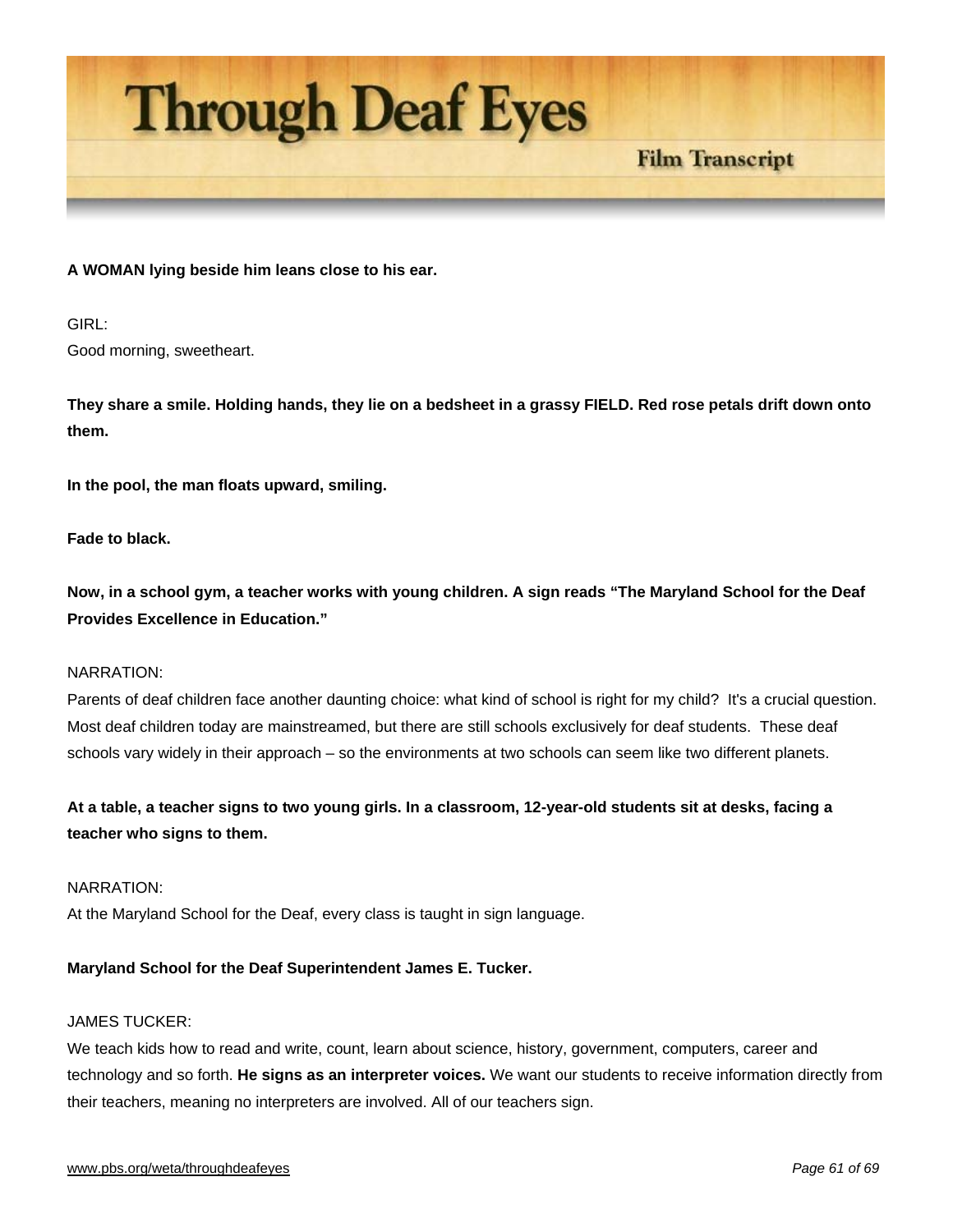# **Through Deaf Eyes**

# **Film Transcript**

## **In math class, then in a science lab.**

MATH TEACHER: Which is the angle of X?

# CHEMISTRY TEACHER: When you're done with that you clean up the equipment.

# **English class.**

ENGLISH TEACHER: Did you all read it already? Ok, let's have your paper.

# **A student signs to the teacher.**

DANIEL: I want to change my paper.

# **A classmate looks at him.**

GIRL STUDENT: That last paragraph of yours, do you mind expanding on it?

# **Later.**

# DANIEL FAVA:

 I was born hearing and at 14 months I got a severe illness and I lost my hearing then. **Student Daniel Fava.** But my parents didn't know quite what to do with me as a deaf child. So they looked for information about schools.

# NANCY FAVA:

Daniel was the first deaf person that either one of us had ever met. The first thing I thought was I wanted him to talk. **Nancy Fava.** But as we became more and more educated in deafness I'm trying to figure how can somebody who can't hear learn without having some type of visual language. The first thing we did was call the deaf school.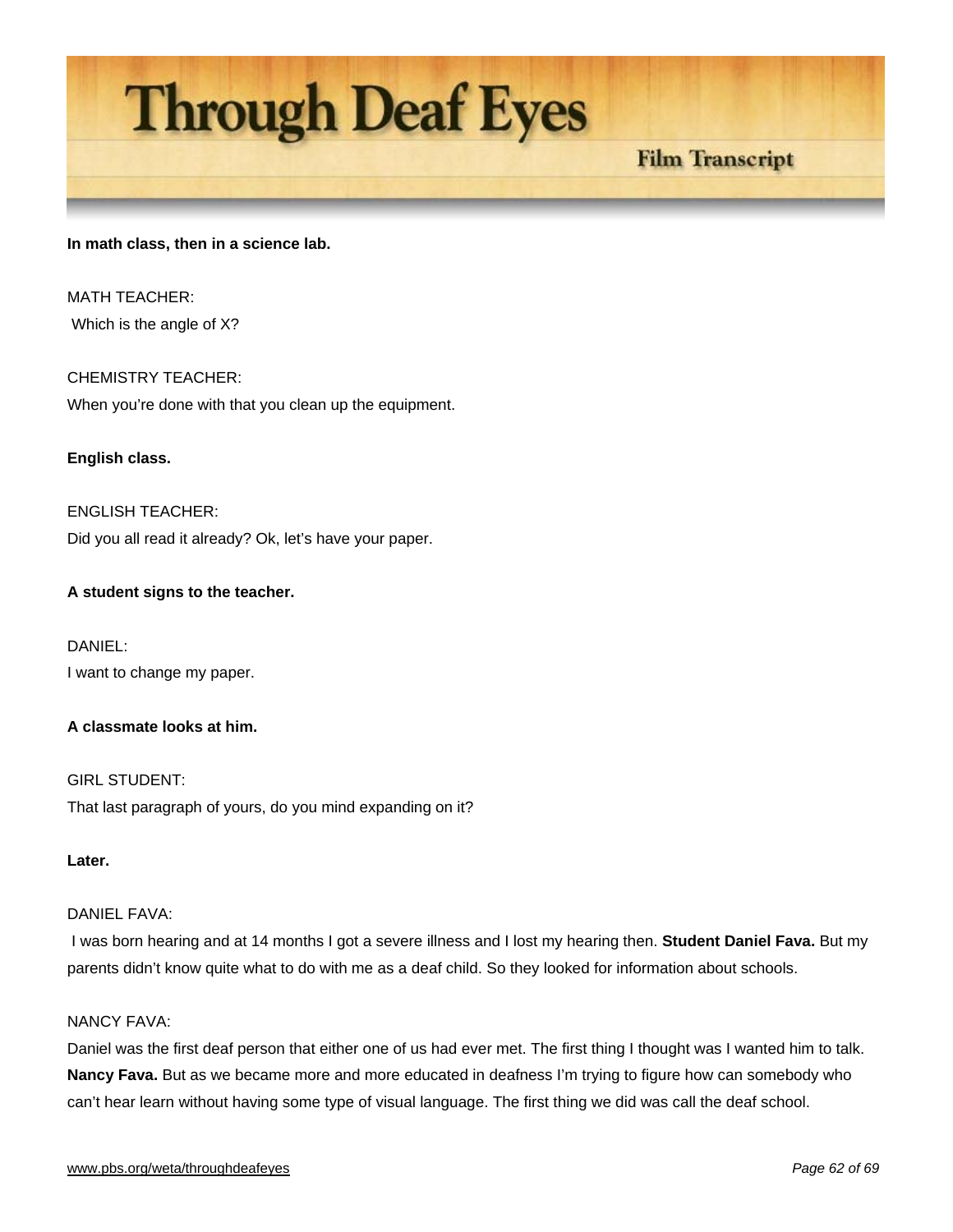

#### **At lunch, Daniel laughs with friends.**

#### SAM FAVA:

Language is developed from the ages of zero to five regardless of whether its sign language or Italian or English. We realized that sign language was something that could be adopted by a very young person very quickly as a first language. That was my most important thing is to have him have a language. **Sam Fava.** If you walk through this campus, the only thing that you'll see that's different is that this is quiet and the public school is loud. The same conversations go on, the same things happen in every aspect of this school as any other school.

#### NANCY FAVA:

Daniel's first language is ASL, and our second language is signing. The issues are the same. I've talked about sex with him. We talked about you know all, all kinds of different things. And I feel like we're not missing anything. We both immersed ourselves into the Deaf culture. We both have deaf friends that we see and we communicate with.

#### DANIEL FAVA:

I'm in both worlds. I'm in the hearing world, I'm in the deaf world. **Daniel signs.** I mean I'm lucky because my parents can sign. Some of these other kids have no opportunity to communicate with their parents. They can only write back and forth and the parents only have minimal signs like "I love you" and that's it. So definitely I want to thank my parents for everything they've done for me.

#### SAM FAVA:

If Daniel wants to get a cochlear implant when he's twenty-five years old he's free to do that.

NANCY FAVA: If he wanted to put a hearing aid on and we tried hearing aids when he was younger that's a different story. You can always take that out. A cochlear implant is such a permanent thing. Would I like him to hear music? Would I like him to hear the rain? Would I like him to hear the leaves rustling on the ground? He has no idea what that sounds like so he's not missing any of it. But yes, I would like that to happen. I mean that, that would be something that would be wonderful I think for any deaf person to hear. But, but a miracle to one day Daniel, I'll turn around and Daniel is hearing? That, that would not be who he is as a person.

#### **In a classroom, a boy reads.**

# CLARKE SCHOOL MALE STUDENT:

#### www.pbs.org/weta/throughdeafeyes *Page 63 of 69*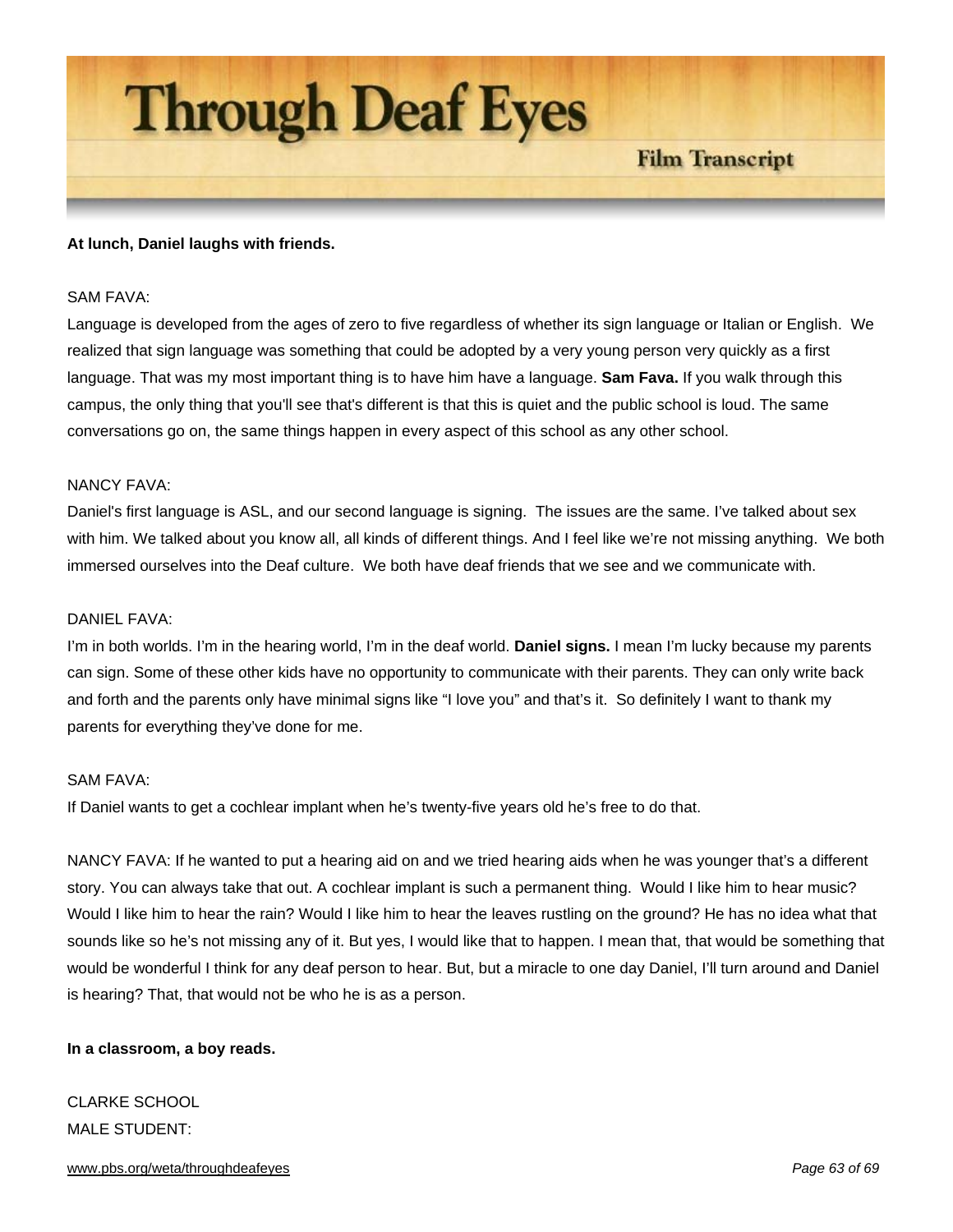

I played air hockey. **A teacher points out words.** My was... TEACHER: Who's that? MALE STUDENT: My *mom* was jogging...

TEACHER: The other day (Sound fades out.)

# NARRATION: The Clarke School in Northampton, Massachusetts, has always been a strictly oral school.

# FEMALE STUDENT: BEGIN OPEN CAPTIONS#### My fifty-first state is Fighting Irish. **A girl makes a speech in class.** It's this island, it's very small. And it sits about 285 miles off the Northwest Hawaii coast…(fades out) END OPEN CAPTIONS###

NARRATION: Sign is never used in the classroom.

OPEN CAPTIONS BEGIN ### TEACHER: Daffodils STUDENT: Daffodils. Flowers. END OPEN CAPTIONS###

# **Professor of Education Alan Marvelli.**

# ALAN MARVELLI:

It used to be that you were dealing strictly with vision and very limited auditory input. Today, what you're dealing with is almost exclusively auditory input either through high quality hearing aids or through cochlear implantation which takes a child or has the potential to take a child who is profoundly, even totally deaf by any acoustic standard, and to give that child the opportunity to become hard of hearing.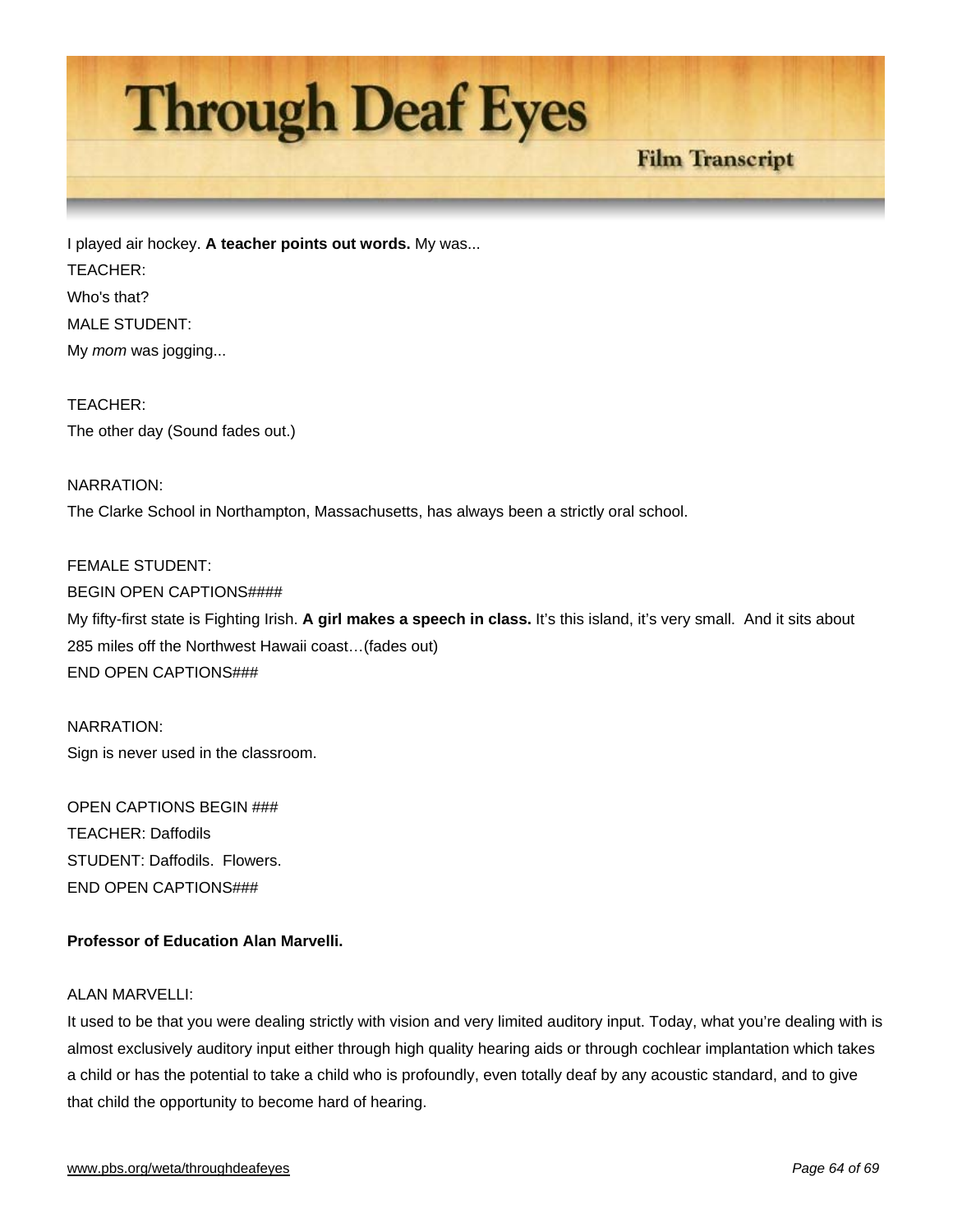**Through Deaf Eyes** 

# **Film Transcript**

#### PATRICK DEHAHN:

I'm deaf and my sister is deaf and I have two hearing parents that are very helpful **Patrick deHahn sits with his parents.** and they take care of me and they repeat when I don't understand things and my sister too. And I'll help my sister and we both understand how it is to be deaf.

#### **Patrick and other students put on costumes in a bathroom.**

#### PATRICK DEHAHN:

It needs to be tighter because it's too loose.

#### **Martha and Christopher deHahn.**

#### MARTHA DEHAHN:

We were overwhelmed when we found out first of all about Patrick's hearing loss. It's something that we suspected and it wasn't confirmed until he was nine months old.

#### CHRISTOFER DEHAHN:

We took a leap. We trusted the people here at Clarke and we put him into the preschool and within a year he had pretty much stopped signing except at home, cause they don't sign here, and he was speaking.

#### PATRICK DEHAHN:

The implant has helped me a lot. I can keep up with people when they talk and I can talk on the phone and I can understand music like to the lyrics more often.

#### CHRISTOFER DEHAHN:

Don't assume the technology will fix your child because it won't. My children are both very high-functioning oral deaf children, young adults. But they are deaf. They are still deaf. They will always be deaf.

#### **Students in formal clothes line up.**

#### NARRATION:

Today, enrollment at many deaf schools is on the decline. Eighty-five percent of deaf children spend their entire education in regular public schools, in mainstream programs. Deaf children in those classrooms use hearing aids, cochlear implants or sign language interpreters to follow lectures and discussions.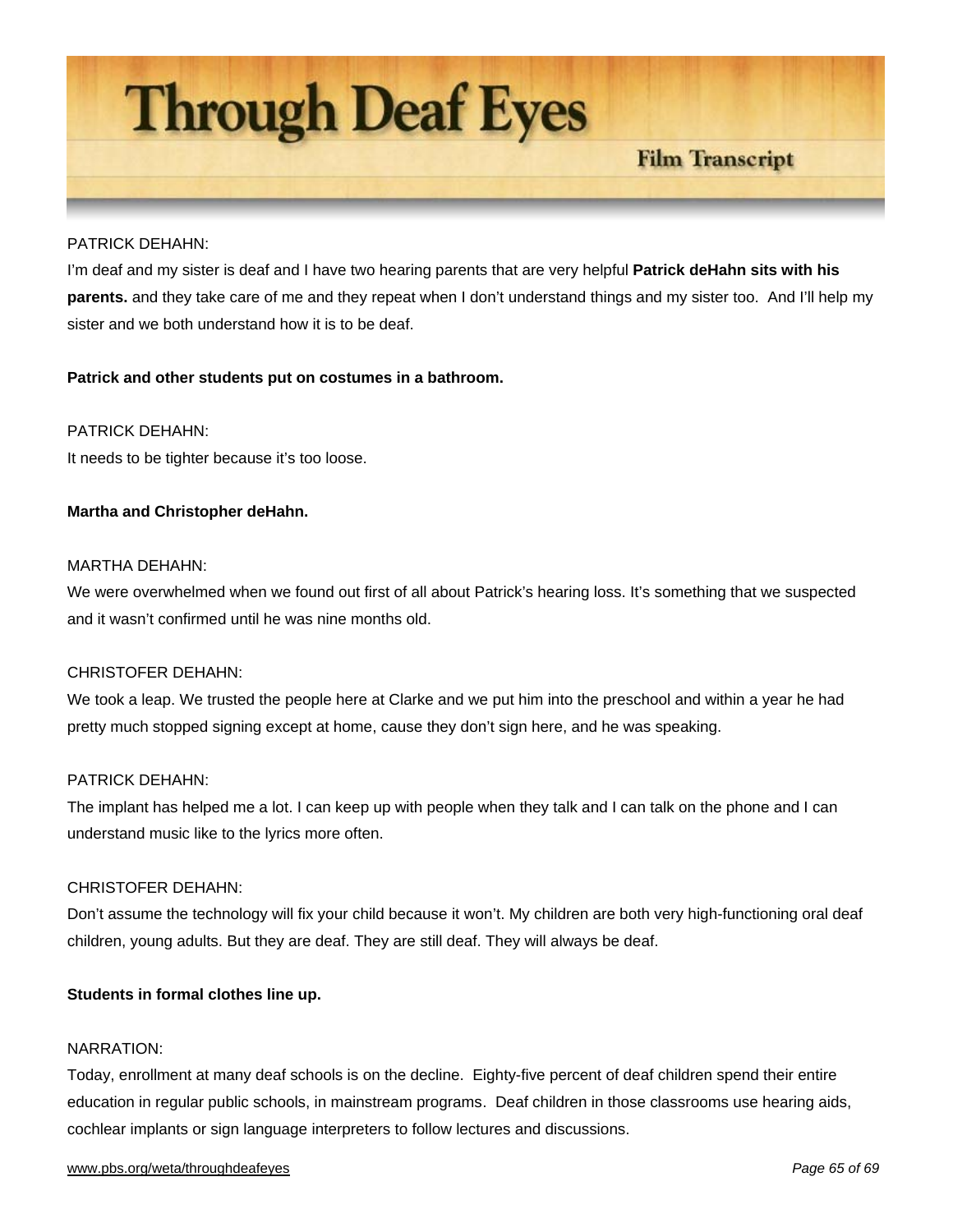

#### **The students march into a chapel for a graduation ceremony.**

#### RORY OSBRINK:

I was in a mainstream program. I was surrounded by hearing people. I never was segregated into a deaf classroom. **Teacher Rory Osbrink.** My friends, in general, I would say treated me pretty good. With the exception of the cochlear implant which was really obvious. Then the remarks started to come. They called me a freak. They said I was strange. They'd say, what's that? Is it really part of your body? It's like a foreign object.

#### K. TODD HOUSTON:

Often because deafness is a low incidence disability they may be the only child in the classroom or maybe in their grade or in their school and so they can stand out in that way. **K. Todd Houston** And, and so if we don't do some things to help them be successful in the mainstream they may struggle and, and have other affects down the road.

## GINA OLIVA:

When we're raised orally as solitaires and then at some point in our lives, **Physical Education Professor Gina Oliva.** when we're twelve, when we're eighteen, when we're twenty-five, when we're forty, we realize that there's a whole group of people like us who use sign language It's just like wow. And so I call that met deaf wow. It's like a common experience. You grow up. You think you're the only one. And then you find out you're not. You're not alone. And you're like thrilled to meet other people who have your common experience. And you just want to be with them. Become friends. Learn the language. Hang out. You're home.

#### **Now, Summer Crider signs.**

#### SUMMER CRIDER:

I'm not normal, and I want to remain that way. I like being different. But, of course, as I was growing up I always wanted to be normal. So I think I learned how to sort of make my way through that fine line of being normal and being who I am. In terms of a disability, I don't view myself as having a disability whatsoever. I function like any hearing person can. My deafness does not deprive me of anything. I can do anything I want. Except maybe sing.

#### **Bob Hiltermann.**

#### BOB HILTERMANN:

Back in my Gallaudet days I was a student at the University and I was walking down the hallway in the dorms one day.

#### www.pbs.org/weta/throughdeafeyes *Page 66 of 69*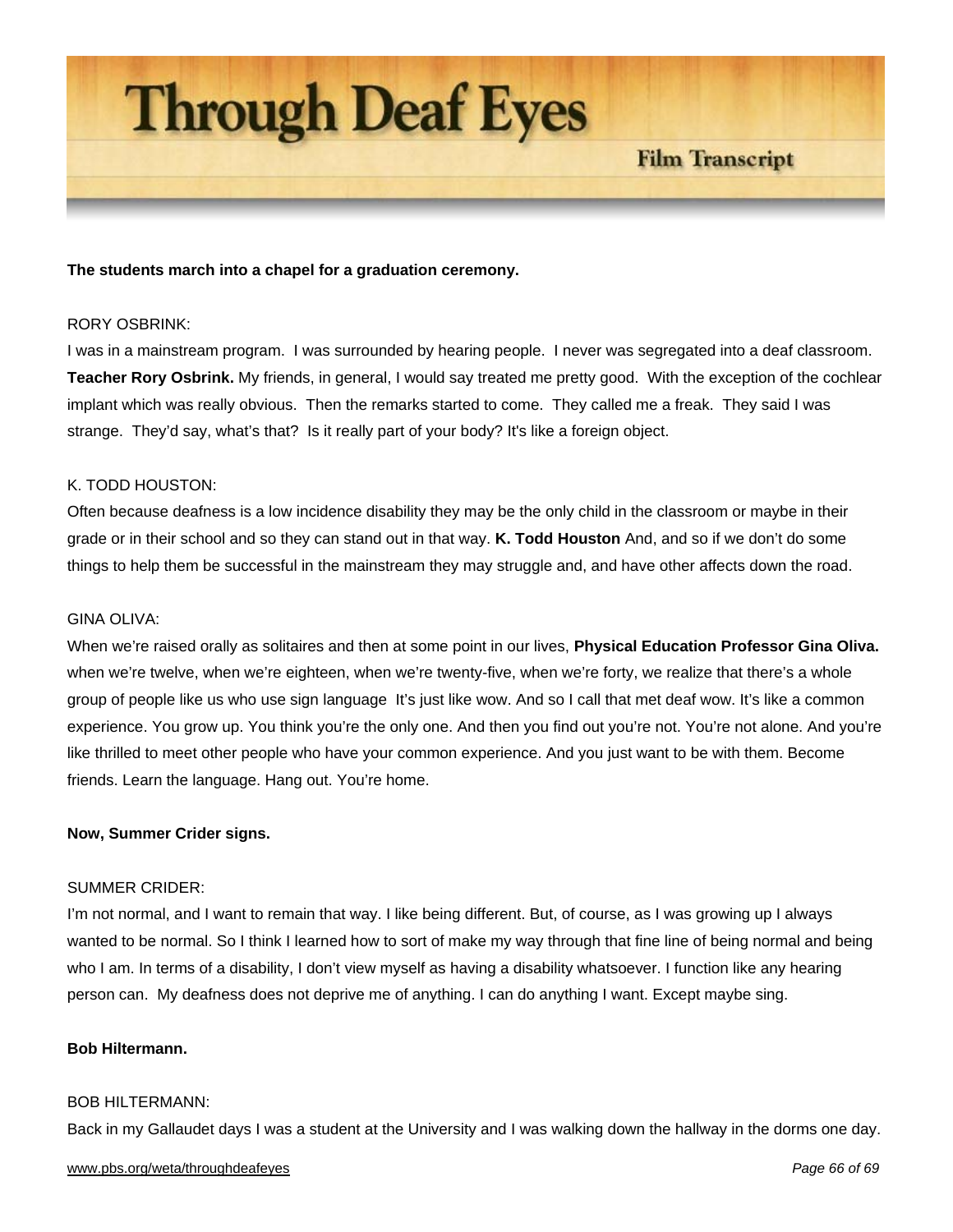

And I felt the vibration. There was something going on. **A guitarist plays. As Bob signs, an interpreter voices.** And there was a guy playing a guitar. Earphones connected right to the guitar. And I was just like "Wow." You know, I'm a drummer!

# **The guitarist Steve Longo signs as an interpreter voices.**

STEVE LONGO: And I said, well where are your drums? And he said, "Well, I don't have them with me." So I told him to use the chair and use a ruler for his sticks and I said, show me what you have.

# **At a concert, Bob plays a drum solo.**

# **The other musicians join in.**

# ED CHEVY:

Beethoven's Nightmare is a really unique band. Consisting of three deaf musicians. **Ed Chevy.** Each of us have our own instruments. We have a drummer, we have a bass guitar and we have a rhythm guitar. And one person tries to sing.

#### **Bob Hiltermann.**

#### BOB HILTERMANN:

The way I play I depend on a lot of vibrations so we play really, really loud, enough for us to hear and feel it. You know you go to regular rock concerts and they are loud. And it made me wonder, how do they stand it? Because it's really too loud for the regular hearing person. They're going to become deaf themselves but for us we already are, so it's perfect.

# **Grinning, Bob pretends to put on a helmet with a chinstrap and goggles.**

# **Bassist Ed Chevy signs as an interpreter voices.**

# ED CHEVY:

As deaf people we have a rhythm inside our bodies and we're famous for being story tellers it's a huge important part of Deaf culture. Onstage, the band plays as people sign and dance to the music. **A dark haired woman makes circles with her fists and shakes her hops. A young woman grins as she signs.** If you can see a beautiful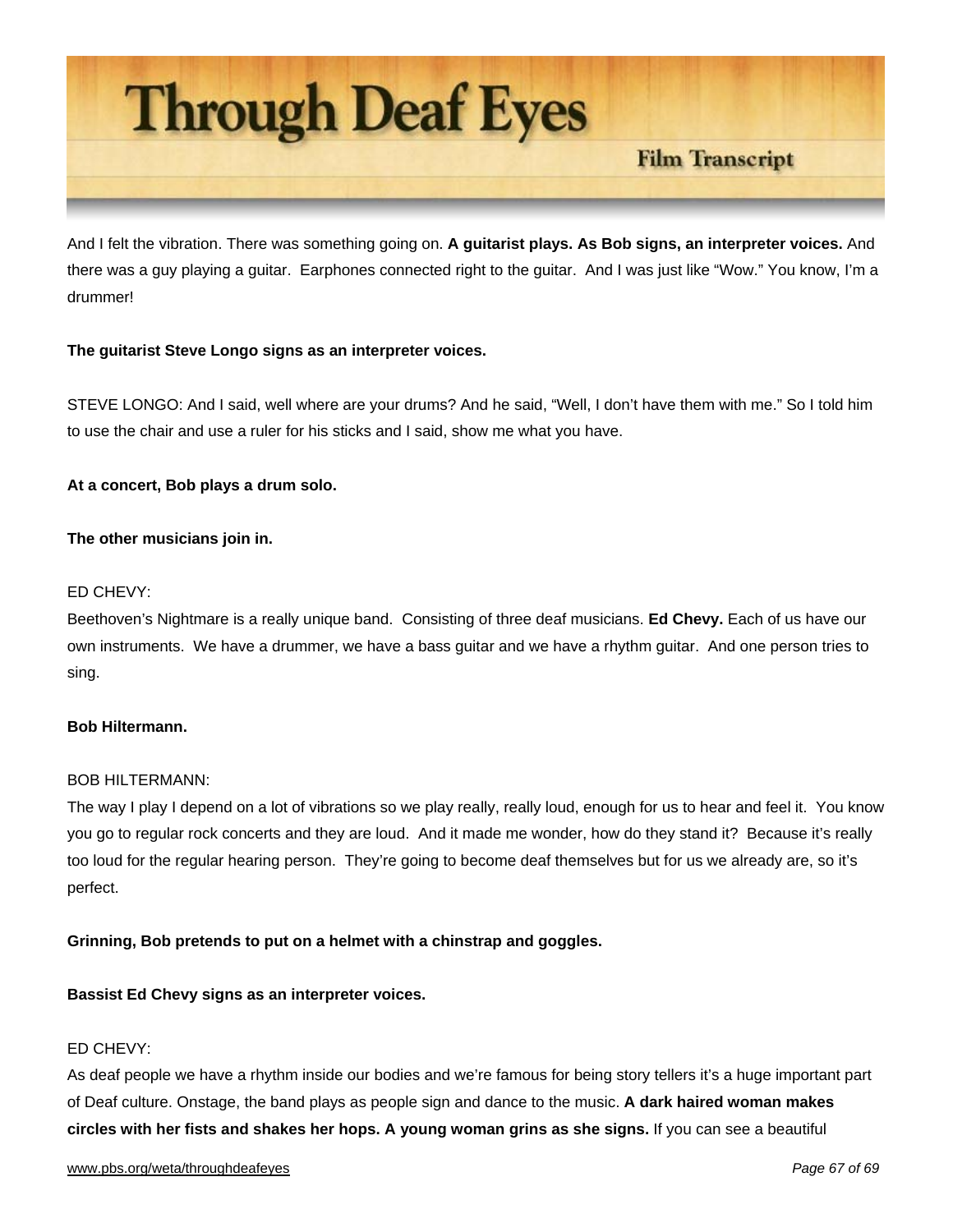

storyteller telling a story in ASL it's just fantastic. And to pair it with that beat, the creativity that it elicits is wonderful. It can really be paired with any story you want. ASL is a beautiful language and we don't want to lose the language.

# **Author Tom Humphries signs as an interpreter voices.**

# TOM HUMPHRIES:

We're always going to have some fear in my opinion. I think that's part of being a cultural group, being embedded within a larger society, people who are different from us. We're constantly living in some fear in the back of our minds that we will lose what we have.

# I King JORDAN:

I know there are people who think with genetics, with technology, with changes that are happening **I. King Jordan signs.** in the future that deafness will disappear. I don't believe it. I think there will always be deafness and there always will be a need for people who are not deaf to understand deaf people.

# **Actor and Director CJ Jones.**

# CJ JONES:

What's wrong with being deaf. I'm deaf, I'm fine. I function fine. I drive, I have a family, I've made a baby, I make people laugh, I travel. What the hell is going on? I have to hear? That has nothing to do what it. It's all about knowledge. It's about the heart. It's about abilities, about doing something you want and getting what you want out of life and not because you get a cochlear implant and everything is going to be great. No, excuse me ladies and gentlemen, no. Knowledge is the most powerful vehicle to success, not hearing, not speaking, reading, yes. Reading and taking in all that book knowledge and being able to use it. That's the power of the universe; the force, knowledge, not hearing. So thank you very much. The End. Roll credits.

#### **He nods.**

**Words appear: "Production on this film was completed before the 2006 protests at Gallaudet University concerning the selection of Jane Fernandes by the Board of Trustees to replace outgoing President I. King Jordan. The Board has since withdrawn its appointment and installed an interim president."** 

**Credits: A film by Lawrnce Hott and Diane Garey. Narrated by Stockard Channing.**